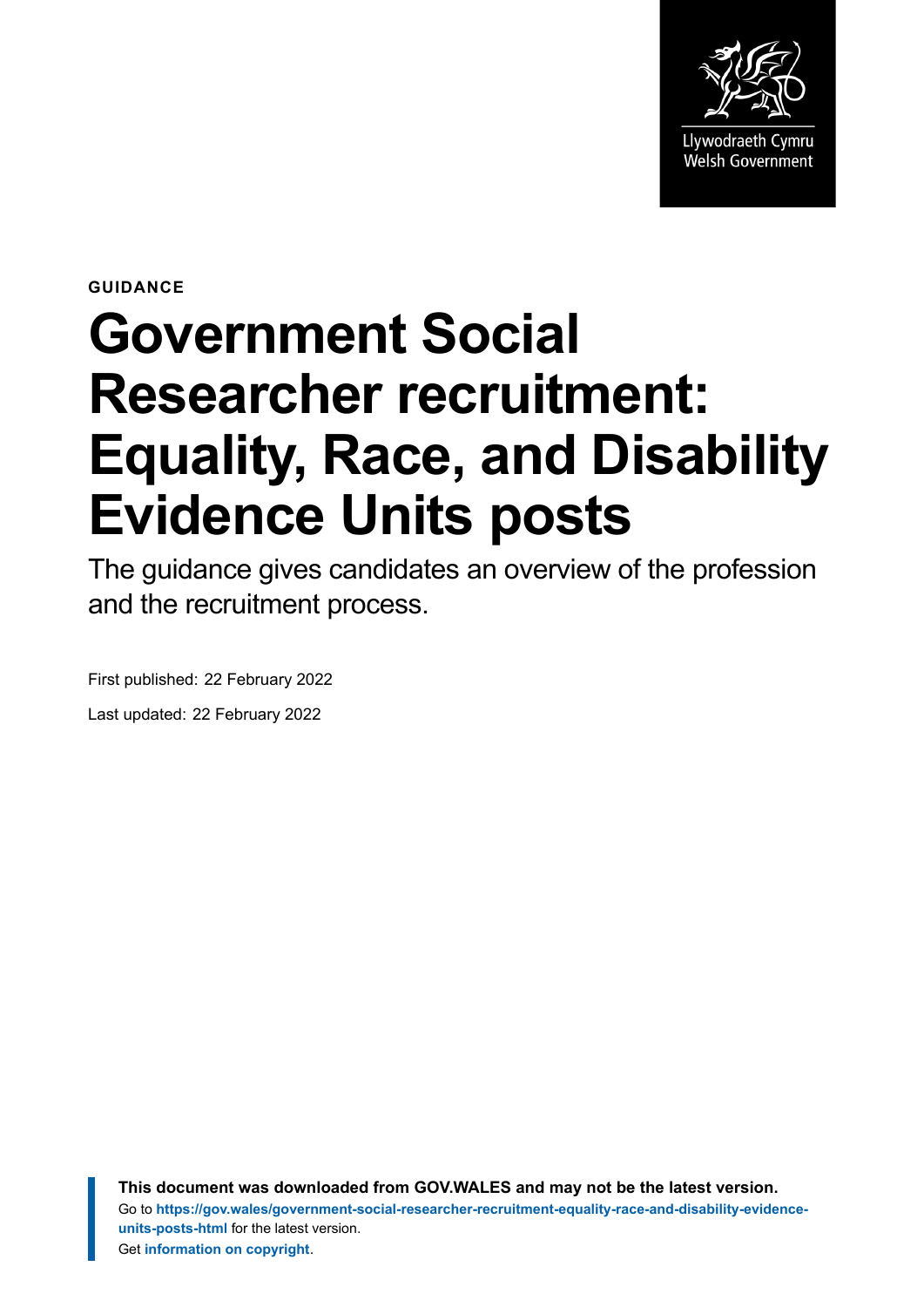## **Contents**

| <b>Welcome</b>                                   |
|--------------------------------------------------|
| <b>Overview of guidance</b>                      |
| <b>Government Social Research profession</b>     |
| <b>Purpose of the posts and our teams</b>        |
| <b>Person specification and Responsibilities</b> |
| <b>Working for the Welsh Government</b>          |
| How to apply                                     |
| <b>Annex A: providing your evidence</b>          |
| Annex B: the use of active language              |
| <b>Annex C: scoring matrix</b>                   |
| <b>Footnotes</b>                                 |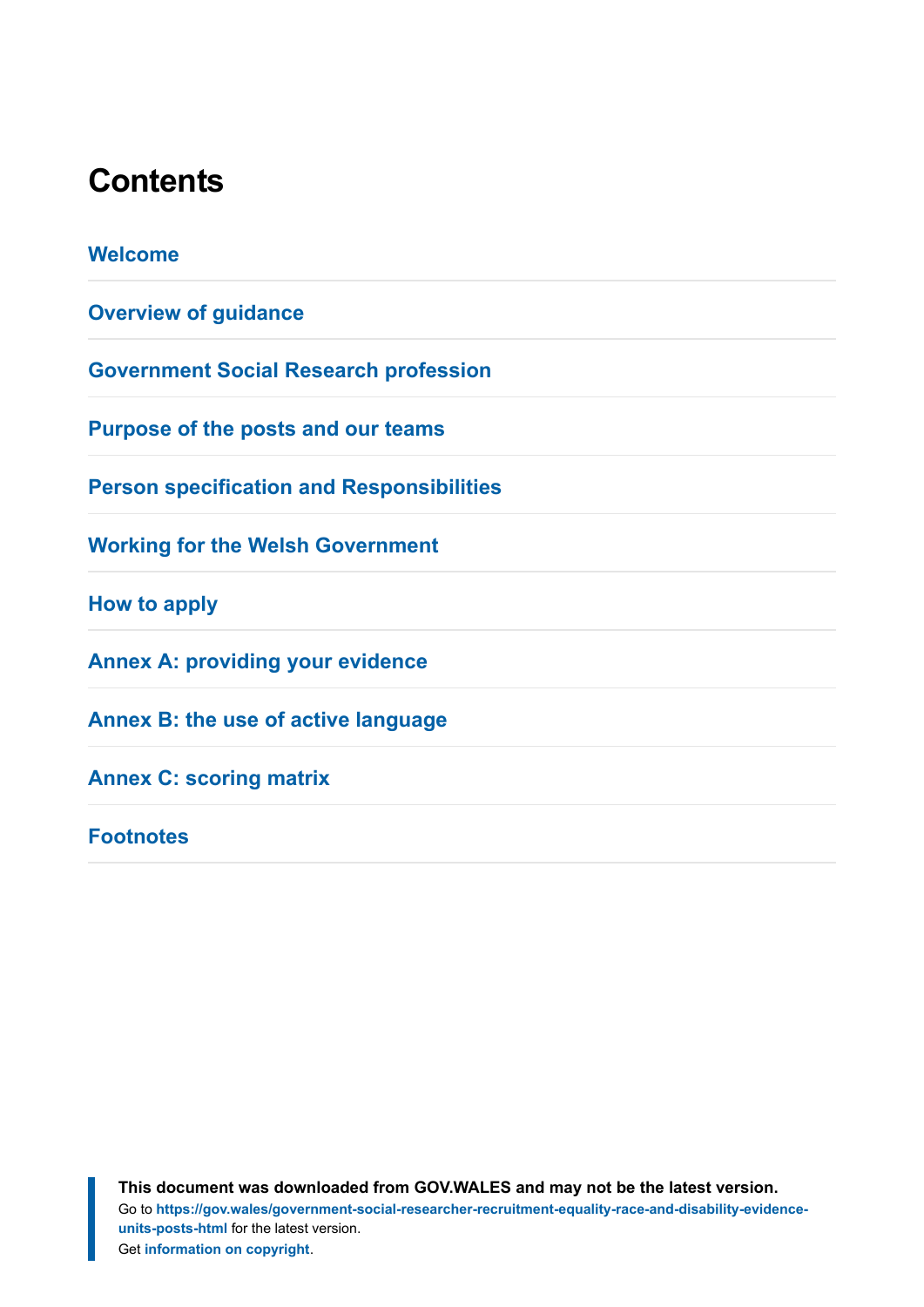## <span id="page-2-0"></span>**Welcome**

## **Welcome from Claire Bennett, Director of Communities and Tackling Poverty, Welsh Government**

I am delighted that you want to know more about these important research roles which are part of our newly established Equality, Race and Disability Evidence Units in the Communities and Tackling Poverty Directorate.

These teams will play a critical role in advancing our vision for a More Equal and Anti-racist Wales.

Our Directorate's role is to work across Welsh Government to galvanise action to address inequalities in outcomes arising from poverty and protected characteristics and to help ensure that children in Wales have the best start in life and the opportunity to fulfil their potential through a prevention based approach.

Our Evidence Units will play an essential role in increasing understanding of the systemic inequalities citizens in Wales face and addressing the often deep rooted issues which adversely impact those with protected characteristics.

I'm looking for people from diverse backgrounds and a collaborative approach to working, which will help drive more co-produced, inclusive and better policy making and delivery, which truly reflects the needs of our communities. They will be at the centre of the Welsh Government's plans for delivering a Wales that not only values diversity, but actively strives to eradicate systemic inequality in all its forms.

Equality, diversity and inclusion are core values of the Welsh Government. As our senior leader, the Permanent Secretary has given a personal commitment to anti-racism. We work hard to create a supportive and inclusive environment for all staff to grow and perform to the best of their ability. We aim to be an exemplar employer and have vibrant diversity networks which are supported by a Board Equality and Diversity Champion. We also have a Shadow Board of people who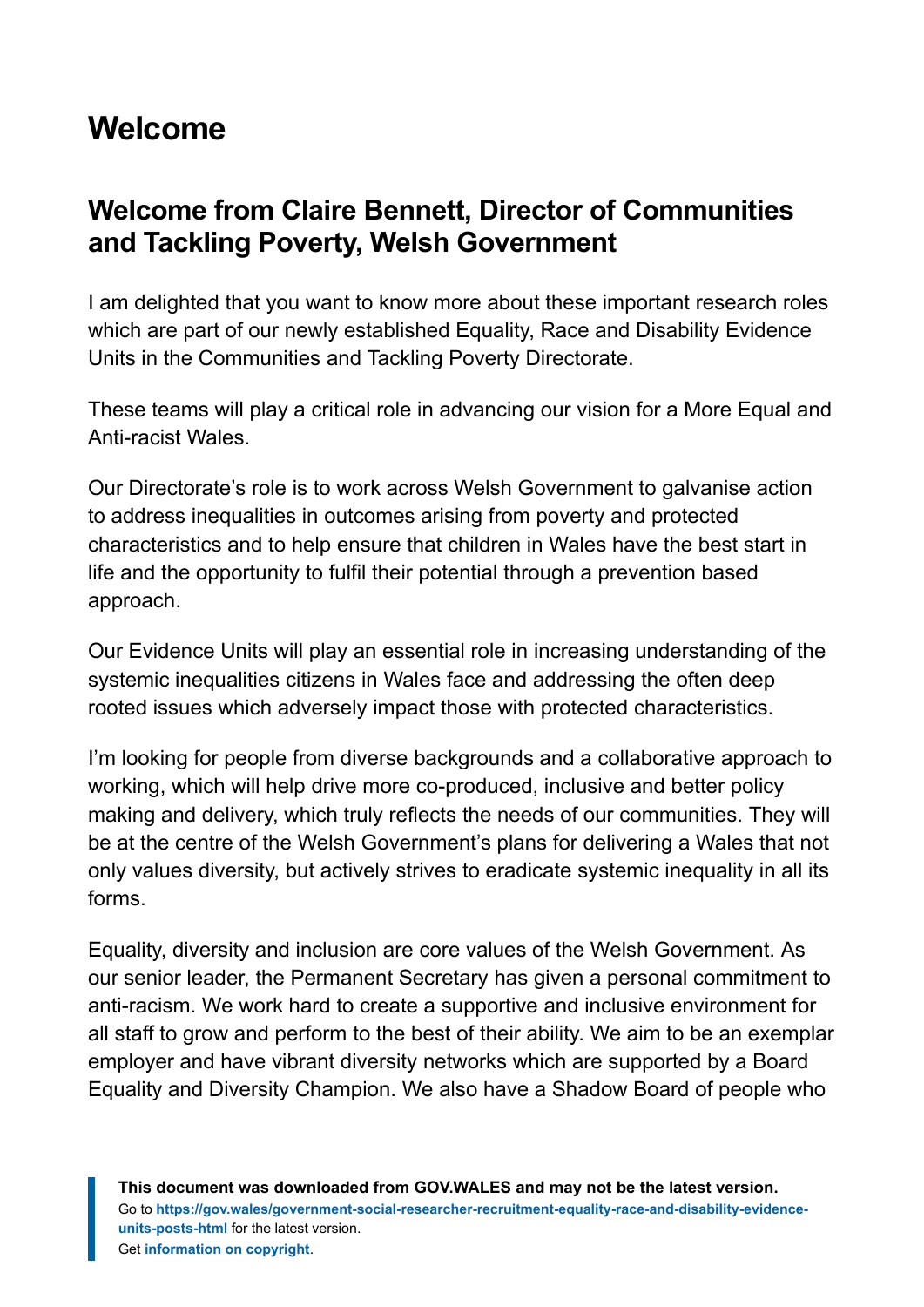reflect the diversity of our organisation to scrutinise the decisions of our senior leaders.

## **Welcome from Steve Marshall, Chief Social Research Officer**

Thank you for your interest in research roles in the Welsh Government.

Dear Applicant, I am delighted that you are interested in finding out more about our Social Research roles at in the Welsh Government.

The Welsh Government is the devolved Government for Wales. It is responsible for developing and implementing national policies for Wales and works across devolved areas that include key areas of public life such as health, education and the environment.

Most social researchers in the Welsh Government are in a central department called Knowledge and Analytical Services which also includes statisticians. Just over a quarter of the social research profession are working in out bedded posts within policy departments.

The wide variety of the devolved powers of the Welsh Government allows Social Researchers to work across a range of policy areas. The work is fast-paced and will allow you to develop your analytical skills by engaging in research to support policy teams and ministers. This includes:

- evaluating policies which are being implemented
- conducting impact analysis or feasibility analyses on a policy which may be implemented in future
- providing evidence for a policy team
- research to scope public attitudes toward key issues
- disseminating research findings
- working with stakeholders to create new monitoring and evaluation systems to monitor Welsh Government funded programmes

This might be done through both qualitative and quantitative research methods.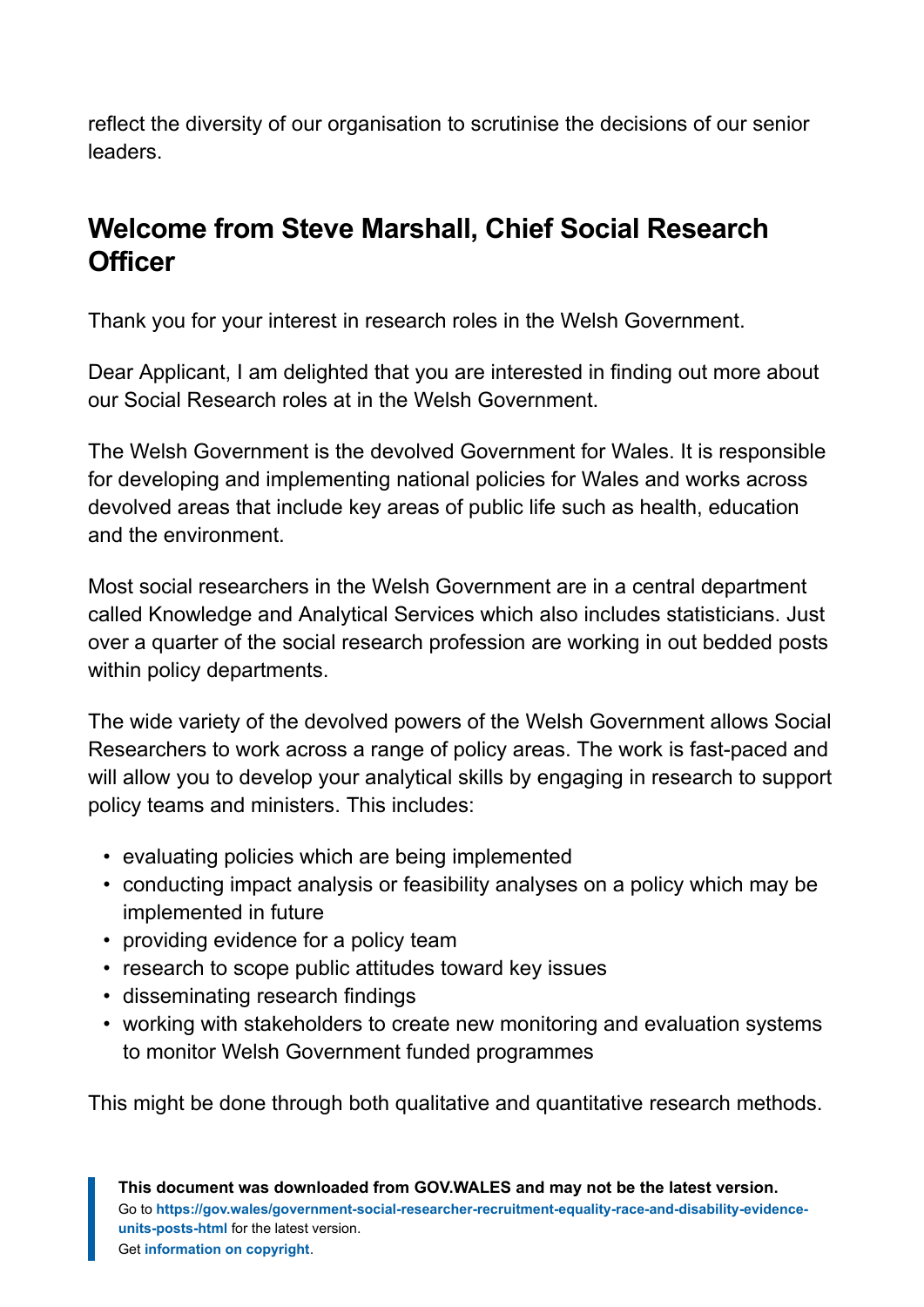Many research projects at Welsh Government are contracted out to research companies, so there is some contract management involved in the role. Depending on the research team, there is often interaction with third sector organisations, academics and other Government departments. As Welsh Government covers many policy areas, there are opportunities to move around to work within different policy areas.

If you believe that you have the right skills to help us, then we would like to hear from you.



## <span id="page-4-0"></span>**Overview of guidance**

We are looking for passionate and capable people from all walks of life. Previous experience as a civil servant is not a requirement. We are looking for people who can bring different lived experiences to our decision making and thrive in collaborative teams that will help change the way we think.

This guidance includes an overview of the organisation, the Government Social Research Profession and the Equality, Race and Disability Evidence Unit roles. This guidance has been developed to assist candidates in applying for Social Research vacancies at the Welsh Government. Please use the guidance provided throughout each stage of the recruitment and selection process, it includes useful advice on:

- what you need to do before you apply
- completing an application, including producing Success Profile Behaviours and experience examples

**This document was downloaded from GOV.WALES and may not be the latest version.** Go to **[https://gov.wales/government-social-researcher-recruitment-equality-race-and-disability-evidence](https://gov.wales/government-social-researcher-recruitment-equality-race-and-disability-evidence-units-posts-html)[units-posts-html](https://gov.wales/government-social-researcher-recruitment-equality-race-and-disability-evidence-units-posts-html)** for the latest version. Get **[information on copyright](https://gov.wales/copyright-statement)**.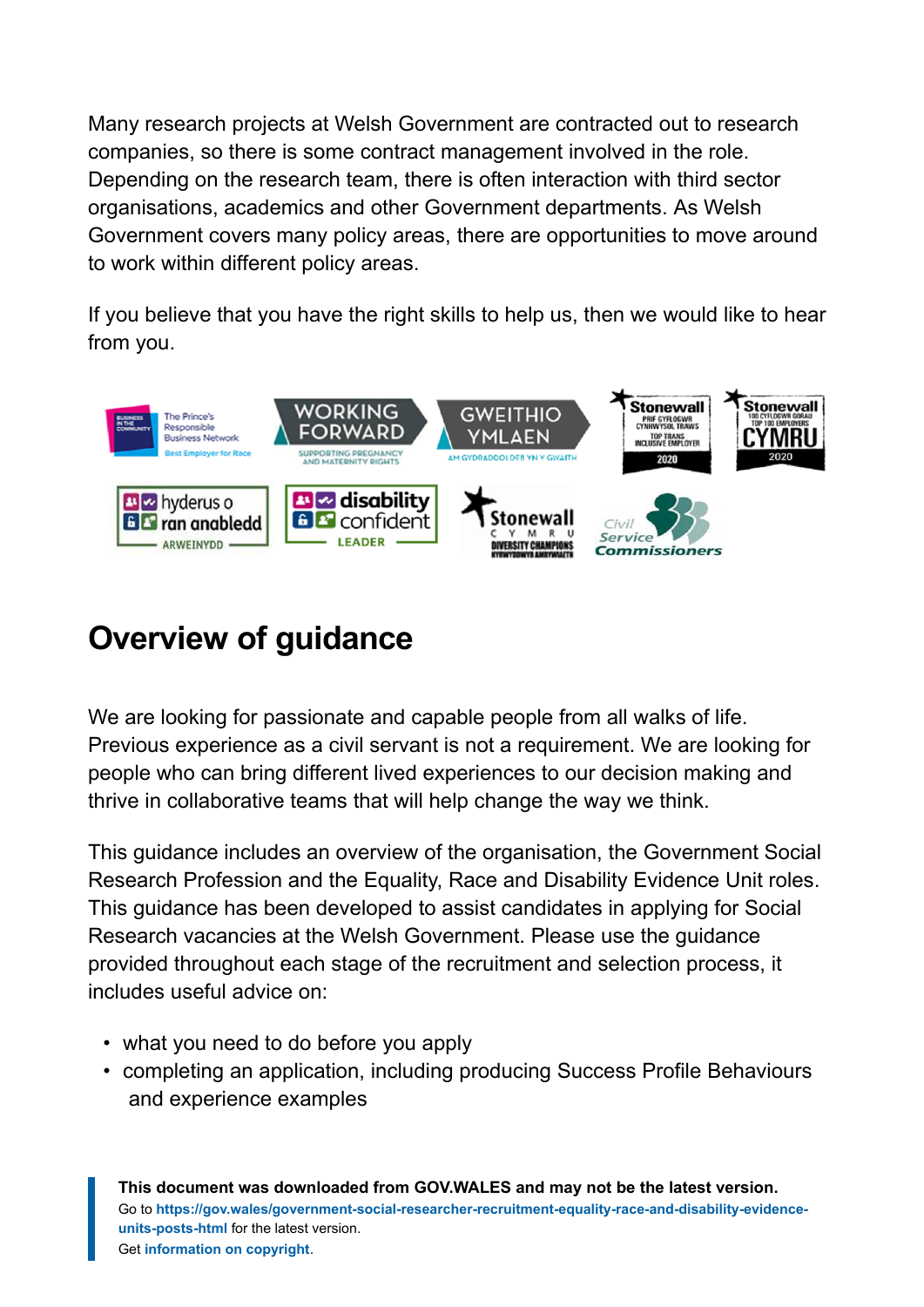• the assessment process, including interview, presentation and GSR Knowledge Test

If you have any questions relating to the information contained in this guidance or the application process, please contact the Shared Service Centre on 0300 025 5454 or via email (**[sharedservicehelpdesk@gov.wales](mailto:SharedServiceHelpdesk@gov.wales)**).

## **Principles for recruitment into the Civil Service**

The Welsh Government is bound by the principles for recruitment as set out in the Civil Service Commissioners' Recruitment Principles.

## **Main principles**

- Individuals will be selected on merit on the basis of fair and open competition: Prospective applicants will be given equal and reasonable access to adequate information about the job and its requirements, and about the selection process; and applicants will be considered equally on merit at each stage of the selection process.
- The process will be based on consistent criteria relevant to the job being applied consistently to all candidates; selection methods will be reliable and guard against bias.
- All external recruitment to permanent posts will be underpinned by these principles, including the requirement that permanent appointments must be made on merit via fair and open competition as set out in the Constitutional Reform and Governance Act 2010.

## <span id="page-5-0"></span>**Government Social Research profession**

**[Government Social Research](https://www.gov.uk/government/organisations/civil-service-government-social-research-profession/about)** (GSR) is the social research profession for the Civil Service. There are GSR members in all government departments, and in Welsh Government most social researchers are based in a central department, Knowledge and Analytical Services (KAS), which also includes statisticians.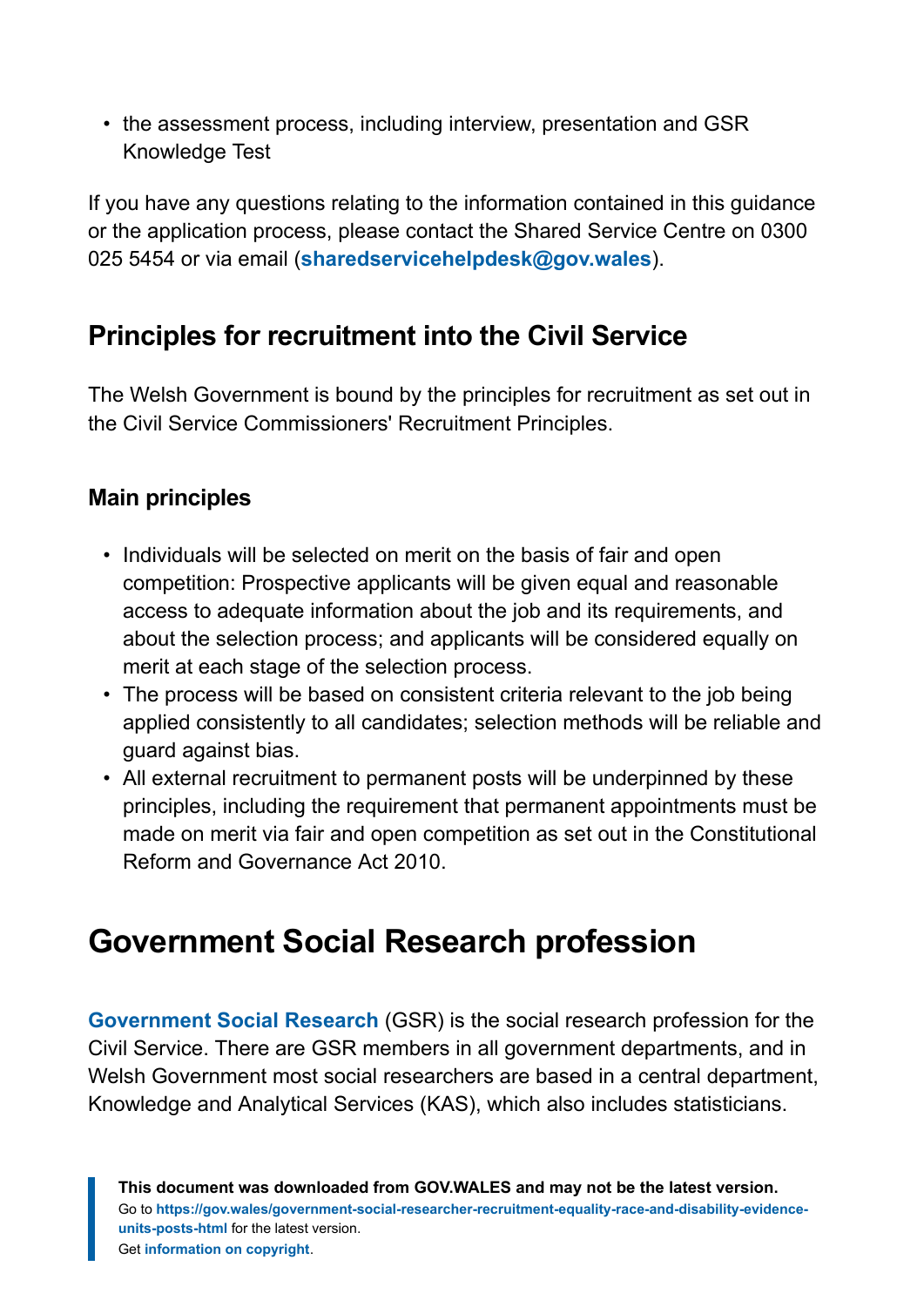There are also a number of social researchers working in out-bedded posts within policy teams.

The wide variety of the devolved powers of the Welsh Government allows social researchers to work across a range of policy areas. The work is fast-paced and will allow you to develop your analytical skills by engaging in research to support policy teams and ministers. To do this, your role may include some of the following:

- in-house or contract management of evaluations for policies which are being implemented
- conducting impact analysis or feasibility analyses on a policy which may be implemented in future
- providing in-house evidence (for example, literature reviews or small-scale research projects) for a policy team
- providing in-house statistical analysis on omnibus survey data
- contract management of external organisations to undertake surveys
- providing in-house or contract management of research to scope public attitudes toward key issues
- disseminating research findings to policy colleagues and other customers
- liaising closely with other staff across Welsh Government to share knowledge and develop expertise; Working with stakeholders to create new monitoring and evaluation systems to monitor Welsh Government funded programmes

This might be done through both qualitative and quantitative research methods. Our researchers draw on both quantitative and qualitative knowledge in their roles.

Many research projects at Welsh Government are contracted out to research companies, so there is some contract management involved in the role. Depending on the research team, there is often interaction with third sector organisations, academics and other Government departments. As Welsh Government covers many policy areas, there are opportunities to move around to work within different policy areas.

Candidates for GSR roles are assessed using the Civil Service Success Profile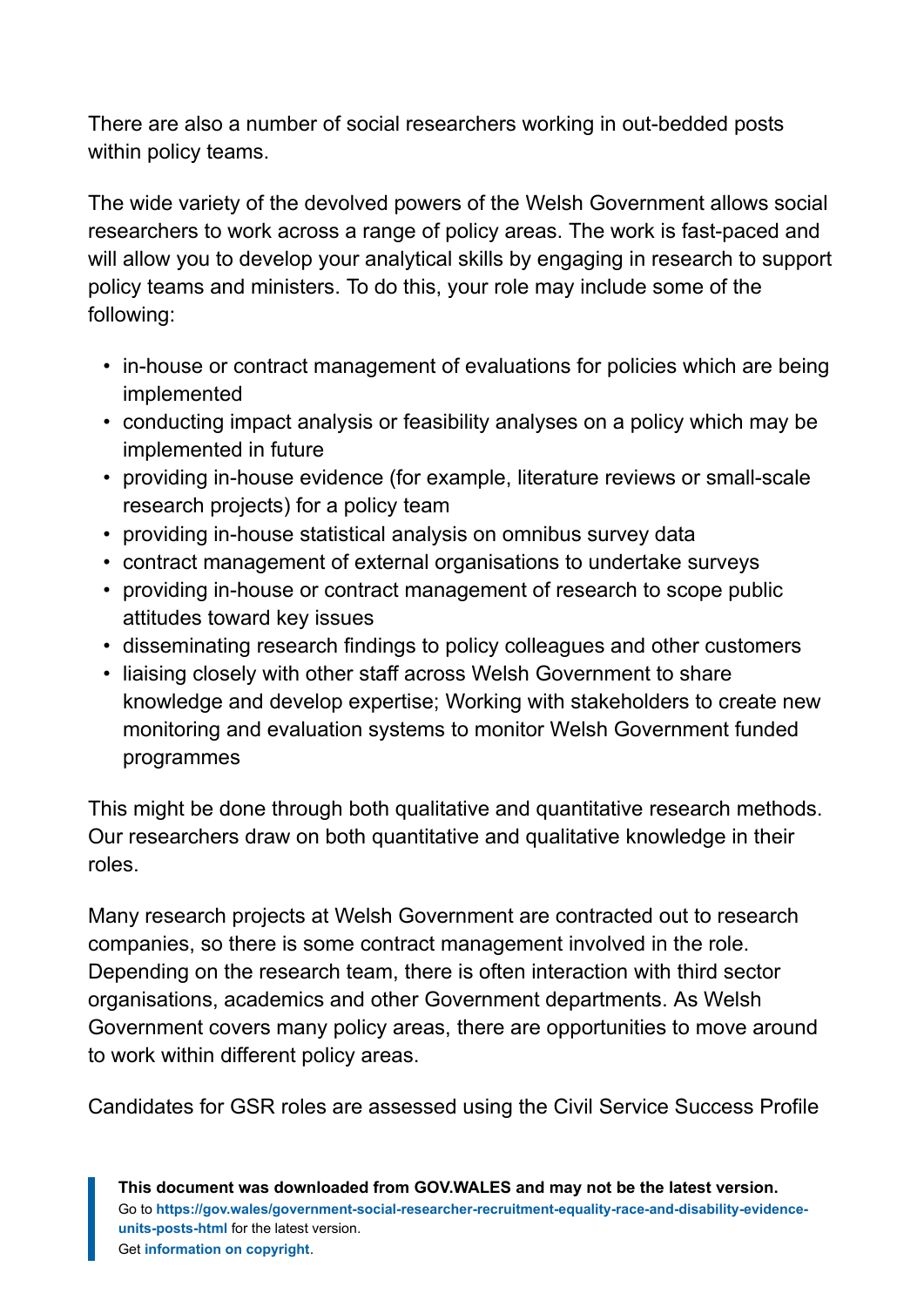approach to recruitment. **[The Government Social Research Technical](https://www.gov.uk/guidance/the-government-social-research-competency-framework) [Framework](https://www.gov.uk/guidance/the-government-social-research-competency-framework)** has been produced to align with success profiles, and provides more information on the technical and communication skills required for Research Officer (HEO) and Senior Research Officer (SEO) grades.

We are looking for applications from diverse candidates who can bring fresh skills, lived experiences and perspectives to our work.

## **See what our researchers have to say about their work…**

### **Research Officers**

Childcare Offer Policy Analysis team, Childcare, Play and Early Years division

- " "It is a research role embedded within a policy team, in the Childcare, Play and Early Years division. I am responsible for managing research contracts to evaluate the Welsh Government Childcare Offer policy using a range of methods, including surveys, in-depth interviews and focus groups."
- " "I am able to ensure evaluation work was fit-for-purpose and manage the relationship between policy asks and what the research contractor are able to deliver. The role also allows me to work closely with local authorities delivering the programme and stakeholder groups. I have presented evaluation work on multiple occasions to a range of stakeholders. Working so closely with a policy team who have a real interest in evidence-based decisions is a great experience. I also enjoy being able to work closely on a specific policy as through my knowledge of both the policy area and the recent and current research on the policy I can work with my team to actively identify any areas that would benefit from further research." "

Internal Research Programme, Knowledge and Analytical Services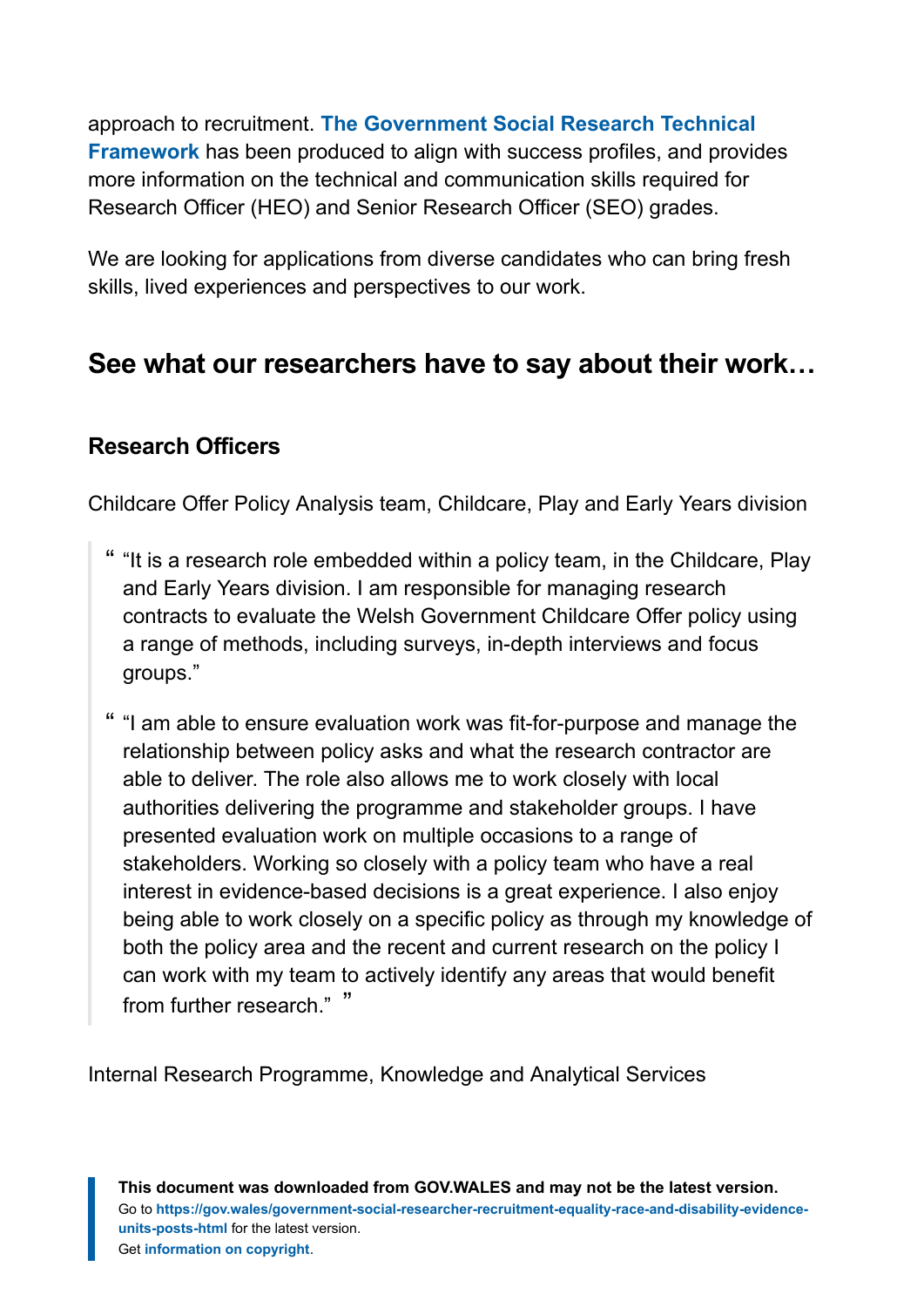" "Within this position, I am tasked with undertaking small-scale research projects on behalf of other departments within the Welsh Government, assuming a role similar to an internal research consultancy. This offers the exciting opportunity to conduct first-hand research and to experience research projects in a way that is unique amongst most Knowledge and Analytical Services positions, while providing an insight into the varied work taking place across the different areas of the Welsh Government." "

### **Senior Research Officers**

Sustainable Futures Research Team, Knowledge and Analytical Services

- " "I work in the sustainable futures research team which serves the research needs of a wide range of policy areas including environment, marine, land, nature and food directorates. This means a wide range of research requirements, policy relationships to make and research contracts to manage. Already in the few months I've been in the role, I have been able to work with other UK government departments such as BEIS on joint research contracts and advise the Chief Scientific Officer for Wales on survey questions."
- " "I am currently managing research contracts in various areas of Environment and Rural Affairs and I'm really enjoying the fast-paced nature of focusing my time between multiple pieces of research. This role gives me the chance to promote the value of research to policy customers and provide advice on the most appropriate methods to achieve policy's goals. What is really exciting about this post is the opportunity to work on research in high profile policy areas such as the National Forest for Wales." "

Education, Skills and Welsh Language team, Knowledge and Analytical Services

" "I work in the Education, Skills and Welsh Language team, and alongside my colleagues, I manage the development and delivery of a number of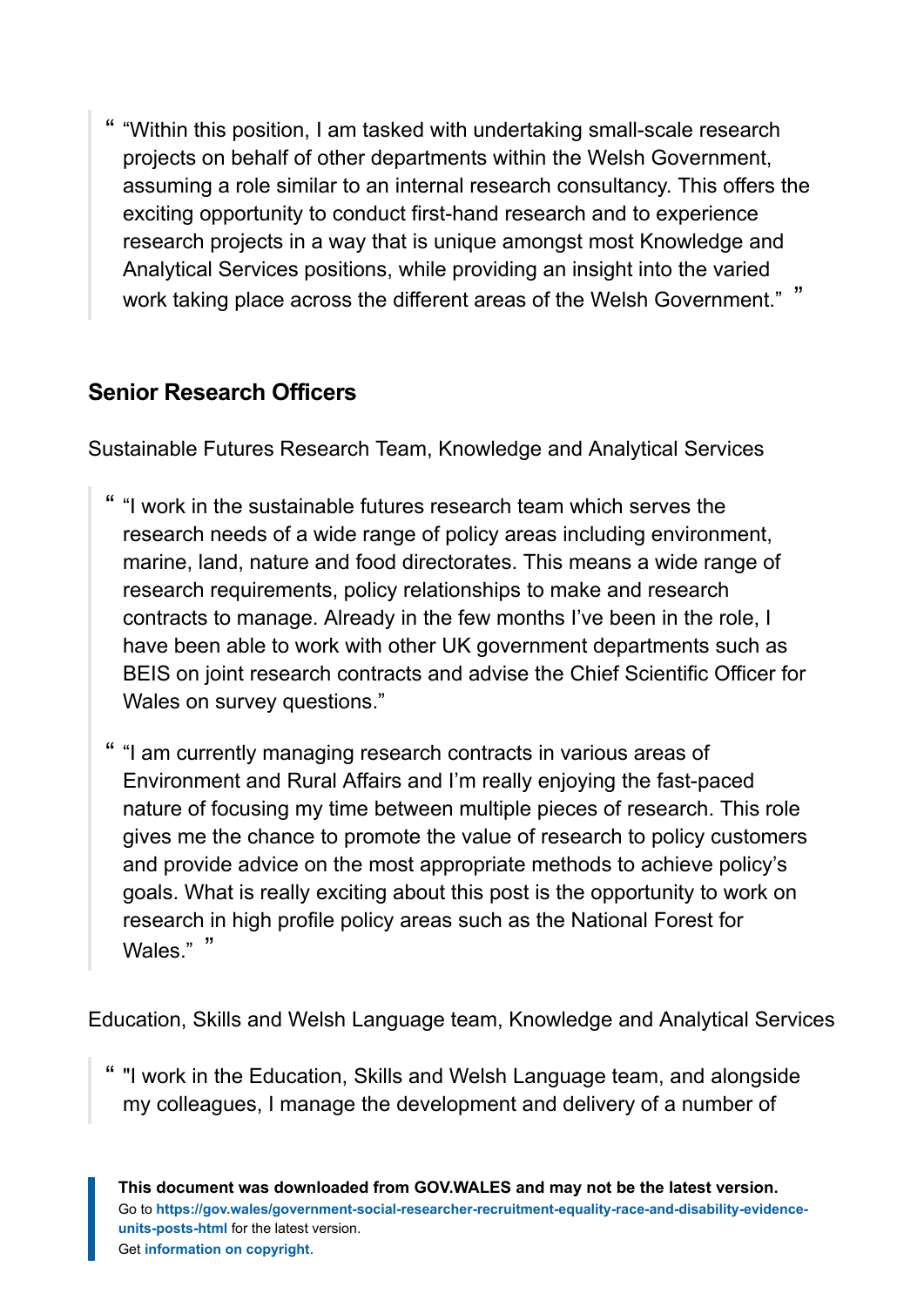research and evaluation projects that are related to schools. I enjoy managing such a wide variety of research projects, as well as working with different policy leads to understand their evidence needs and plan the most appropriate research projects. What I find particularly rewarding in my role is that I am able to manage the development of a research project from the early scoping meetings with policy colleagues, right through to the publication of a research report that directly supports policy decisions. At the moment, I am working on high profile research projects, which include supporting the Renew and Reform programme, as well the Additional Learning Needs transformation programme." "

## <span id="page-9-0"></span>**Purpose of the posts and our teams**

<span id="page-9-2"></span><span id="page-9-1"></span>Systemic inequalities for people in Wales are particularly prevalent for those from Black, Asian and Minority Ethnic backgrounds and disabled people. Over the past few years, prompted by the justifiable outrage over the killing of George Floyd in the United States, and growing divisions within our own society, we've come to realise that structural and systemic racism is more pressing than ever[**[footnote 1](#page-43-1)**] . Additionally, the coronavirus pandemic has amplified pre-existing socio-economic inequalities in society and their influence on health outcomes[**[footnote 2](#page-43-2)**] . We have heard directly from people about their lived experiences of racism as in developing the Race Equality Action Plan and about the barriers and discrimination faced by disabled people through the Locked Out report. A key role for the Data Units will be to draw out the evidence, including lived experience, to shape policy development and implement and to assess progress in changing outcomes. In order to identify where best to focus resources in order to tackle systemic inequalities, we need to make the most effective use of evidence across the full range of policy areas and address gaps in the evidence base.

The purpose of the Equality, Race and Disability Evidence Units will be to address ongoing evidence needs relating to equalities and socioeconomic disadvantage. This will include evidence that considers where experiences and backgrounds intersect which can intensify barriers for individuals. The Equality,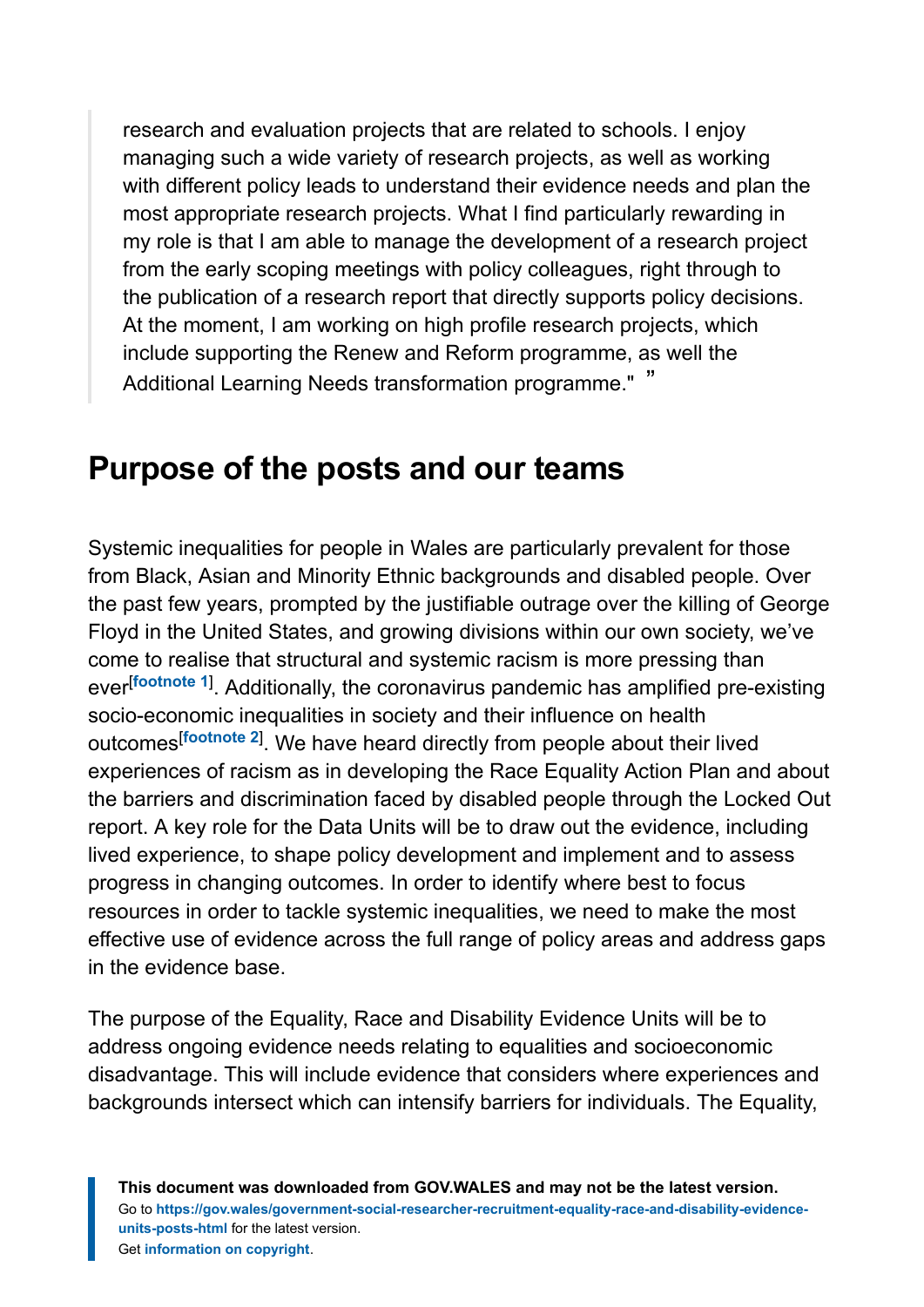Race and Disability Evidence Units are uniquely positioned given the crosscutting nature of inequalities to identify this intersectionality and have an overview of a broad range of policy topics. Working collaboratively with internal colleagues and external stakeholders, the Evidence Units' priorities will be informed by the Programme for Government and Ministerial priorities as well as our external mechanisms such as the Race Equality Action Plan Accountability Group, the current evidence base and where the gaps are.

The Equality, Race and Disability Disparity Evidence Units are in the process of developing their Strategic Evidence Plan. This will map out the ways of working that we expect to underpin the work of all three teams. This will include working co-productively at both a project and programme level through close engagement with people and through collecting and valuing lived experiences as equal to other sources of evidence.

## **Equality Evidence Unit**

One of the **[Well-Being of Future Generation](https://gov.wales/well-being-of-future-generations-wales)** goals is the cross-cutting goal of creating a 'More Equal Wales'. The Gender Action Plan outlines the commitment to equality of outcome for all women, men and non-binary people and actively works to drive cultural and structural change. The LGBTQ+ Action Plan has a vision that all LGBTQ+ people in Wales are able to live as full lives as possible; to be healthy, to be happy and to be safe. The Equality Evidence Unit will oversee evidence with a focus on Sex, Gender, LGBTQ+ and Socio-economic status.

## **Equalities Senior Research Officer post**

The post-holder will be responsible for collating evidence on various equality characteristics such as gender, sex, LGBTQ+ and socio-economic status. The post holder will support the branch head in the development of the social research equality evidence programme which will be across a range of policy areas. The post holder will be responsible for commissioning bespoke research and completing in-house research where specific projects are identified.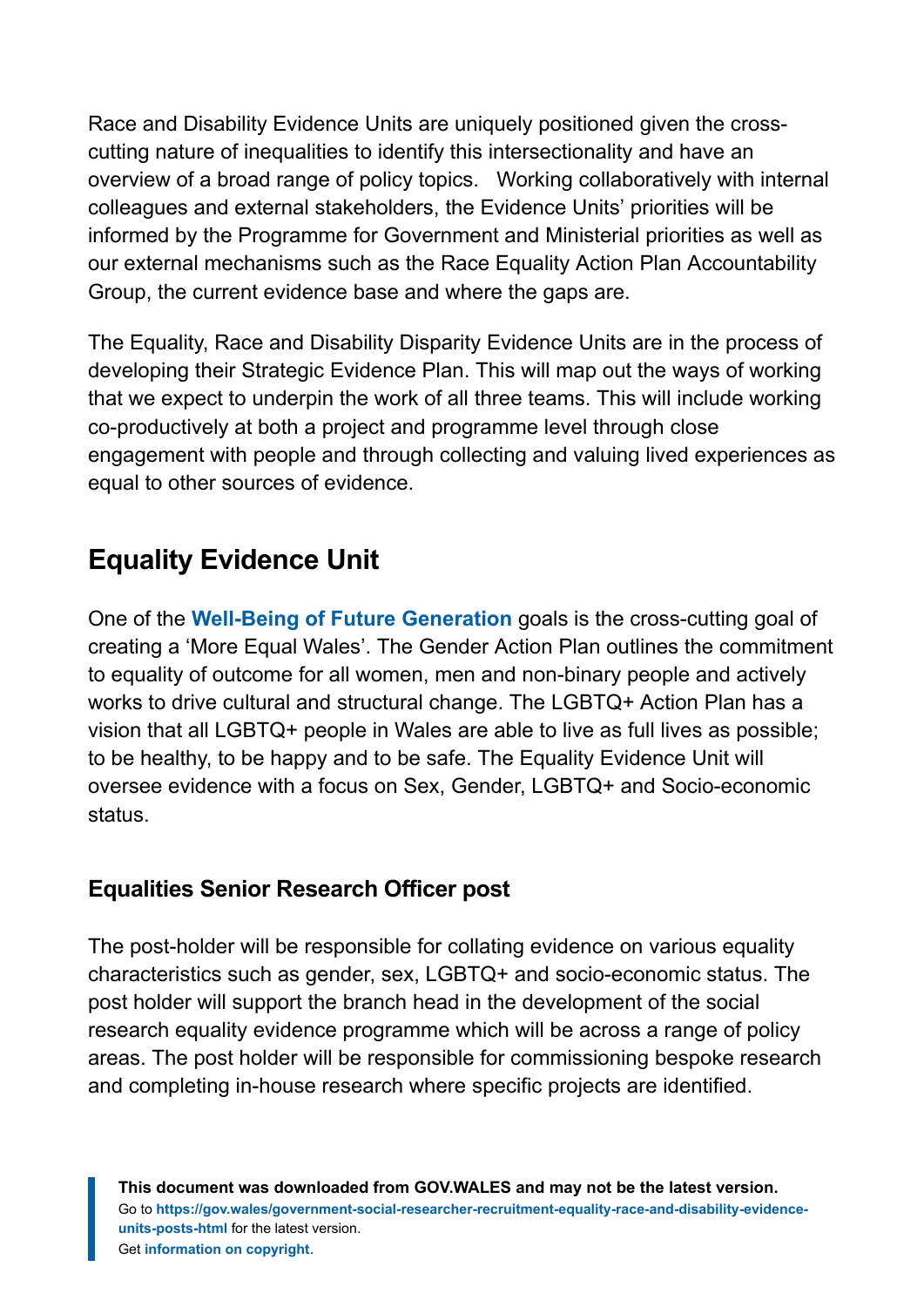## **Equalities Research Officer post**

The post-holder will work closely with the Equalities Senior Research Officer to produce a range of evidence and analysis as part of the equality evidence programme, which will cut across a range of policy areas. For example, undertaking literature reviews or scoping/ managing in-house or commissioned social research projects.

## **Race Disparity Evidence Unit**

The development of the Race Equality Action Plan has created the vision of a Wales that is proudly anti-racist, where everyone is treated as an equal citizen. The key aim is to create meaningful change to the lives of Black, Asian and Minority Ethnic people in Wales. In order to support this, we need better evidence which will help to increase the transparency and of where improvement is needed and accountability for delivering that improvement. Establishing a Race Disparity Evidence Unit was a recommendation of the First Minister's Black, Asian and Minority Ethnic Coronavirus Advisory Group's Socio-economic Sub-Group[**[footnote 3](#page-43-3)**] .

<span id="page-11-0"></span>The Race Equality Action Plan Accountability Group will inform the priorities of the Race Disparity Evidence Unit's evidence programme. The Race Disparity Evidence Unit will oversee a programme of evidence that is focused on Black, Asian and Minority Ethnic people, Migrants, Refugees, Asylum Seekers, Travellers, Roma and Gypsies.

## **Race and Ethnicity Senior Research Officer post**

The Race Disparity Unit will work closely with the Welsh Government's statistical division to support the development of the Race Equality Action Plan indicators. The post holder will support the branch head in the development of the social research race evidence programme which will cut across a range of policy areas. The post holder will be responsible for commissioning bespoke research and completing in-house research where specific projects are identified. The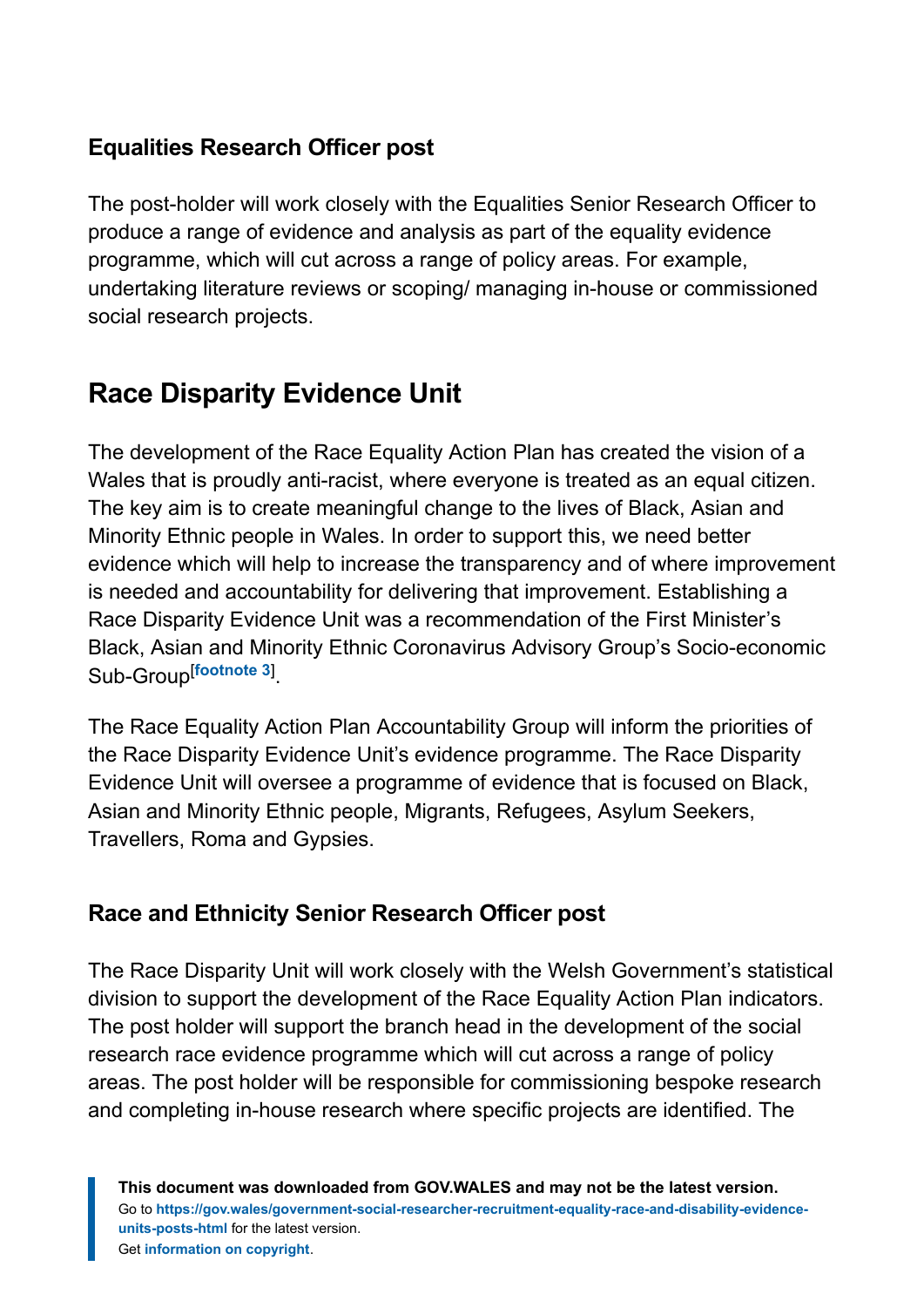post-holder will be responsible for providing social research to support the Race Equality Action Plan Accountability Group as part of the REAP Governance arrangements.

## **Race and Ethnicity Research Officer post**

The Race Disparity Unit will work with the Welsh Government's statistical division to support the development of the Race Equality Action Plan indicators. The post-holder will work to produce evidence and analysis in line with the race disparity evidence programme, which will cut across a range of policy areas.

## **Disability Disparity Evidence Unit**

The Welsh Government published the **[Locked Out: liberating disabled](https://gov.wales/locked-out-liberating-disabled-peoples-lives-and-rights-wales-beyond-covid-19) [people's lived and rights in Wales beyond Covid-19](https://gov.wales/locked-out-liberating-disabled-peoples-lives-and-rights-wales-beyond-covid-19)** report, which had a series of recommendations to improve the lives of disabled people. The content of the report and the new Disability Taskforce will inform the priorities for the Disability Disparity Evidence Unit. The Disability Disparity Evidence Unit will oversee a programme of evidence that focuses on disability, mental health, impairments, neurodiversity and carers.

<span id="page-12-0"></span>The Welsh Government has committed to the Social Model for Disability[**[footnote](#page-43-4) [4](#page-43-4)**] . The Social Model states that people are disabled by barriers in society, not by their impairment or difference, and recognises certain barriers makes life disproportionately and unfairly harder for disabled people. We need to ensure that all evidence produced by the Welsh Government embodies the ethos of the Social Model from scoping and design through to the communication of findings. The Disability Disparity Evidence Unit will support other evidence producers in Welsh Government to embed the Social Model throughout their evidence cycles.

## **Disability Senior Research Officer post**

The post holder will support the branch head in the development of the social research disability evidence programme which will include a range of policy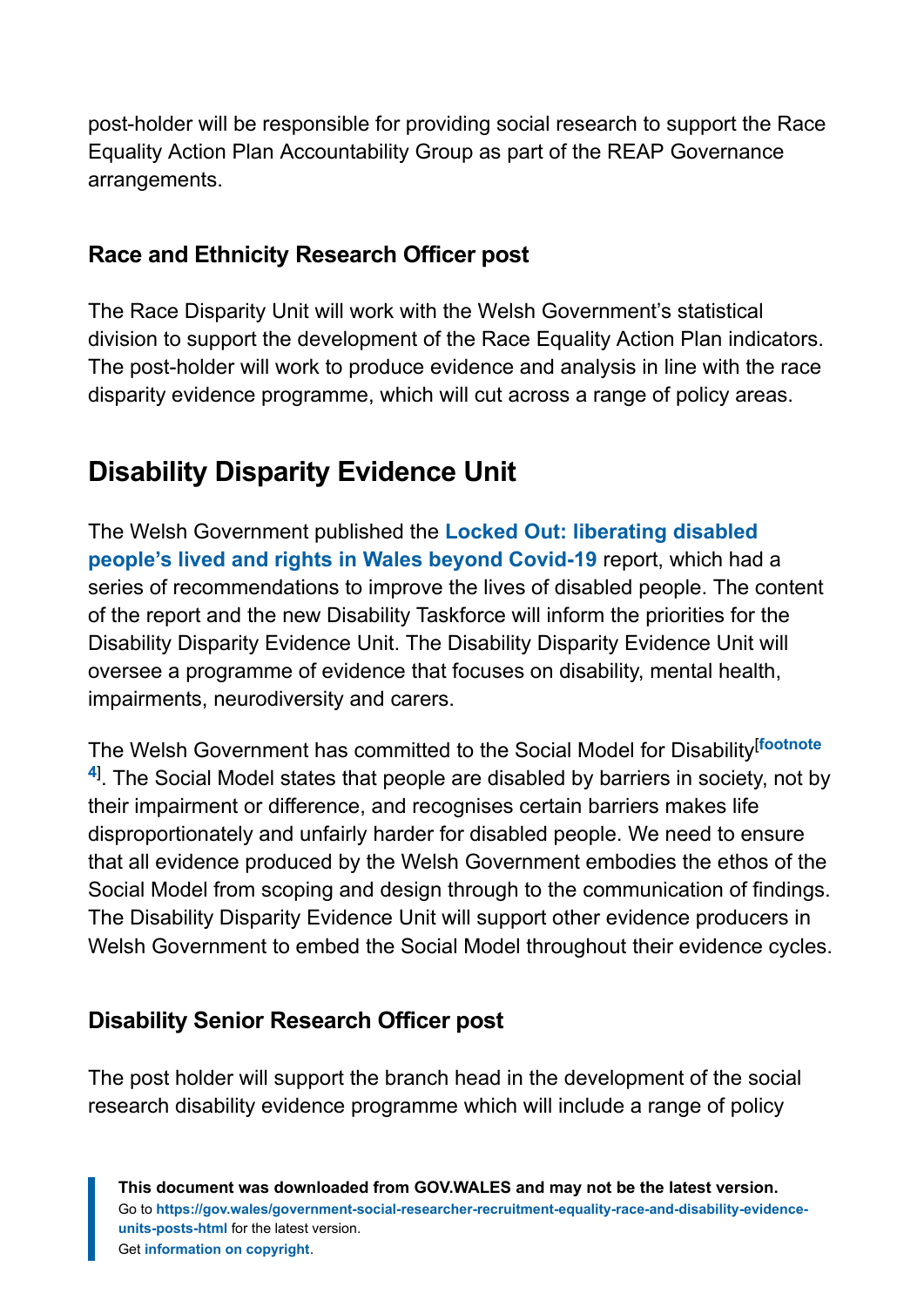areas. The post holder will be responsible for commissioning bespoke research and completing in-house research where specific projects are identified. The post-holder will be responsible for producing ad-hoc social research on request from the Disability Taskforce as part of the Disability Action Plan Governance arrangements.

## **Disability Research Officer post**

The post-holder will work to produce evidence and analysis in line with the disability disparity evidence programme which will cut across a range of policy areas. For example, undertaking literature reviews or scoping/ managing inhouse or commissioned social research projects.

## <span id="page-13-0"></span>**Person specification and Responsibilities**

## **What your organisation will expect?**

- Using co-production approaches, develop tan evidence base for use in policy development and influence budget decisions. Provide relevant, timely and reliable evidence.
- Build relationships based on trust and openness with colleagues internally and in other organisations and working collaboratively with a very wide range of external and internal stakeholders. Work closely with policy colleagues and other analysts to support the delivery of departmental evidence plans. Identify and prioritise research requirements and evidence gaps. Develop projects that meet departmental requirements.
- Keep abreast of relevant evidence and methods and communicate findings to key policy colleagues.
- Ensure projects and contracts are delivered within deadlines and resource constraints. Also ensure compliance with appropriate professional standards, by using project management techniques.
- Ensure that sound financial management procedures are followed.
- Promote the effective use of social research in strategy, policy development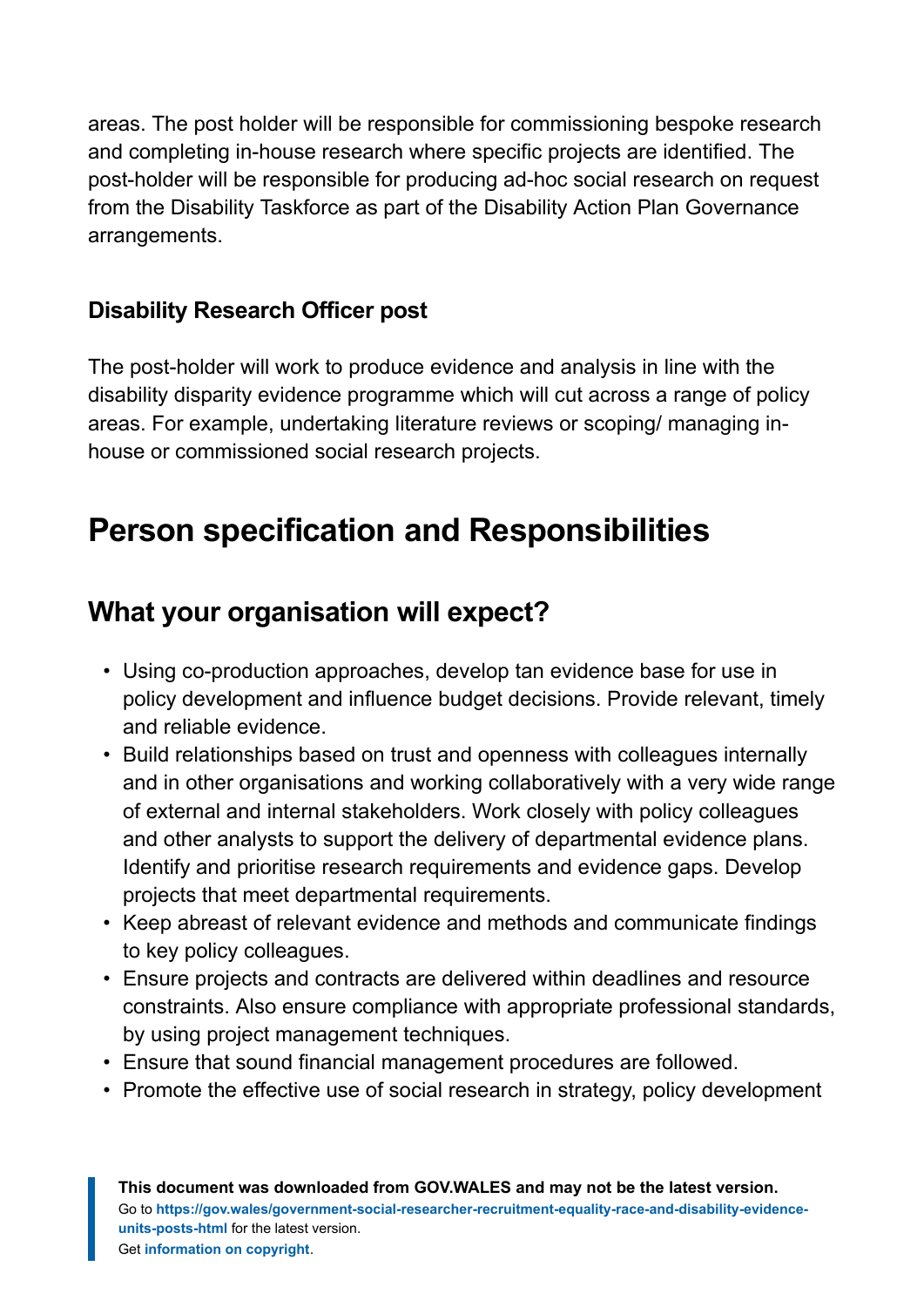and delivery. Both across the Welsh Government and externally.

- Contribute to quality/improvement activities within own job, and through the wider GSR network.
- Communicating effectively with colleagues, partners and stakeholders, in a context of high accountability and transparency.
- Challenge out-dated ways of working and acceptance of the status quo, understanding that fresh ideas and new approaches may be required if partner organisations, other stakeholders and our own staff are to perform to their best and deliver effective outcomes.

## **What your team will expect?**

- A commitment to embedding anti-racist practices and the social model of disability as well as wider principles of equality, diversity and inclusion in the work of, and approaches used, by the team.
- Ability to reflect on and learn from your own and others lived experiences and use this experience to inform the work of the team.
- Lead and/or manage the development and delivery of research and evaluation projects.
- Support and encourage policy colleagues to develop their understanding of social research. This includes appreciating how social research can support wider Welsh Government aims.
- Advise and support internal colleagues on technical and professional social research issues.
- Ensure any line managed staff are effectively developed, through the provision of direction, advice and support for training and professional development.
- Deputise for Principal Research Officers as required.
- Contribute to other areas of research and evaluation, as deemed appropriate by line manager.

## **What your stakeholders will expect?**

• Ensure that research findings are accessible and communicated effectively,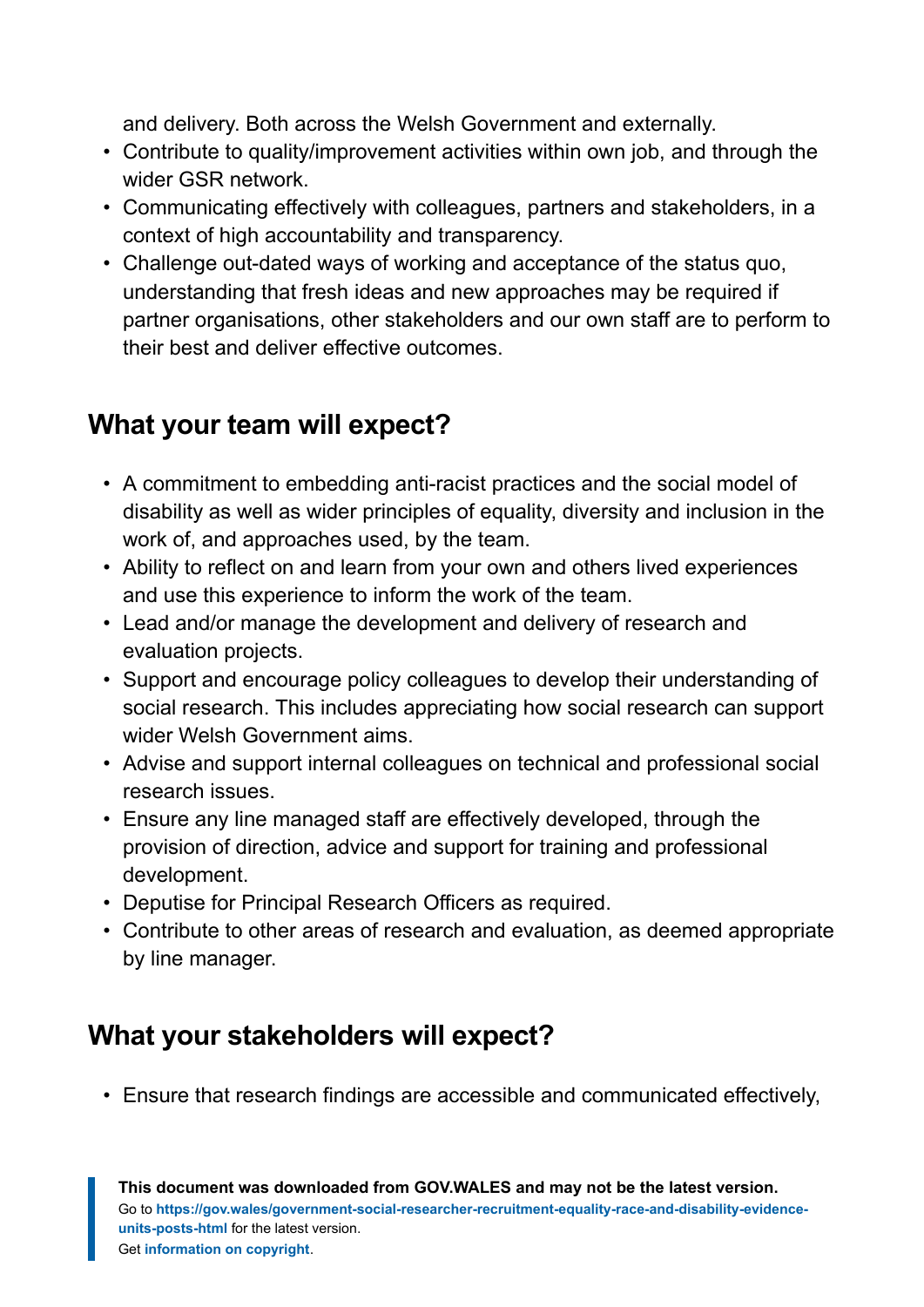taking into account the needs to different users. Including findings feeding into policy and service development, delivery and evaluation.

- Empathy, sound judgement and the ability to listen and amplify the voices of other people.
- Develop and maintain strategic links with the wider research community. Within Wales, the UK and internationally.
- Work co-productively with other public sector organisations where common areas of interest are identified.

## <span id="page-15-0"></span>**Working for the Welsh Government**

The Welsh Government has an annual budget of around £18 billion and is responsible for a range of areas including health, education and skills, the economy and transport, and agriculture and the environment. The First Minister of Wales and his Cabinet form the Welsh Government and make decisions in devolved areas of responsibility. Welsh Ministers are accountable to the Senedd Cymru/Welsh Parliament, Wales' legislative body comprising 60 elected Members.

Welsh Ministers are supported by around 5,000 civil servants, approximately half of whom are located in Cardiff, with the remainder based in Welsh Government offices across Wales. The Welsh Government also has small offices in London, Brussels and an overseas network for trade and investment work. The Permanent Secretary leads the Welsh Government Civil Service and is accountable to the First Minister and Welsh Ministers.

Our aim is to help the First Minister and Welsh Ministers to build a fairer, greener and more equal Wales.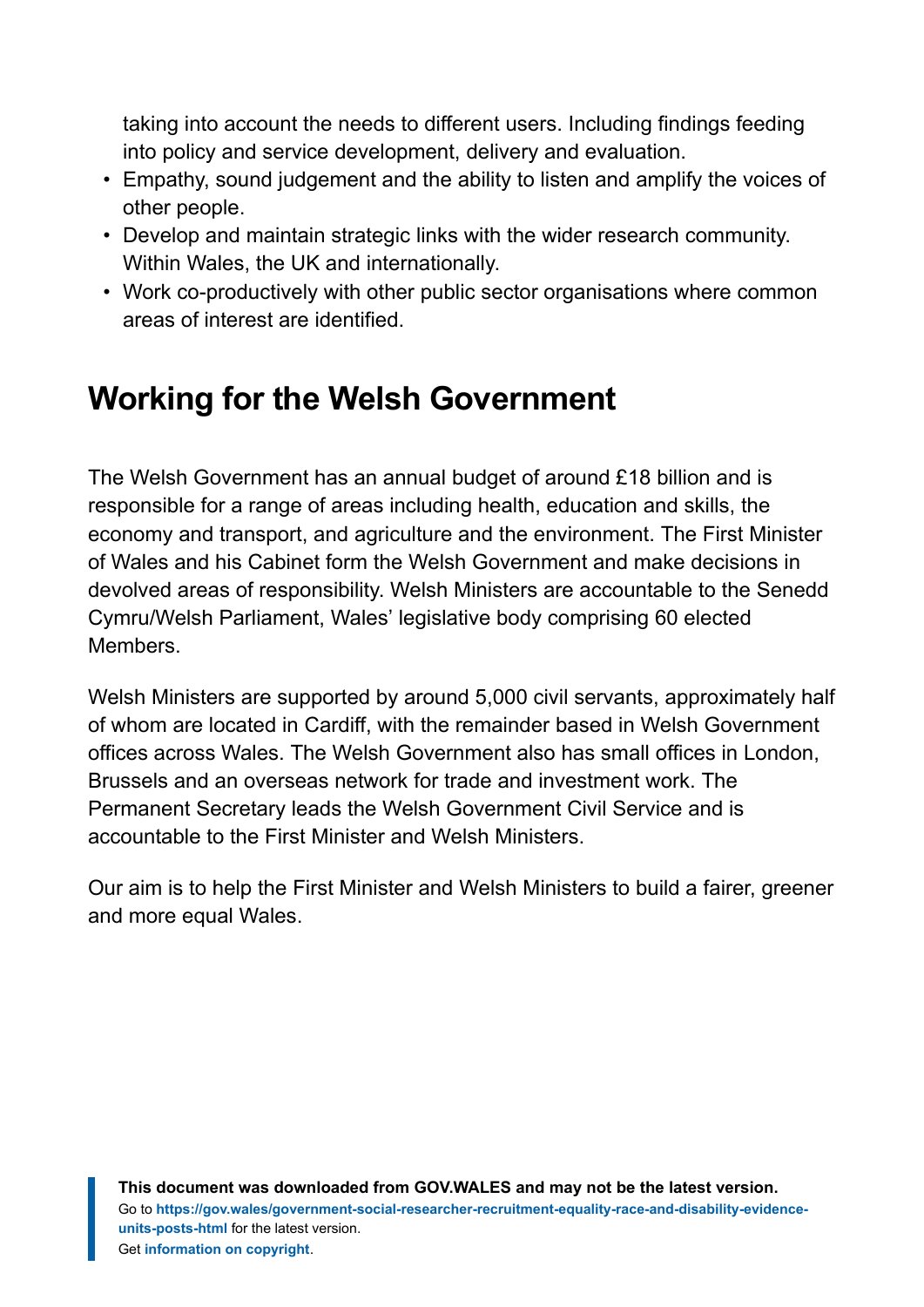## **The Organisation's structure**

## **Permanent Secretary's Group (PSG)**

The Permanent Secretary's Group focuses on developing a confident, capable and resilient organisation as well as providing professional advice to Ministers and the rest of the organisation.

### **Health and Social Services Group (HSS)**

HSS advises the Welsh Government on policies and strategies for health and social care in Wales including Cafcass Cymru.

### **Economy, Skills and Natural Resources Group (ESNR)**

ESNR looks after a spectrum of initiatives that includes building a strong economy, developing a world-class transport system and creating a highlyeducated, highly skilled employment Wales.

### **Education and Public Services Group (EPS)**

EPS is responsible for helping to create excellent education and public services for people in Wales.

### **Office of the First Minister (OFM)**

OFM leads on the provision of services to the First Minister, Cabinet Secretaries and Ministers.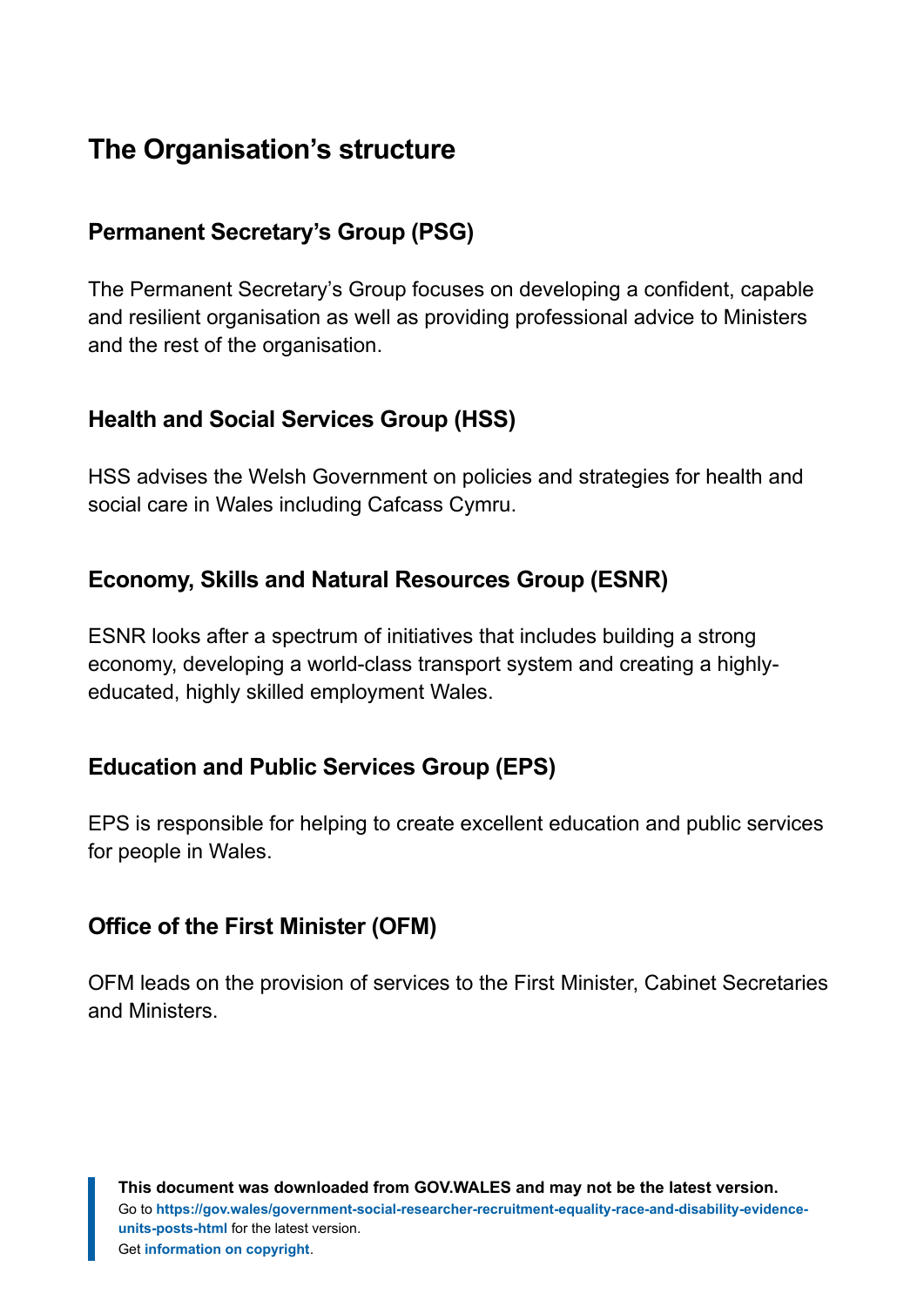## **Equality and diversity**

Welsh Government is committed to the social model of disability. We will make reasonable adjustments to remove any barriers in the recruitment process and workplace adjustments. We will ensure equality for staff with impairments, health conditions or who use British Sign Language. We can make adjustments to any part of the recruitment process (the application as well as the assessment centre). We will match disabled candidates to roles which are compatible with workplace adjustments. We can provide advice to staff who think they do or might need reasonable adjustments but who need to know more about the assessment process. We can advise on what sort of adjustments we could make to ensure fair assessment. Our Board has an Equality Champion and receives regular updates on equality and diversity. We also have a Shadow Board of people who reflect the diversity of our organisation to scrutinise the decisions of our senior leaders.

We are committed to being an anti-racist organisation, removing barriers and supporting all our staff to reach their potential. We are currently ranked 9th in the UK in the Stonewall Top 100 list of employers, we are a Stonewall Diversity Champion, a Disability Confident Level 3 (Leader) organisation and received gold status from a:gender in 2020. Key to supporting this work and providing peer support are four Board sponsored Staff Networks (Disability Awareness and Support (DAAS); Minority Ethic Support Network (MESN); PRISM (Lesbian, Gay, Bisexual, Transgender, Intersex +) and Women Together.

The external environment has demonstrated that we need to listen to and understand the experiences of those who are currently under represented in the Civil Service in Wales, including Black, Asian and Minority Ethnic people, people from disadvantaged communities and disabled people. We work hard to create a supportive and inclusive environment for all staff to grow and perform to the best of their ability. We particularly welcome applications from Black, Asian and Minority Ethnic people and disabled people who are under-represented in the Civil Service in Wales, and we are committed to supporting all staff to thrive in an inclusive working environment.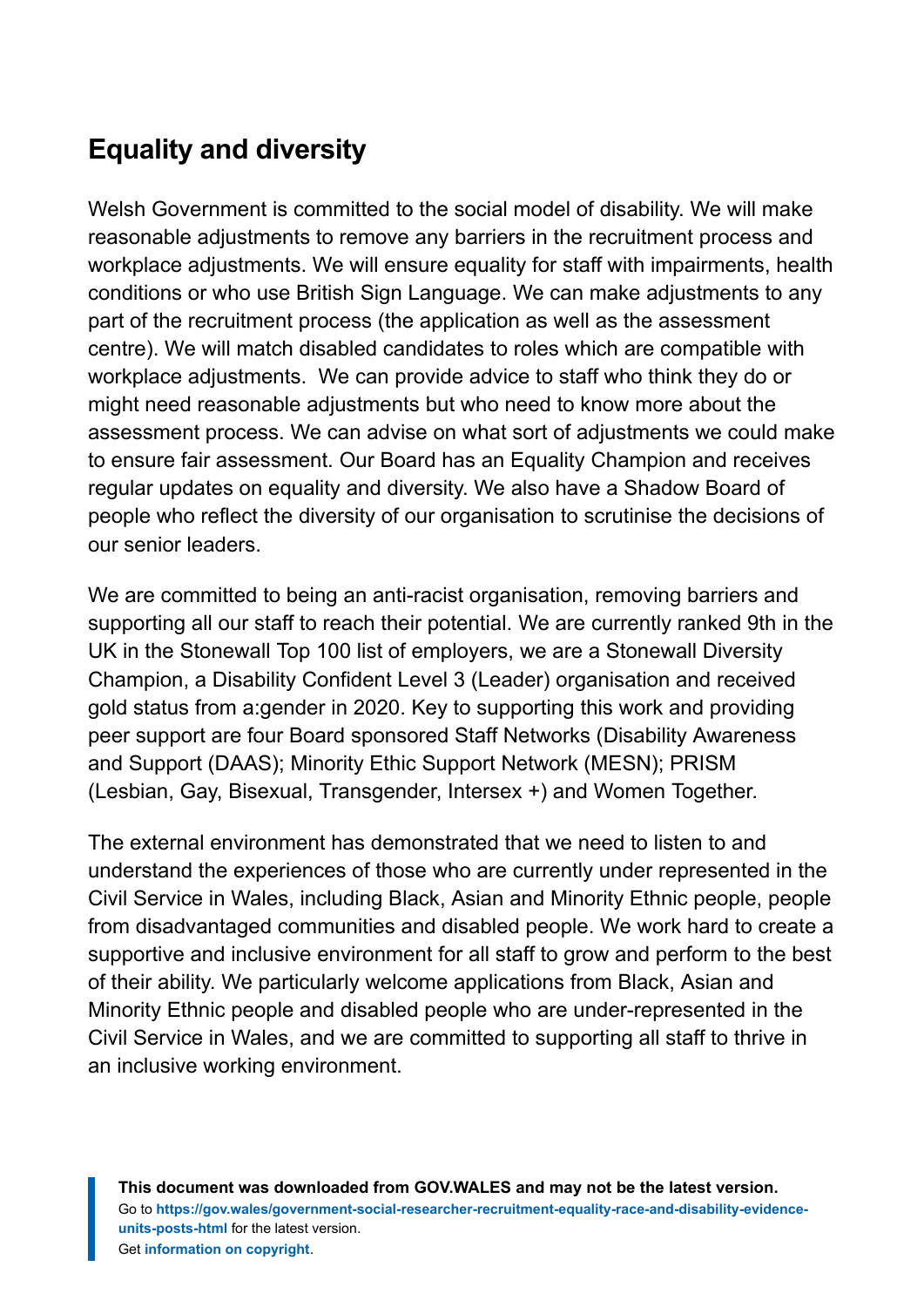We have published our strategy on Inclusion and Diversity in Public Appointments as we are intent on increasing the diversity of the regulated and other Boards in Wales and our process of developing our Equality Diversity and Inclusion Action Plan 2020-2025 setting our visions for our own employment.

## **Disability confident**

Welsh Government is committed to the social model of disability. We will make reasonable adjustments to remove any barriers in the recruitment process and workplace adjustments. We will ensure equality for staff with impairments, health conditions or who use British Sign Language. We can make adjustments to any part of the recruitment process (the application as well as the assessment centre). We will match disabled candidates to roles which are compatible with workplace adjustments. We can provide advice to staff who think they do or might need reasonable adjustments but who need to know more about the assessment process. We can advise on what sort of adjustments we could make to ensure fair assessment.

See "Reasonable Adjustments" and "Guaranteed Interview Scheme" - for support available to disabled candidates during the application process.

## **Welsh language**

The Welsh Government is a bilingual organisation; legislation is produced in both Welsh and English, and both languages have equal legal status. Although Welsh language skills are not essential for these posts, and you do not need to be able to speak Welsh in order to work within the Welsh Government, they would be a real asset.

The Welsh Government acknowledges the importance of developing and growing its bilingual workforce. We encourage and support staff to learn, develop and use their Welsh language skills in the workplace.

Applications for any post can be submitted in either Welsh or English. Applications submitted in Welsh will not be treated less favourably than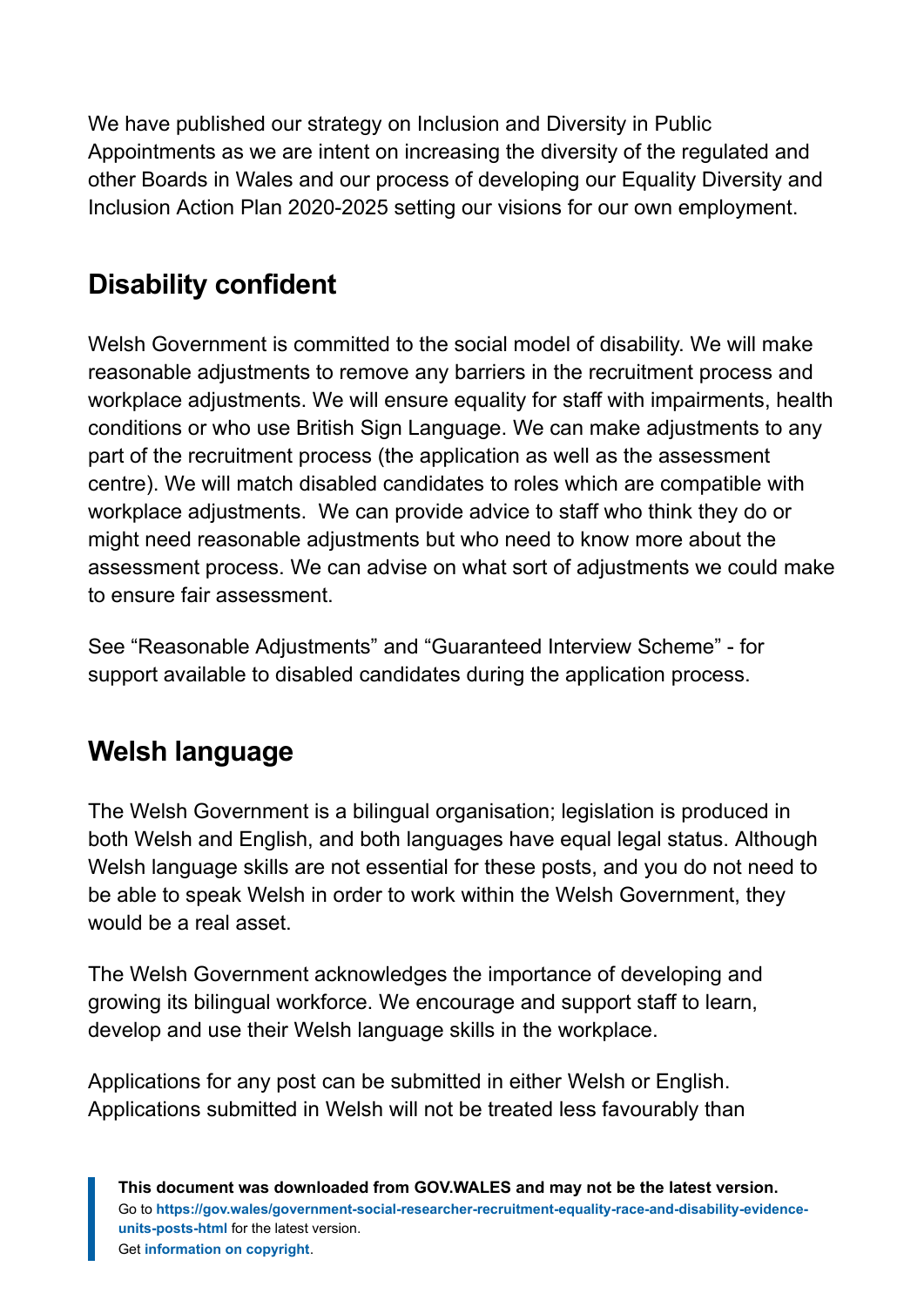applications submitted in English.

## **A great place to work for veterans**

We offer veterans who meet the minimum standard on each of the job's essential criteria the opportunity to go directly to the next stage of selection. If you have completed at least one year in her Majesty's Armed Forces (as a regular or Reserve) and are in transition from the Armed Forces, or no longer a member, you can apply for roles in the Civil Service under the **[Great Place to](https://gov.wales/making-civil-service-great-place-work-veterans) [Work Veterans initiative](https://gov.wales/making-civil-service-great-place-work-veterans)**.

## <span id="page-19-0"></span>**How to apply**

## **Stage 1: the application process**

The majority of vacancies with the Welsh Government are advertised on the Recruitment pages of our website. Select 'Vacancies' to view the different types of opportunities available with the Welsh Government. Vacancy adverts will include a description of the vacancy and will identify the behaviours (core skills and behaviours) and essential experience criteria required for the post, together with any other requirements such as particular qualifications. The advert will also provide details of any other assessment method that may be undertaken during the course of the recruitment activity in addition to the interview. It will also set out the general terms and conditions of the vacancy, including the starting salary at which the appointment will be made.

## **Planning your application**

Before you make your application you should carefully read the job advert and job description and assure yourself that you can provide sufficient evidence of the core skills and behaviours and experience criteria for the post. It is worth noting that anyone who is deemed unable to provide sufficient evidence by the panel will not progress to interview and will be sifted out. Only candidates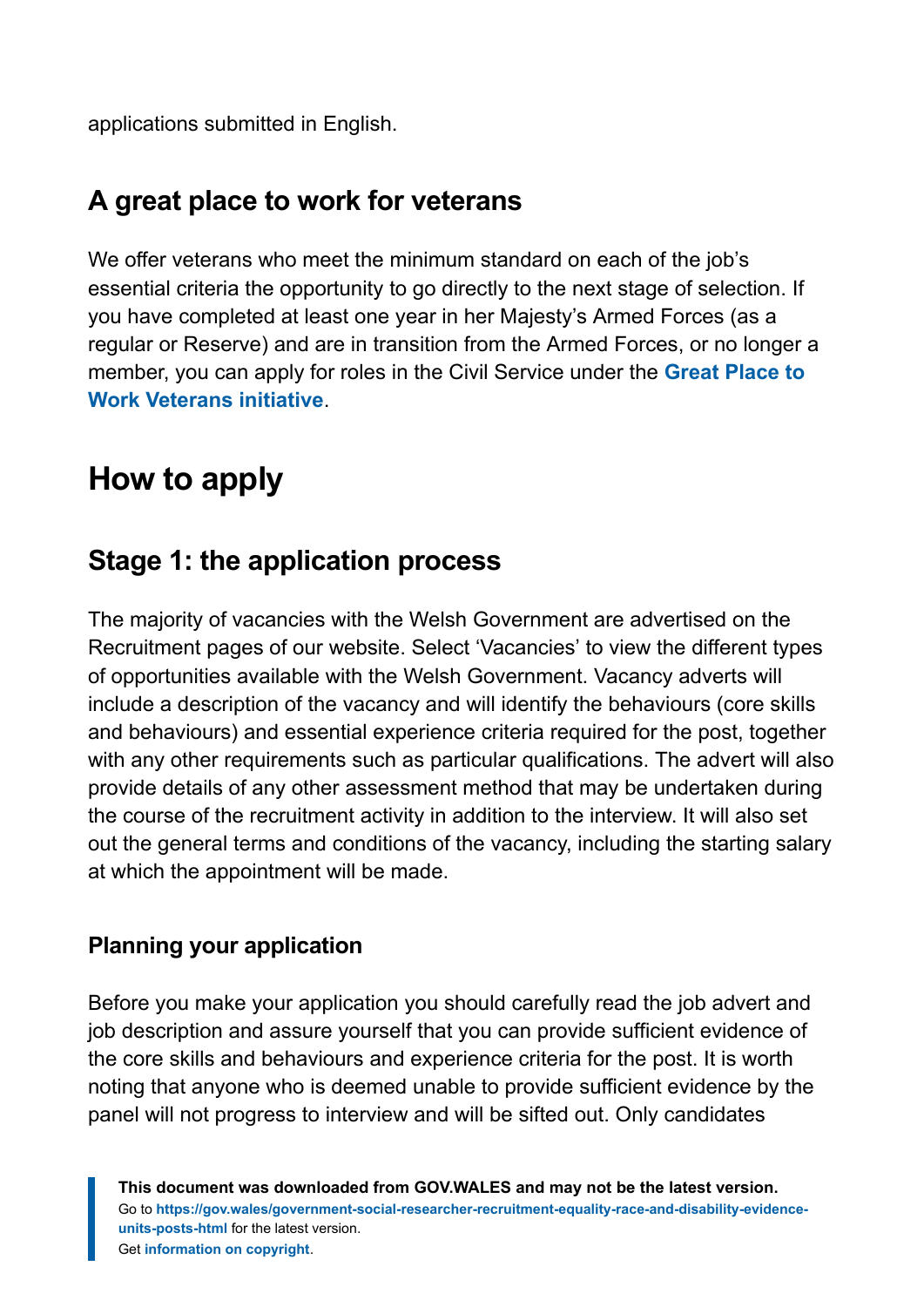deemed competent against each of the areas being tested (which for the purposes of the Guaranteed Interview Scheme is the minimum criteria for the post) may progress beyond the sift (short listing) and/or assessment stage. You should plan the completion of your application being mindful of the closing date for the vacancy and any potential technical difficulties in using the online system, as this is a fixed date that will not be negotiated (except where a reasonable adjustment is appropriate and has been agreed beforehand).

### **Assistance in completing the application form**

It is your responsibility to provide examples that best demonstrate the relevant competency behaviours and job specific criteria required and it is important to bear in mind it is your application and should therefore be all your own work. If you get an interview or progress to another form of assessment, you will be tested in depth on what you have written. You must not seek advice from anyone who will be involved in the recruitment process, particularly members of the recruitment panel. Assistance may however be provided for a disability-related reason, including the help of an advocate to complete the form in appropriate circumstances.

You are welcome to complete the application form in English or Welsh. For posts where Welsh language skills are required, please check the job description and advert carefully for any instructions about the need to answer certain questions in Welsh in order to test those skills.

## **E-Recruitment system**

The majority of Welsh Government vacancies are advertised via our erecruitment system, which can be accessed via the Recruitment page on the internet. We have recently upgraded to a new e-recruitment system, so if you have previously applied for vacancies with the Welsh Government, you will need to create a new account.

To view all the types of opportunities the Welsh Government has to offer, visit the Recruitment page on the internet, and then select the type of vacancy you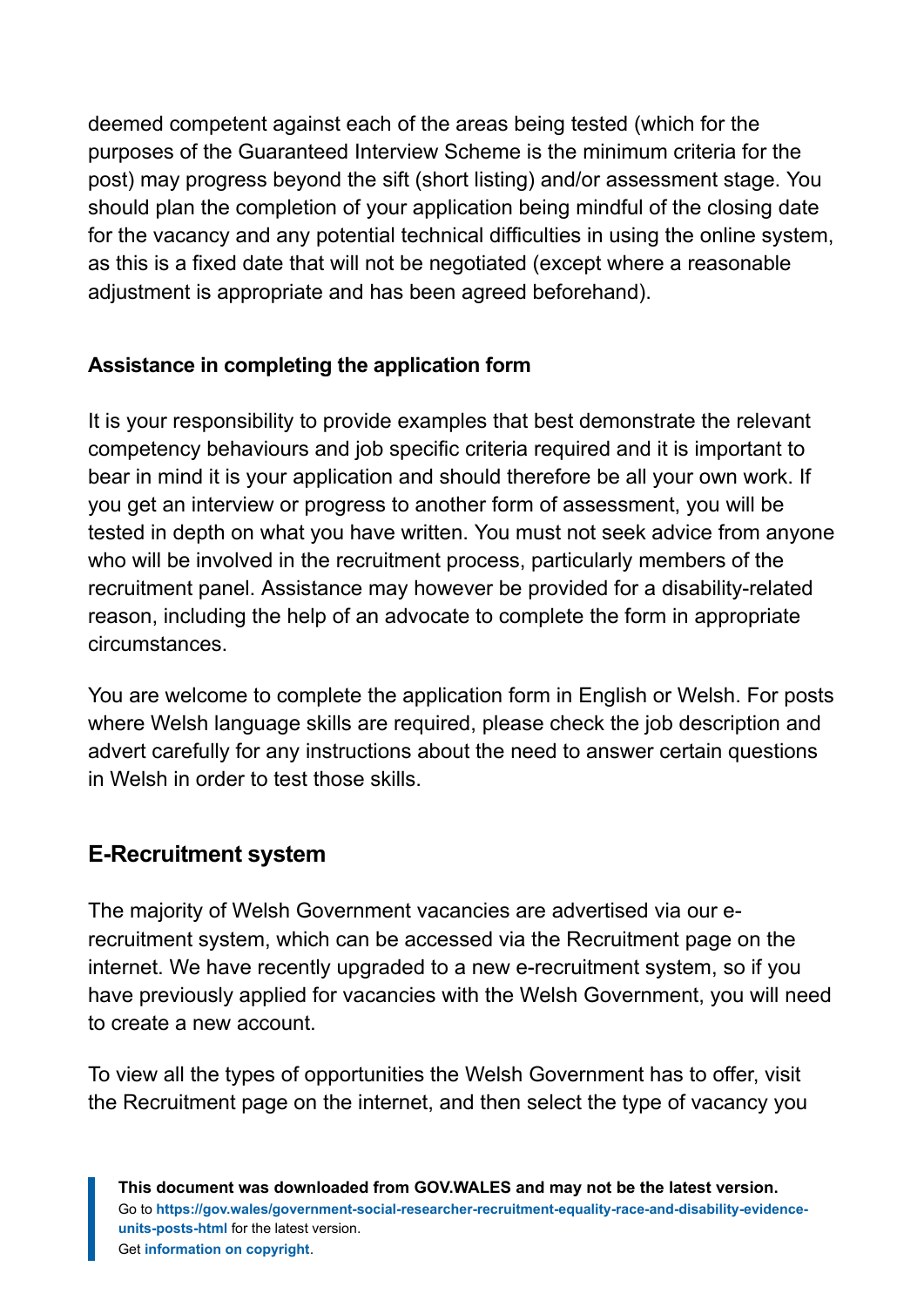are looking for.

You are able to track the process of any applications you make via the online recruitment system, in the Candidate Application Centre section of your account.

### **Recruitment adjustments**

If you have an impairment or health condition, if you are neurodivergent or use British Sign Language and need to discuss reasonable adjustments for any part of this recruitment process, or wish to discuss how we will support you if you were to be successful, please email **[sharedservicehelpdesk@gov.wales](mailto:SharedServiceHelpdesk@gov.wales)** as soon as possible and a member of the team will contact you to discuss your requirements and any questions you may have.

### **Guaranteed interview scheme**

The Guaranteed Interview Scheme (GIS) provides individuals with impairments or health conditions the right to proceed to the next stage of the selection process if they meet the minimum criteria at the sift stage. To apply under the GIS, simply confirm this under the 'Positive about Disability' section in the application form. We guarantee to interview anyone who is disabled whose application meets the minimum criteria for the post. By 'minimum criteria' we mean that you must pass the online tests and provide us with evidence in your application which demonstrates that you generally meet the level of competence for the role and any qualifications, skills or experience defined as essential. We are committed to the employment and career development of disabled people.

## **To apply in Welsh**

To access the Welsh version of a vacancy, simply click on the 'Change Language / Newid Iaith' toggle button at the top right hand of the page. If you would like to apply in Welsh, simply click on the 'Gwneud cais' button at the bottom of this page. Please note, once you start an application in Welsh, you aren't then able to switch to an English application for that post, using the same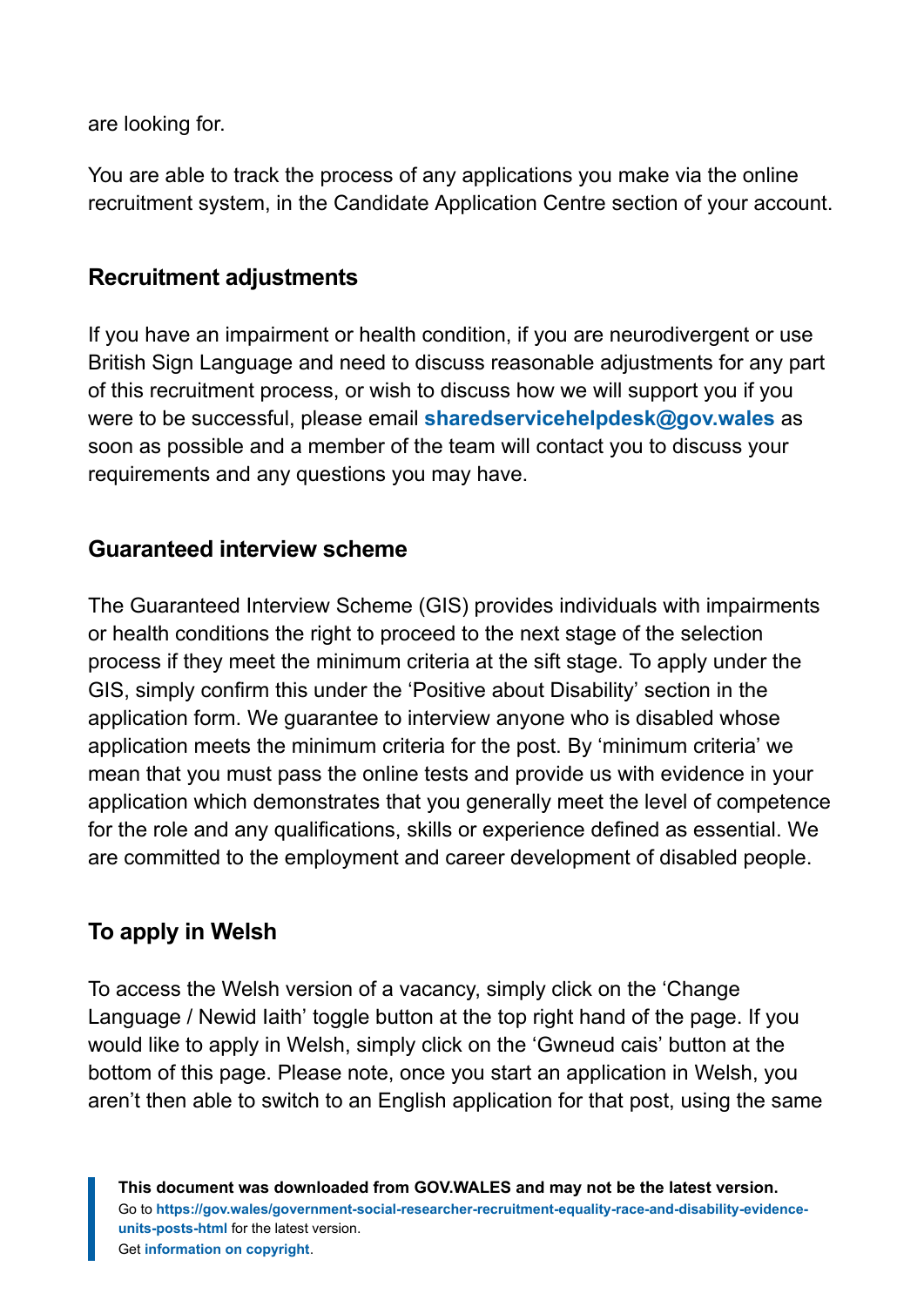user account. If you experience any difficulties, or have any questions regarding the process, please contact the Shared Service Centre on 0300 025 5454 or via email (**[sharedservicehelpdesk@gov.wales](mailto:SharedServiceHelpdesk@gov.wales)**).

### **Creating a new user account**

Once you have selected 'Apply' you will be taken to the candidate log in screen. If you do not have an existing candidate account, you will need to select 'Create New Account' which can be found underneath the log in details. Once you have done this, enter your details and read the terms and conditions. If you agree to the terms and conditions, confirm this and select 'Submit Registration'. (Please note that from 28 August 2014, the Welsh Government online recruitment system will be upgraded. If you are applying on this date or later, you will need to create a new account, even if you have previously applied for Welsh Government vacancies).

### **Did you know?**

You can register for Job Alerts via the Candidate Application Centre in your account, so that you are sent the details of any vacancies that meet your search criteria to you via your registered e-mail address. Just select 'Create Job Alert' at the bottom of the vacancies board.

## **Application updates**

Once you have applied for a vacancy, you will be kept updated on the progress of your application via your registered e-mail address. You can also check on the progress of your application by logging in to your account and viewing the 'My Applications' section of your account which is at the top of the page when you are logged in.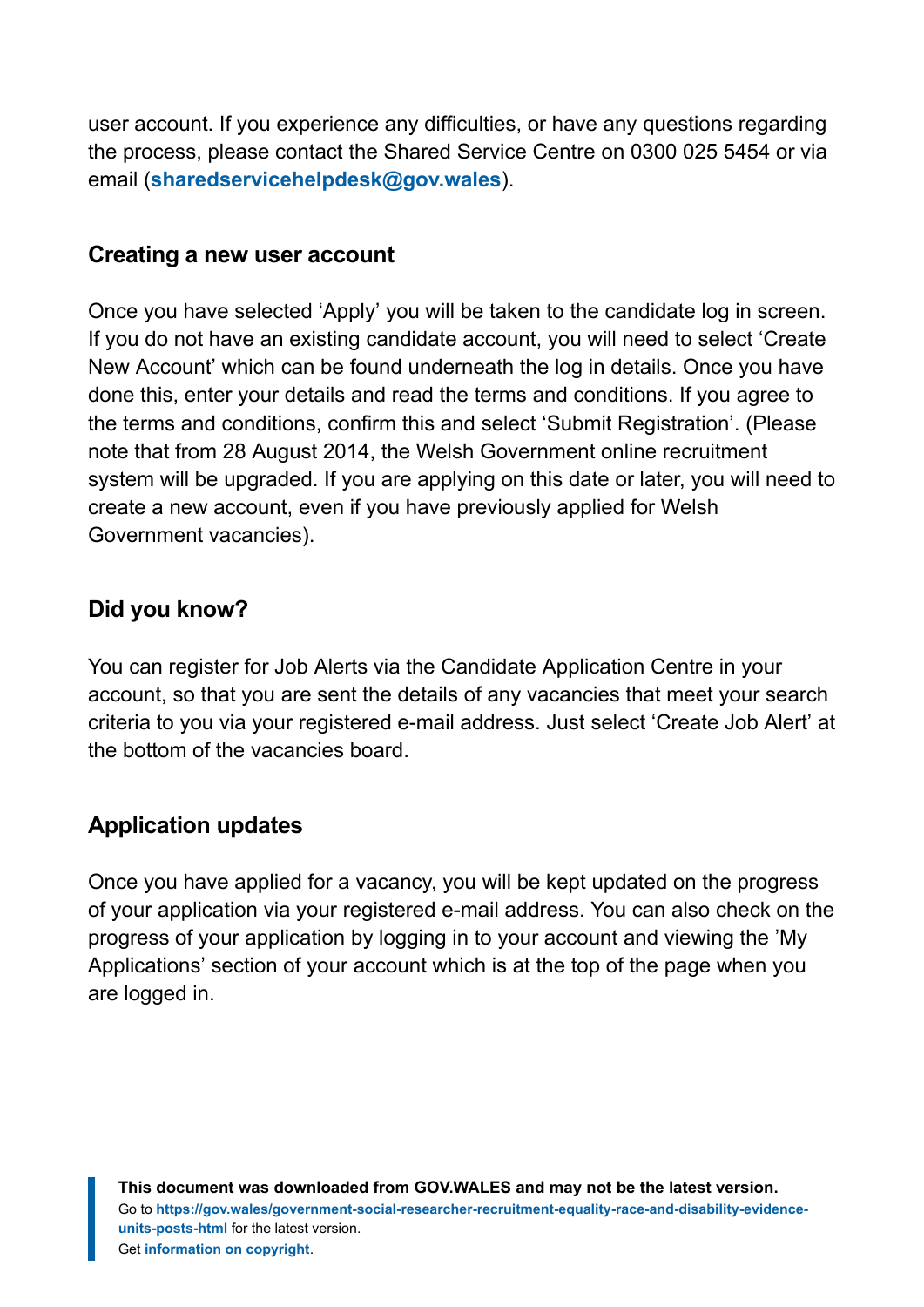## **Navigating the application form**

The fields marked with an asterisk '\*' are mandatory, therefore you must provide a response or you will not be able to submit your application. Fields without a '\*' are not mandatory, as they may not be relevant to all candidates. If you do have information you could include in response to a question, providing as much information as possible against each field will help to ensure that the sifting panel have a complete picture of your skills, experience and knowledge.

Select 'Continue' once you have completed all the questions on a page to proceed (this will save what you have completed on that page). You can also select 'back' at any point to return to the previous page. Alternatively, you can select a specific page you want to return to by clicking on a link to the page in the Progress Tracker on the left hand side.

### **Progress tracker**

A green tick by a section shows that you have responded to all the questions in that section. An orange tick shows that you have completed all the mandatory questions in that section. A cross indicates that you have left some mandatory questions unanswered; therefore the application cannot be submitted.

You don't have to complete the whole application form in one go. Once you have completed a section, ensure you click the 'Continue' button to save all you have done in that section. You can then log out of your account and return to your unfinished application at any point up to the closing date for the vacancy. To return to the application form, simply log in to your account, select 'My applications' and click on the relevant vacancy title, which should be in your applications history.

## **Completing the application form**

### **Completing the 'Experience criteria and success profile behaviour evidence'**

**This document was downloaded from GOV.WALES and may not be the latest version.** Go to **[https://gov.wales/government-social-researcher-recruitment-equality-race-and-disability-evidence](https://gov.wales/government-social-researcher-recruitment-equality-race-and-disability-evidence-units-posts-html)[units-posts-html](https://gov.wales/government-social-researcher-recruitment-equality-race-and-disability-evidence-units-posts-html)** for the latest version. Get **[information on copyright](https://gov.wales/copyright-statement)**.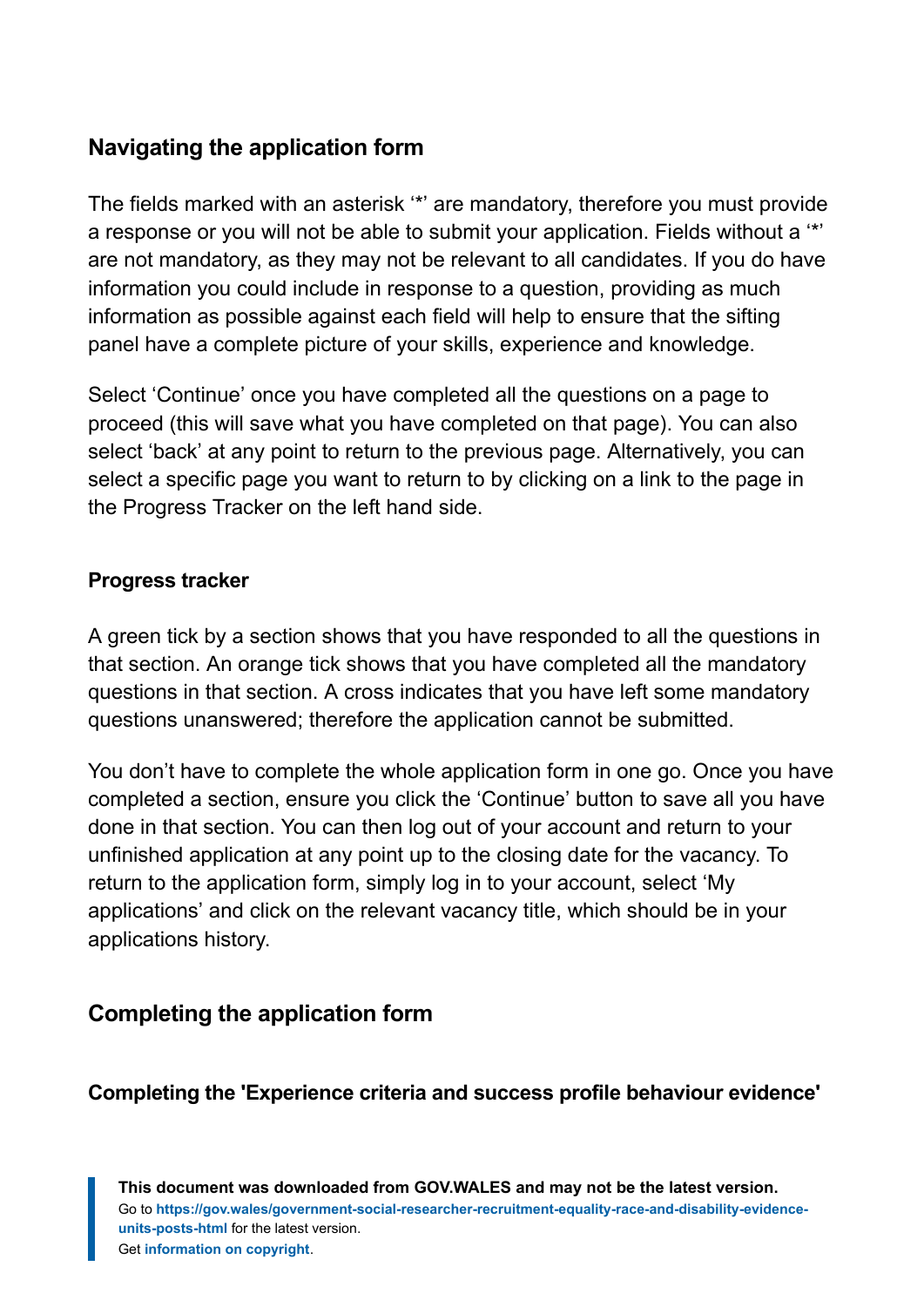#### **section**

This is the most important part of your application. You will be asked to evidence how you meet the Success Profile behaviours and experience criteria identified as essential for the role. This is the new Government wide framework that uses a number of different 'elements' (Experience, Strengths, Ability, Technical and Behaviours) to determine our recruitment selection methods. Further details can be found via this link: **[Success profiles](https://www.gov.uk/government/publications/success-profiles#history)**.

We strongly recommend that you read all information relating to the assessment process before starting your application. The panel will be looking for how well the evidence you have provided demonstrates that you meet the requirements for the role.

#### **Experience criteria**

These are criteria identified by the Chief Social Research Officer as they are crucial to the Social Research Profession that these roles fall within. They will include particular skills, experience or knowledge relevant to the profession and roles. We also ask for a specific qualification relevant to the role. You will be required to provide evidence against three profession specific experience criteria (unless stated differently in the job advert). You should evidence how you meet the experience criteria listed in the advert by drawing on your past experience, knowledge and achievements to provide a summary which demonstrate that you meet the criteria. This is an equally important part of the application form, and if you do not sufficiently evidence the experience criteria, it is unlikely that your application will pass the sift stage. The experience criteria are outlined in the Areas to Evidence section, numbers 1 to 3 of the job advert.

#### **Success profile behaviours**

The **[Success Profile Framework](https://assets.publishing.service.gov.uk/government/uploads/system/uploads/attachment_data/file/717275/CS_Behaviours_2018.pdf)** aims to assess candidates flexibly against a range of elements and using a variety of selection methods. This provides the best possible chance of finding the right person for the job, and improving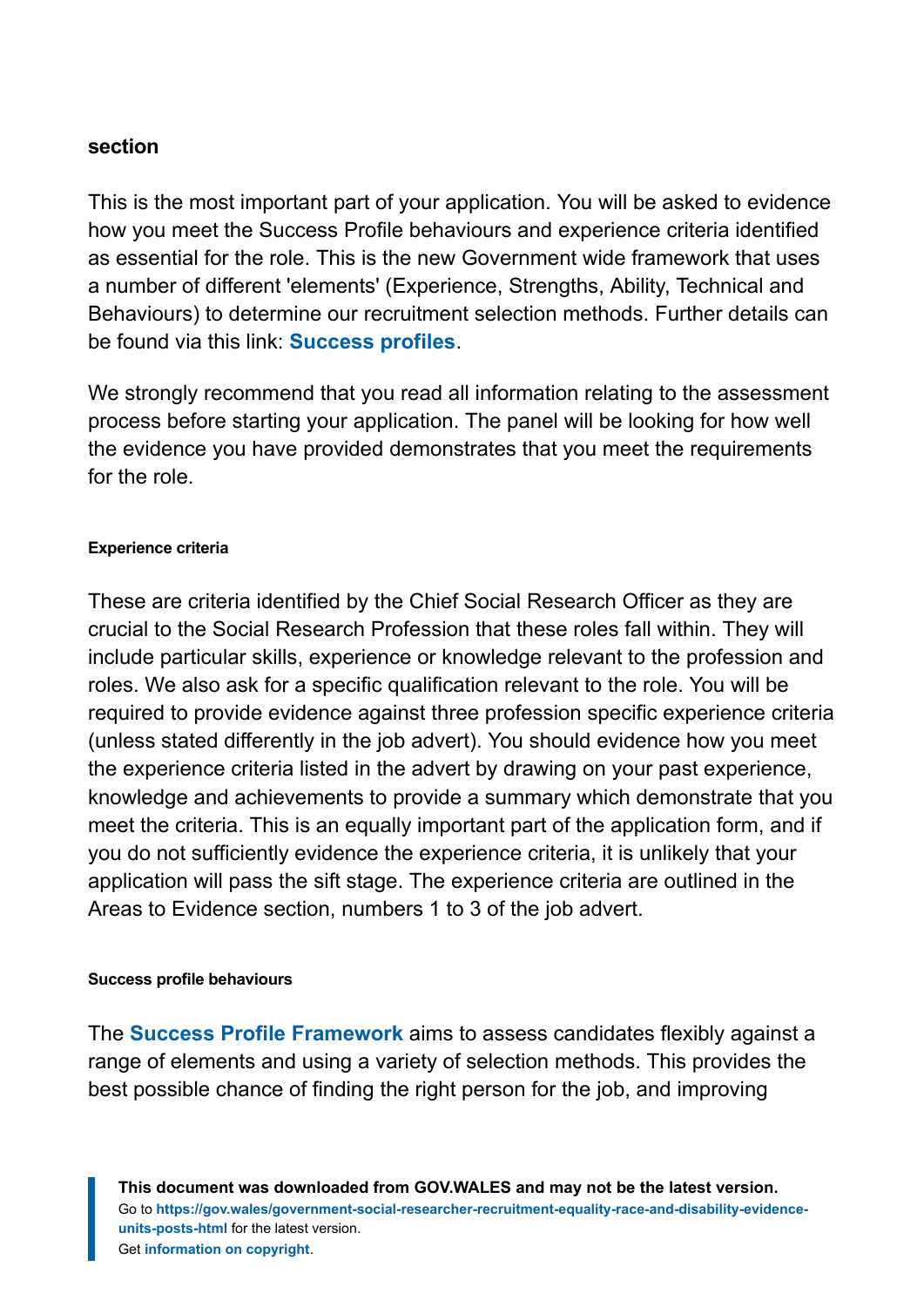diversity and inclusivity. The Framework outlines 9 behaviours which are deemed to be key for successful performance within the Civil Service. For each behaviour there is a description of what it means in practice and some examples of effective behaviours at all levels. In your application, you will be asked to provide evidence, in the form of real examples, of how you demonstrate the key behaviours identified as essential for the role for which you are applying. The required behaviours will be outlined in the vacancy advert.

For this exercise, there are 4 behaviours for which you will be asked to provide evidence (Areas to Evidence 4 to 7).The evidence is used to benchmark how you have behaved in the past, as this is likely to be a good indication of how you will perform in the future. Your evidence should be written in a way that helps panel members assess your suitability for the role. Read on for advice on how to choose and write your evidence for your application.

#### **How do I provide my behaviour and experience evidence (Personal Statement)?**

You will be asked in the application form to upload your evidence in a Word document or pdf. We would expect around 300 words per each individual behaviour and experience that needs to be evidenced. You should aim to provide as much evidence as you can for each individual area, so make best use of the word allowance. The max word limit is 2,100 for all areas of evidence in this document. It is recommended that you structure your evidence using each Behaviour and Experience Criteria as a header, with your evidence for that particular area outlined underneath. You should ensure that you clearly evidence all the necessary behaviours and experience

Failure to provide good evidence will result in you not getting through the sift process to interview.

For further advice on evidencing your behaviours and experience, see **[Annex A:](#page-37-0) [Providing your evidence](#page-37-0)**.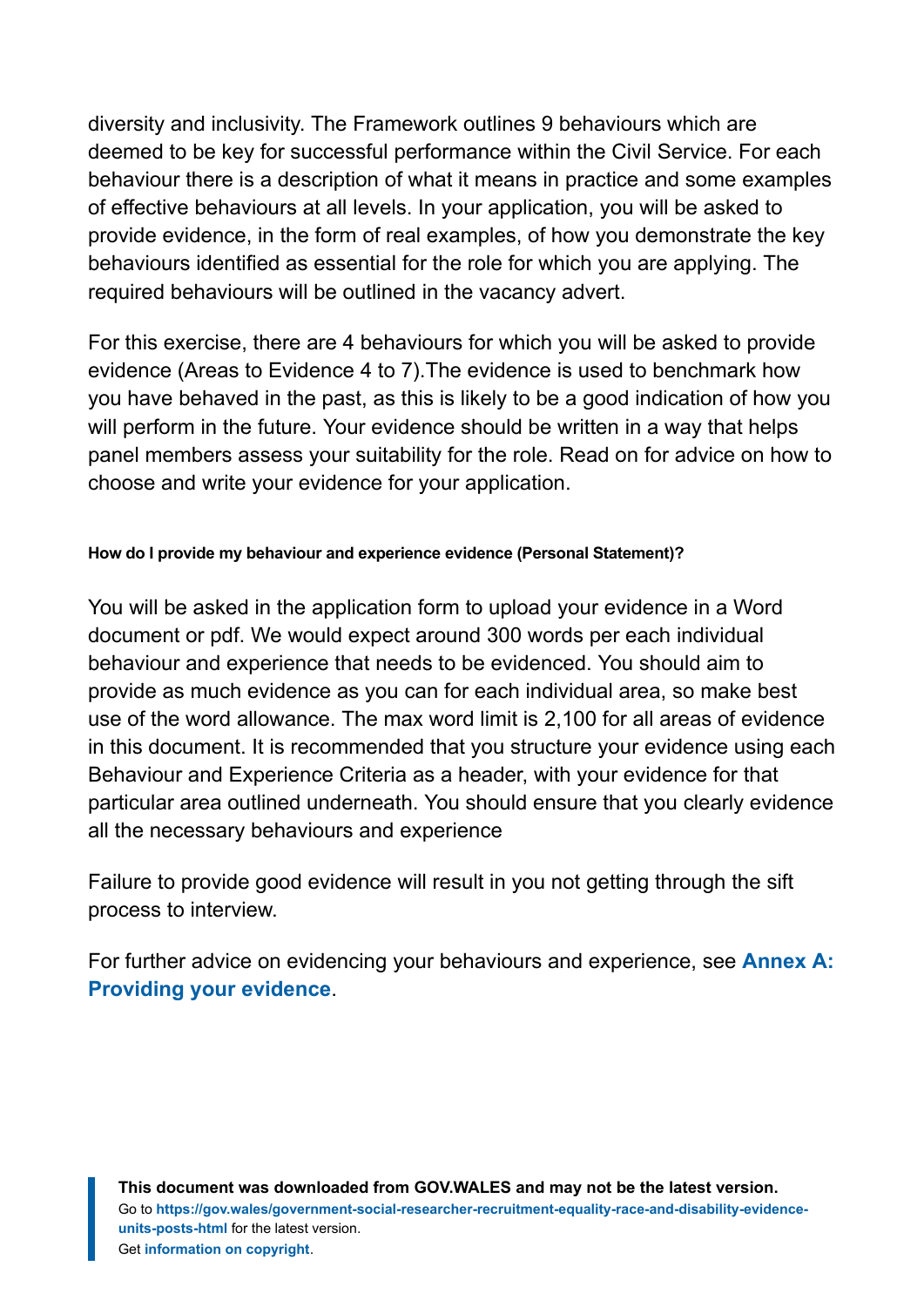### **Completing the 'Role specific questions' section**

Answer either 'yes' or 'no' to these questions if shown. These questions will only appear if the role for which you are applying requires specific qualifications, skills or experience, without which you will not be able to fulfil the requirements of the role. If you aren't able to confirm you meet the requirement(s) your application will not be progressed.

### **Completing the 'Personal details' section**

Complete the fields regarding your personal details such as your name, address etc. It is essential that you provide correct and up to date information, as the information is needed in order to progress your application.

### **Completing the 'Minimum criteria' section**

The purpose of these questions is to determine if you are eligible to apply for the vacancy, in accordance with Civil Service nationality requirements. The application form will require you to provide some personal details to enable us to process your application effectively. You will be asked as part of your eligibility, to confirm your nationality details and that you are legally allowed to work in the United Kingdom. This is a requirement for working within the Civil Service. If you do not meet the eligibility criteria as set out in the application form, your application will not be taken further. If it becomes apparent at a later stage in the process that you aren't eligible to apply, you application may be withdrawn, or offer retracted.

Answer the questions via the drop down boxes with regards to the minimum eligibility criteria.

### **Completing the 'Attach your CV' section**

Complete this section by uploading your CV as an attachment. A CV allows you to demonstrate to the recruiting panel the required skills, experience and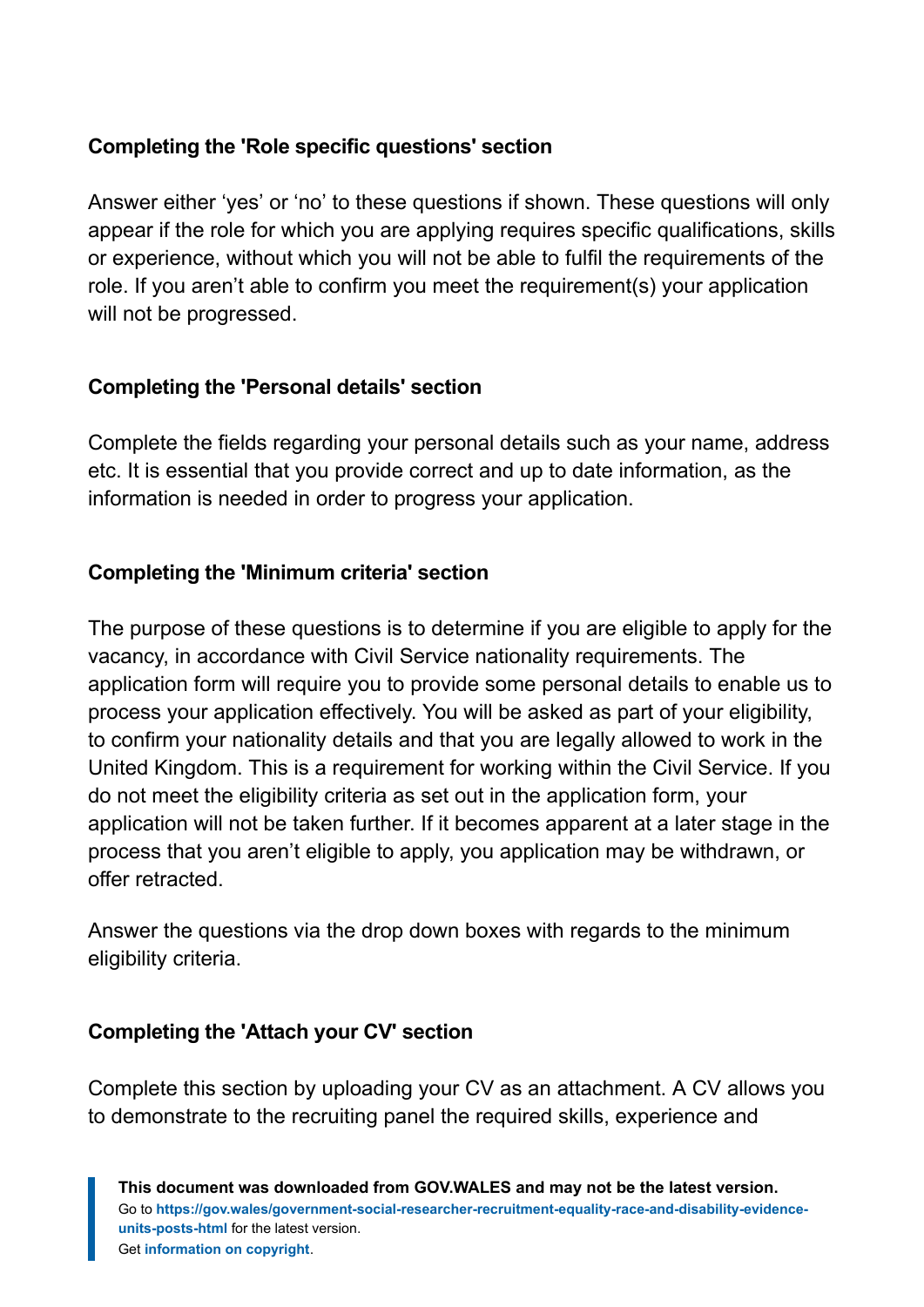personal attributes you possess to do the job effectively. Whilst there is no set CV template that you must adhere to, you may wish to provide further information on your personal attributes and key achievements throughout your career history, together with any further information you may wish to provide on your education, training and professional memberships.

Please note, the CV will support your Personal Statement, but should not be provided instead of your Personal Statement. The CV should be used to add any additional information which you feel is relevant to the role.

If this has been requested in the vacancy advert, you can attach your additional document in this section in .doc, .docx, .pdf, .xls or .xlsx formats.

### **Completing the 'Education' section**

Please provide us with details of your education history. The institution refers to the school/college/university you have attended, and the subject will be what you studied there. It is essential that you provide correct and up to date information, as this may be taken into consideration at the sifting stage. If a particular qualification has been noted in the vacancy advert as essential or desirable for the post, you should ensure that you include the details of that qualification if you hold it.

You are able to add another instance of the boxes to input your information if there are too few to enter your qualifications.

### **Completing the 'Learning and development' section**

Please provide us with the details of any wider learning and development you have undertaken that may be relevant to the application. This could include any personal development you have undertaken which hasn't led to a qualification, but is relevant to the post for which you are applying.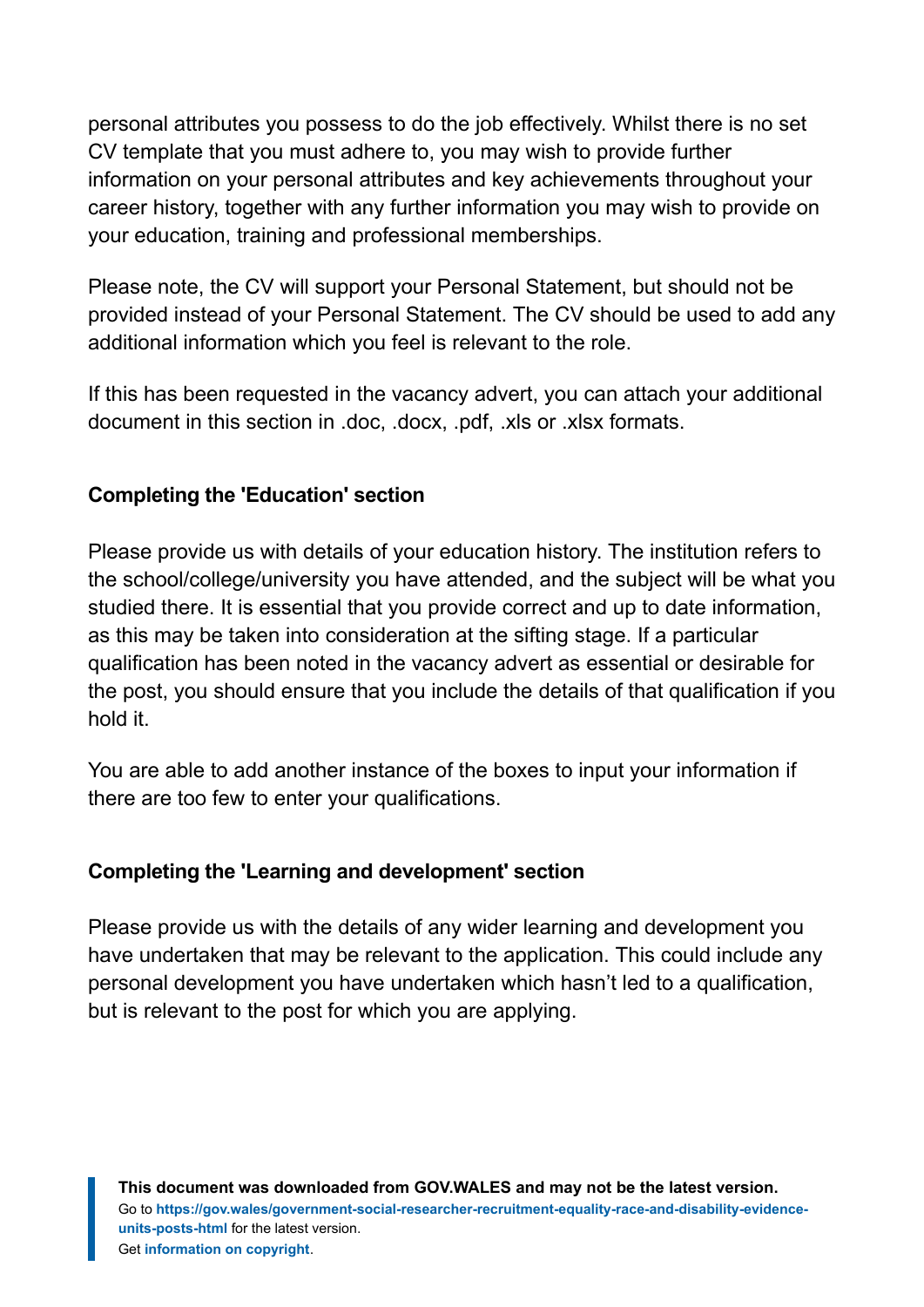### **Completing the 'Employment history' section**

Complete the fields with regard to your current (or most recent) employment and then add any previous employment. To add the details of an additional employer or role, respond 'Yes' to the 'Do you have previous employment?' question. This will add another instance of the employer details section. It is essential that you provide correct and up to date information, as the information is needed in order to progress your application.

You will need to provide details of the name of your previous employers, position(s) held and reason(s) for leaving, for at least the last 3 years (unless you have not been in employment for this long – please provide as many details as you are able). If you have no employment experience, select 'No' to the 'Are you currently serving as a civil servant?' question, and then insert 'No employment history' in the 'Employer Name' box.

### **Completing the 'Disability confident scheme' section**

The Disability Confident scheme operated by the Welsh Government means that we welcome applications from people with disabilities. The scheme guarantees an interview to disabled people who meet the minimum criteria for the post applied for. Select your responses with regards to the guaranteed interview scheme and provide us with the details of any requirements for assistance at interview, or any information you would like to make us aware of with regard to your requirements.

#### **Completing the 'Welsh language' section**

Select your level of Welsh language ability for the various skills areas listed, as well as your preferred language for assessment. Your level of ability will only be taken into account if Welsh is identified in the vacancy advert as being essential or desirable for the role. If Welsh is essential or desirable for the role, it may be necessary to assess your Welsh language skills at the sift or interview stage. Look out for any information regarding this in the vacancy advert, or future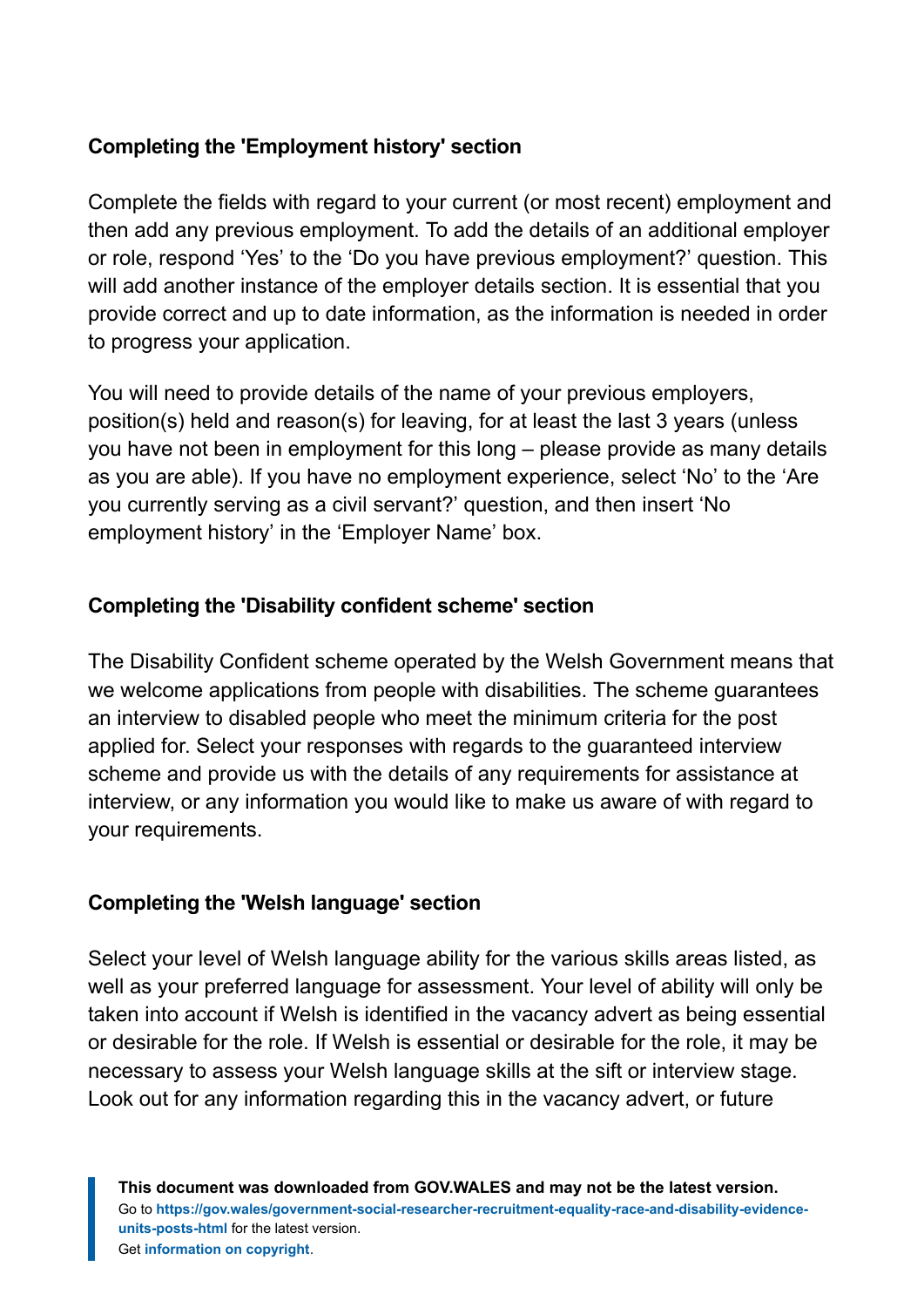communication regarding the vacancy.

### **Completing the 'Any other information' section**

Please confirm if you are in a close relationship with or are closely related to a current Welsh Government employee or a Welsh Assembly Member. Select "yes" or "no". This will not prevent you from being considered for this post.

### **Completing the 'References' section**

You will need to provide the names of two referees (one must be your current or most recent employer) that cover at least the previous three years of employment. If you have just left school or college and have no previous work experience, please make sure that at least one of your referees is one of your teachers, lecturers or your head teacher or personal tutor.

### **Source of application**

Please provide information on how you found out about the vacancy; this is for Welsh Government monitoring purposes, to ensure we are using the most effective means of advertising our vacancies.

### **Completing the 'Equal opportunities monitoring' section**

Complete the sections with regards to the equality data, such as gender, as required. If you prefer not to answer one or more questions, select 'Prefer not to say'. All monitoring information is strictly confidential, for statistical purposes to ensure that policies are being applied fairly. For example, data can help us improve our recruitment processes to identify where we may be able to better support people with specific Protected Characteristics to reduce barriers or any disadvantages procedures present.

The monitoring information will only be shared with a restricted number of authorised personnel who monitor this data. Please be reassured, the

**This document was downloaded from GOV.WALES and may not be the latest version.** Go to **[https://gov.wales/government-social-researcher-recruitment-equality-race-and-disability-evidence](https://gov.wales/government-social-researcher-recruitment-equality-race-and-disability-evidence-units-posts-html)[units-posts-html](https://gov.wales/government-social-researcher-recruitment-equality-race-and-disability-evidence-units-posts-html)** for the latest version. Get **[information on copyright](https://gov.wales/copyright-statement)**.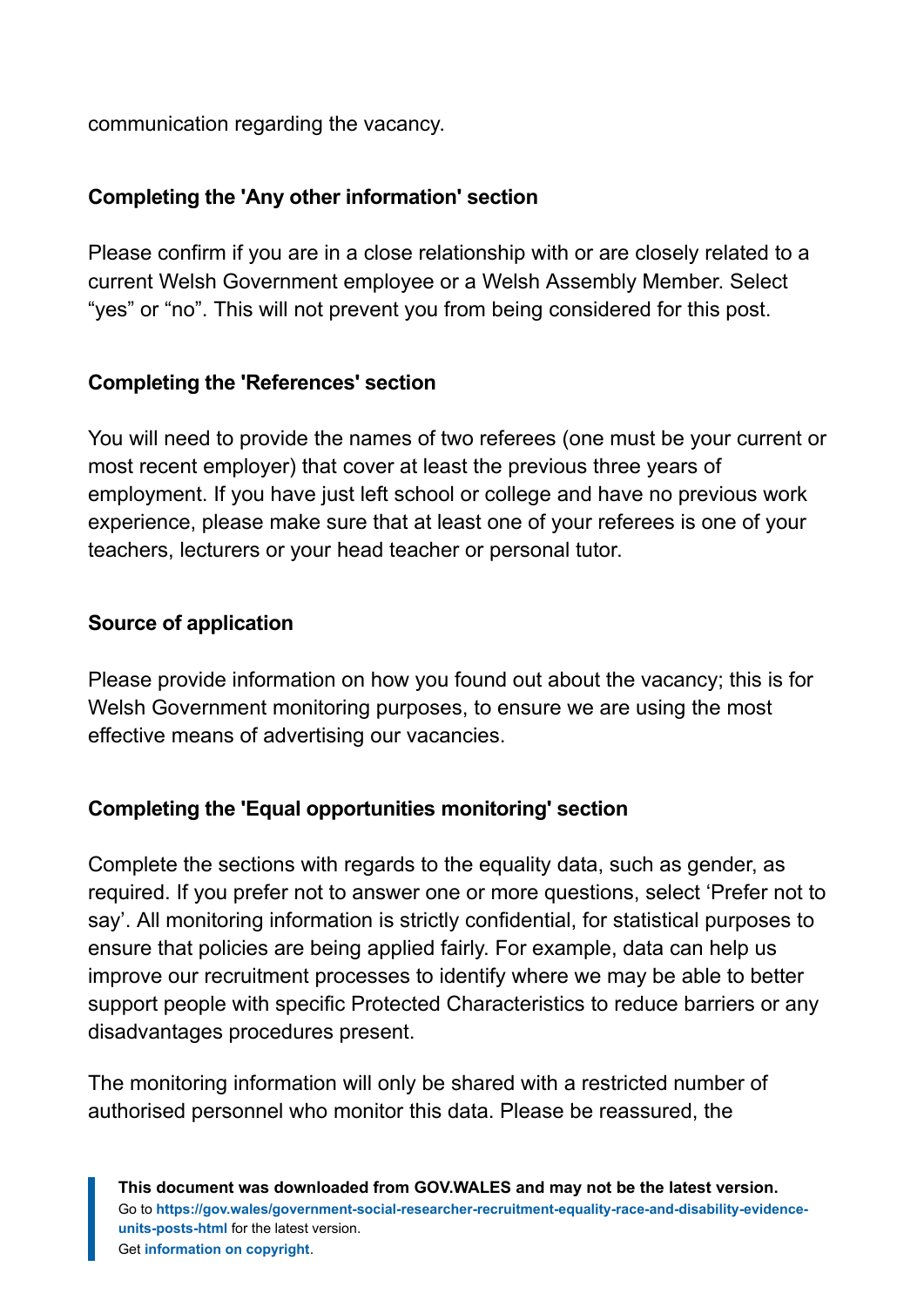information will not be seen by the selection panel.

### **Completing the 'Declaration' section**

Please ensure you read the declaration statement. If you agree to the statements regarding Data Protection, Equal Opportunities and how your application will be processed, select the tick box to confirm your agreement.

Select 'Submit' ONLY if you are content that your application is complete and you do not wish to make any changes.

## **Stage 2: the sift process (short listing)**

Once the closing date has passed, the appointment panel will consider all applications received, and sift out those who have not provided sufficient evidence against the identified behaviours and experience criteria. If you have applied under the Guaranteed Interview Scheme, you are guaranteed an interview if you meet the minimum criteria agreed by the panel prior to the sift. The sift panel will rank applications in merit order, using an agreed, standardised scoring system. If you are unsuccessful in meeting the minimum criteria required to be invited to the next stage of the process, you will be notified by e-mail to your registered e-mail address.

Notification of the outcomes of the sift will be issued to all candidates. If you are offered an interview or other assessment format, you will be given a minimum of 5 working days notice of it taking place. You will receive confirmation of the arrangements for the interview, including the location, date and time. The normal 5 days notice is considered a minimum period and will be extended where any disability related adjustments need a longer time-scale to be put in place.

If you are unsuccessful in meeting the minimum criteria required to be invited to the next stage of the application, you will be notified by e-mail and given feedback to help you with future job applications.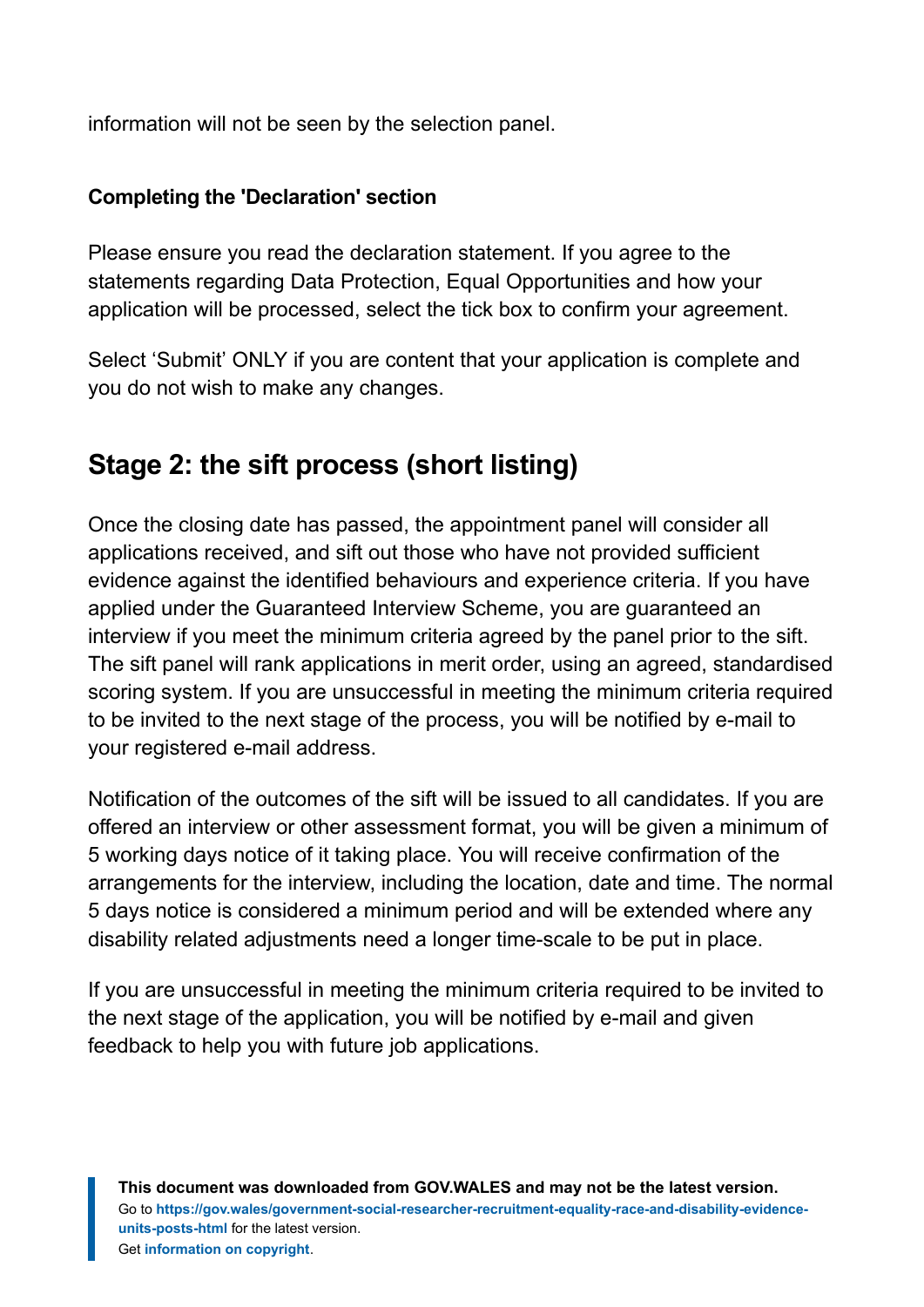## **Stage 3: the interview process**

If you are successful in passing the sift stage you will be invited to attend an interview. This will involve questions based on the behaviours and experience criteria noted in the advert. You will also be asked to give a presentation and take the GSR knowledge test (this will be made clear in the job advert and / or the invitation to interview email).

## **The Panel**

At interview, the recruitment panel will usually comprise of three people: the Chair, whose responsibilities include ensuring that the process complies with open and fair competition guidance; and two other panel members.

### **Assessment language**

We will endeavour to ensure that your interview is conducted in your preferred language, English or Welsh (you will be asked your preference in the application form). If you select to have an interview conducted in Welsh, we will also need to test your ability in English, so part of the assessment will be conducted in English. You will be informed of the arrangements beforehand. In some cases where a full Welsh-speaking panel cannot be convened, simultaneous translation from Welsh to English may need to be provided for the benefit of any panel members who don't speak Welsh. In such cases, you will be informed of the arrangements prior to the interview.

### **What will happen at the assessment?**

At present all assessments will take place online (unless a reasonable adjustment is agreed with HR that may involve a different approach). Throughout the process, you will be assessed against 2 experience criteria and 4 Behaviours from the **[Civil Service Success Profiles](https://assets.publishing.service.gov.uk/government/uploads/system/uploads/attachment_data/file/717275/CS_Behaviours_2018.pdf)** Framework.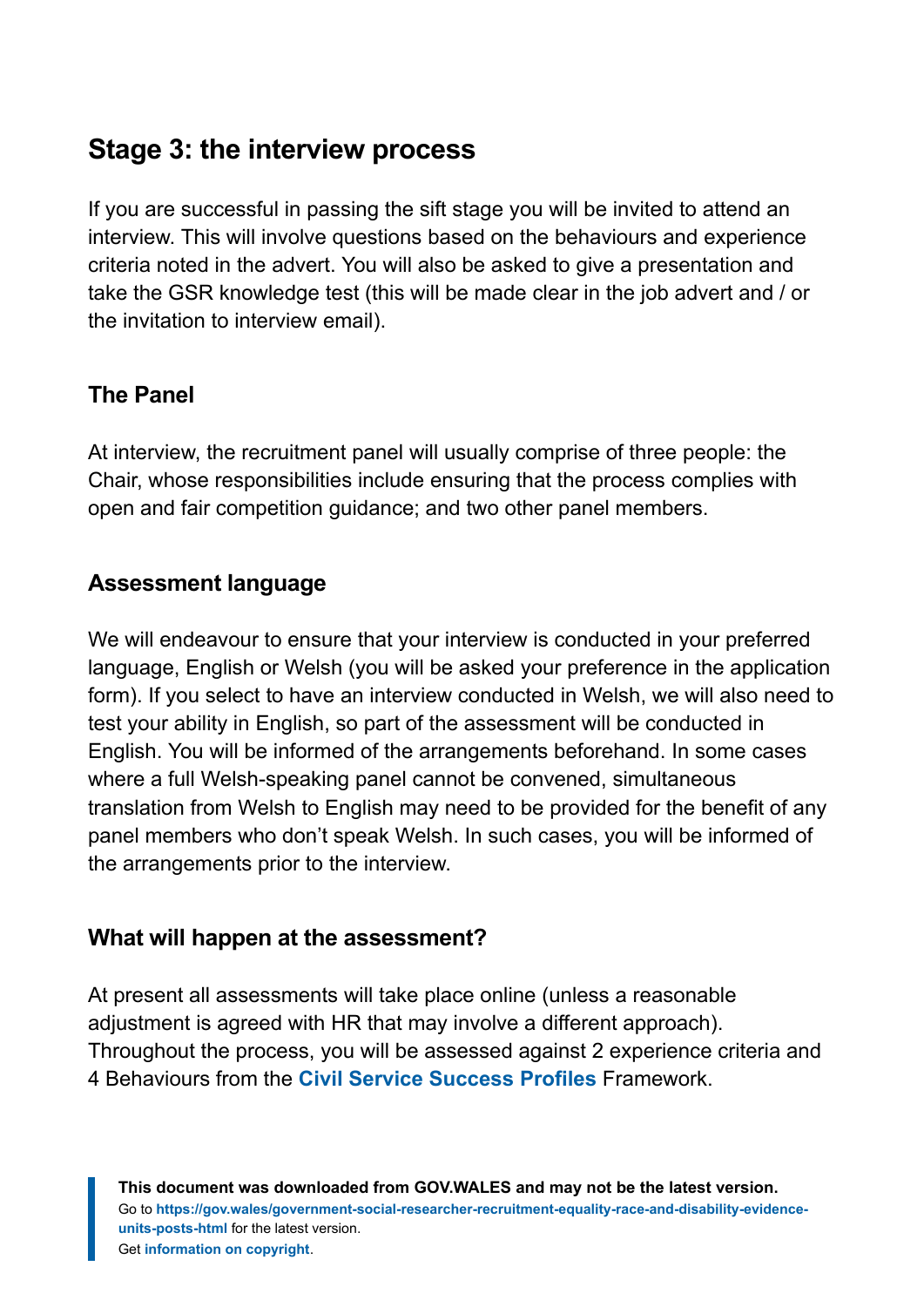- Research Knowledge
- Managing Research
- Working Together
- Making Effective Decisions
- Communicating and Influencing
- Delivering at Pace

There are three components to the assessment;

### **1. GSR knowledge test: 45 minutes**

If you are not already a member of the Government Social Research Profession you will be invited to take an online GSR Knowledge Test separately to the presentation and interview assessment. The Knowledge Test assesses your competence and technical skills on key aspects of quantitative and qualitative methods, research design and data interpretation required to be a member of GSR. The test is comprised of multiple choice questions.

You will receive a link to the test via email following confirmation of having passed the sift and will have a limited time in which to take the test.

### **2. Presentation and 3. Interview (combined): 75 minutes**

#### **Purpose of the interview**

The purpose of the interview is to:

- test your suitability for the requirements of the role
- give all candidates an opportunity to express their views and present their evidence
- score candidates based on the requirements identified for the role
- recommend which candidate should be offered the position and produce an order of merit based on scores achieved
- help you to decide if the role is right for you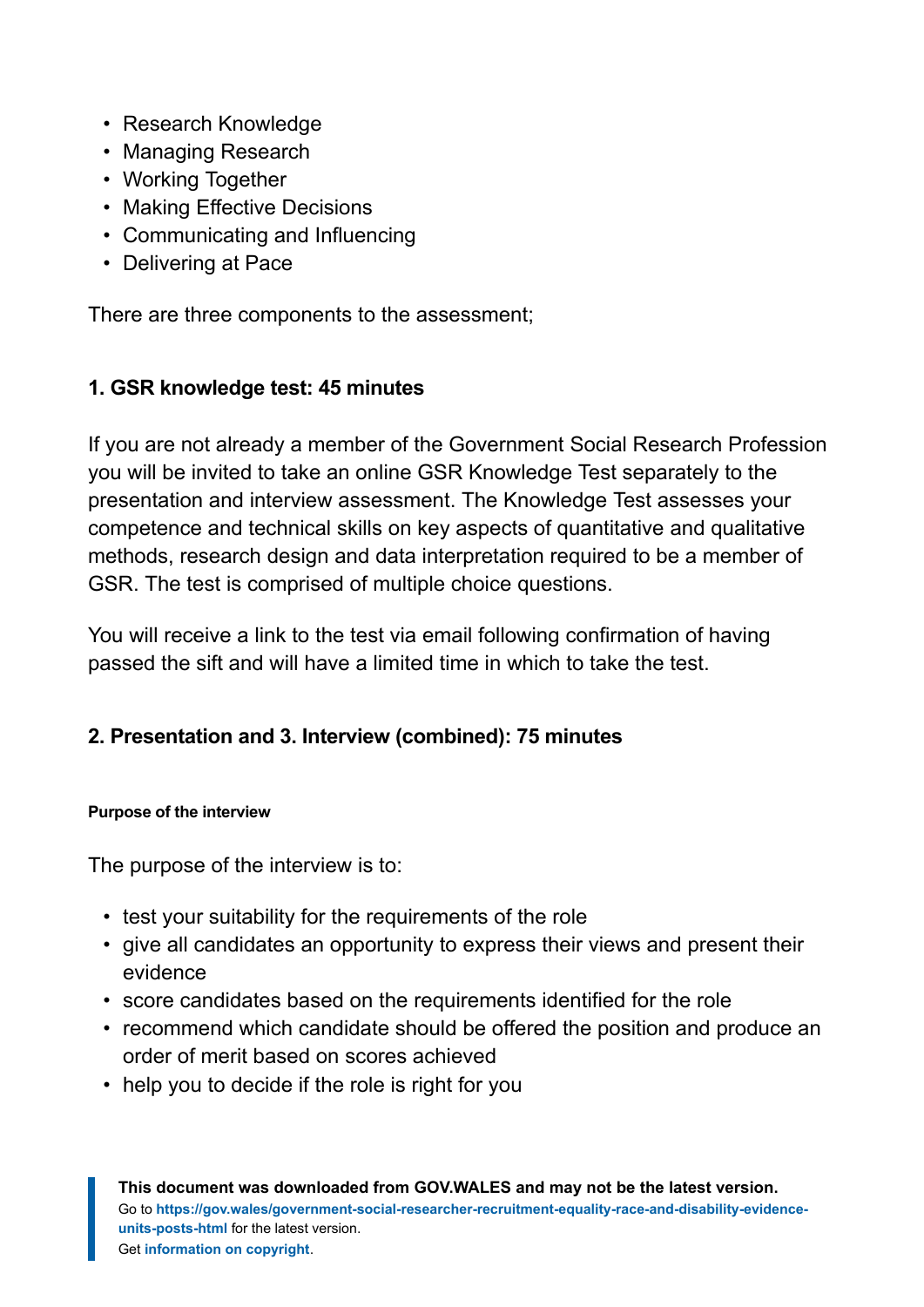At interview, the Panel will be trying to find out how you meet the behaviours and experience criteria identified for the role. You need to be prepared to give answers demonstrating how you meet them. The interview will be an opportunity for the recruitment panel to confirm, probe or further explore the evidence given in your application. The work that you have already done in completing your application will greatly assist you in preparing for the interview. You should ensure that you are familiar with the evidence provided in your application. Remember that the panel will be looking to see from the evidence in your application form and the interview, whether you are likely to be able to carry out the responsibilities of the specific post. The panel will not be allowed to ask you questions about your personal circumstances.

#### **Preparing for the interview**

Here are some useful tips to help you in preparing for your interview:

- try to arrange a 'mock interview' with a friend, family member or colleague
- research the area of work that you are applying for; check the Welsh Government website for any relevant information
- you may want to speak to the recruiting line manager to better understand the role; the job advert will include a point of contact for the role
- Prepare more examples than you provided on your application; the panel may ask you for more details and another example if it helps you to provide the evidence required

Remember the ''STAR" model may be helpful to you when preparing for the interview, as well as during the interview when responding to questions, by giving a clear structure to your responses. **[See Annex A: providing your](#page-37-0) [evidence for more details on the STAR model](#page-37-0)**.

#### **Behaviours based interviewing**

The aim of a behaviours based interview is to find out how you have behaved and used certain skills to deal with challenges and problems in the past, on the premise that this is likely to be a predictor of how you will perform in the future.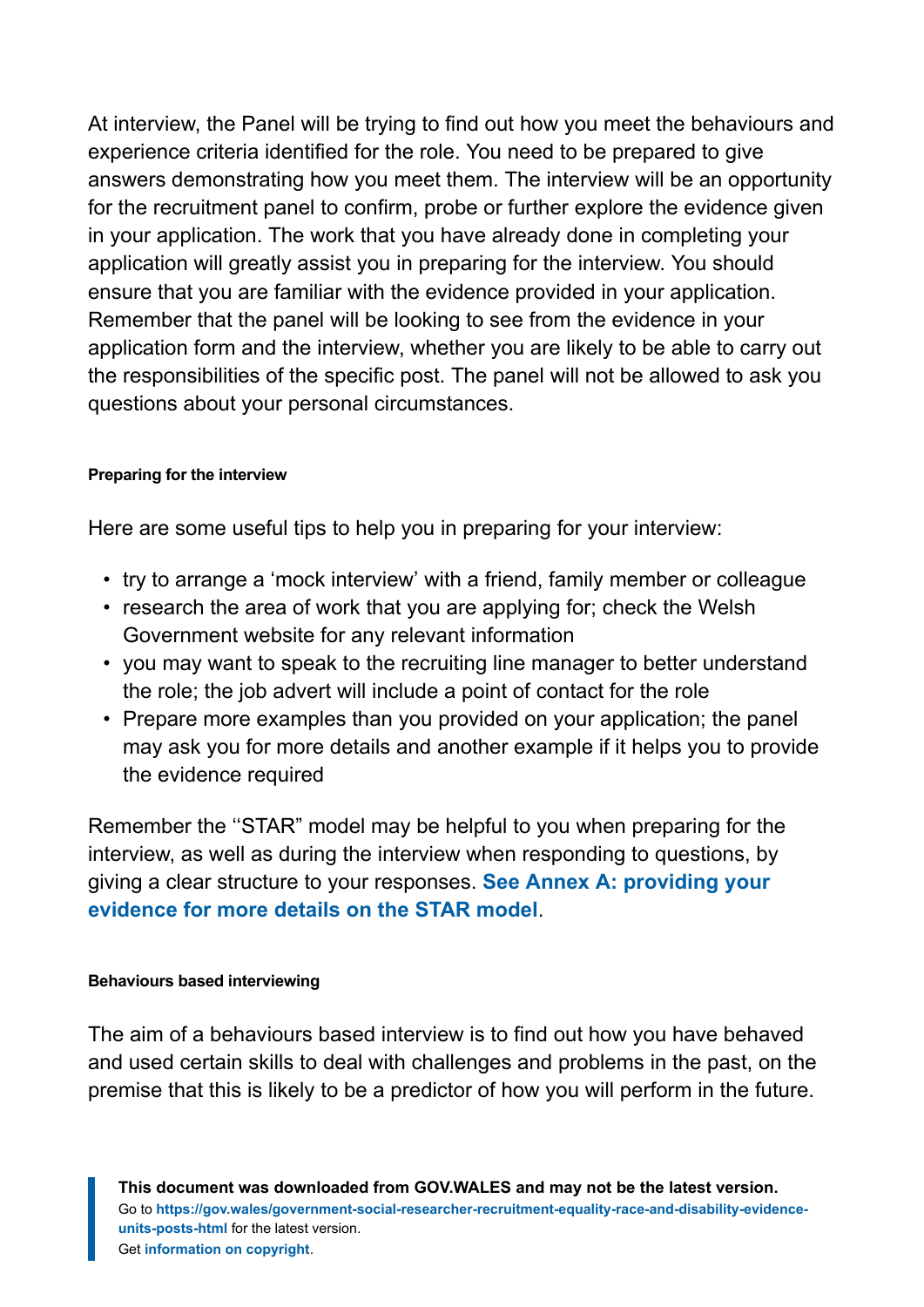You are therefore asked to provide evidence in relation to specified behaviours and experience criteria which are defined beforehand in the job advert.

The questions at interview will be designed to allow you to provide evidence of the required behaviours and experience criteria, through the use of relevant examples. Please remember that though the panel will be looking for evidence of the behaviour/experience criteria, you will also need to ensure that you answer the question that they have asked you. It is important therefore to remember to listen to the question, and then select the most appropriate example that will enable you to both evidence the behaviour/experience criteria, and answer the question fully.

A presentation will also be used to test one of the required behaviours or experience criteria. You will be notified of the presentation topic and reminded of the expected duration of the presentation (5 minutes) in your invite to interview e-mail. The presentation will be assessed using the same scoring matrix as the interview questions, and will form part of your final score at interview.

The panel will assess your evidence against the pre-defined Welsh Government scoring matrix, which can be found in **[Annex C](#page-41-0)**. The panel will agree beforehand the minimum qualifying criteria for the role, and ensure that these criteria are applied consistently for all candidates.

#### **The interview**

The panel will hope to see you at your best at the interview and will do all they can to give you the opportunity to show that you can meet the criteria. They will not be trying to trick you. When they see you they will already have seen the qualities you have from your application form. The panel will want to complete the picture of what you can do by learning more about you in a face-to-face situation. Interviews will generally follow the following structure.

• The Chair will introduce the other panel members and explain the format of the interview (including which panel member will ask questions on each area being assessed) and will outline the timing of the interview (which will be the same for all candidates). You will be given the opportunity to ask any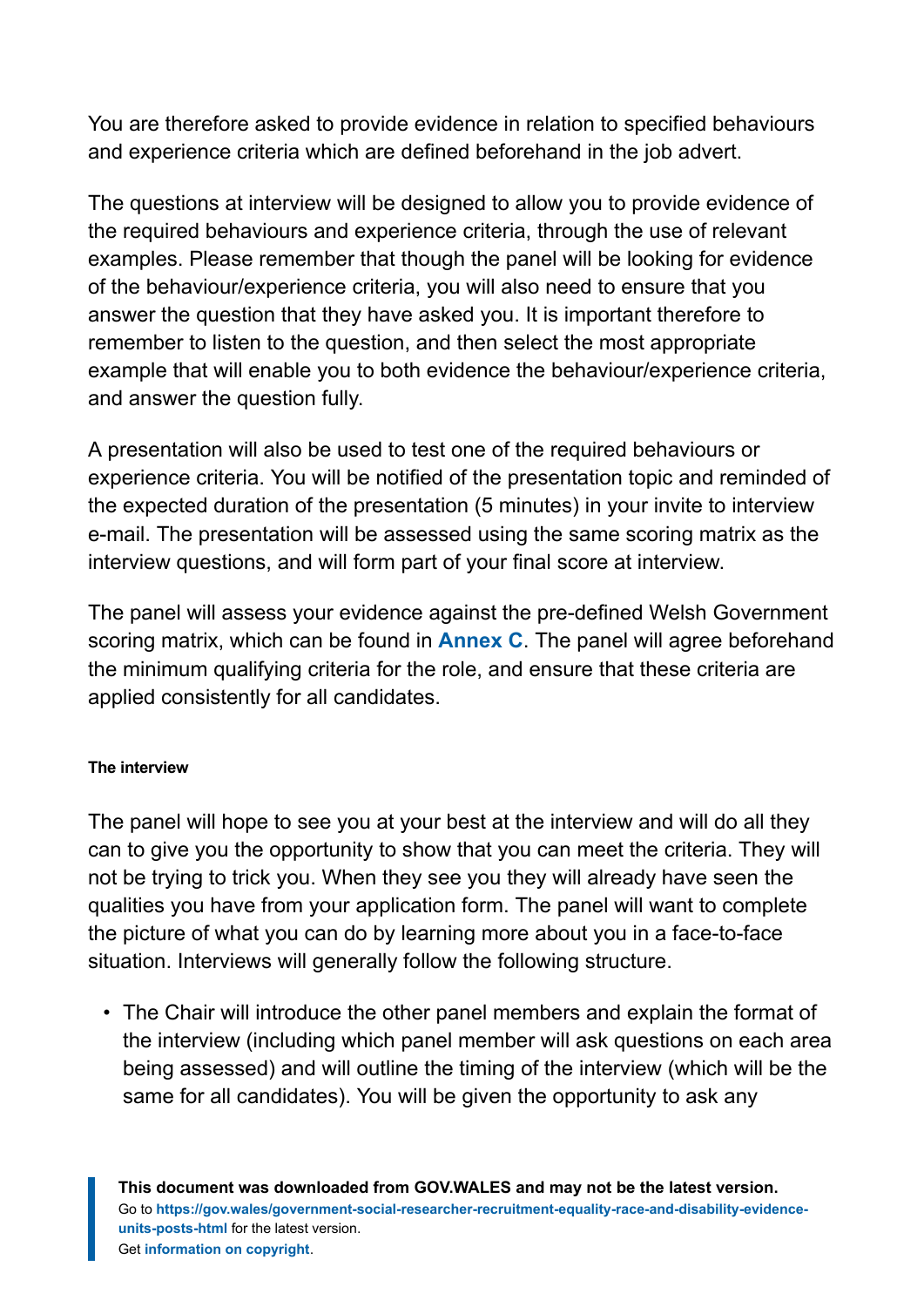questions about the format of the interview. You will also be asked if there may be any extenuating circumstances which may affect your performance at interview i.e. a recent bereavement, car accident etc. This is to ensure that there is nothing which may inhibit your performance. In the event that something has occurred, you will be provided with the opportunity to reschedule your interview. However, if you do choose to go ahead with the interview, you will not be able to reschedule for another time if afterwards you feel you did not perform at your best.

- A 5 minute presentation will be the first element of the interview and you will be notified of the topic in advance. It will be limited to the specified 5 minutes with no visual aids, however the use of prompt cards are permitted.
- The interviewing panel will ensure that reasonable adjustments are taken into account for any disabled candidate who has identified specific requirements on their application form, in relation to any aspect of the interview process. It is important therefore that any specific requirements you may have are identified as soon as possible; there is a section in the application form to note these.
- Each member of the panel will then take it in turns to ask questions. It is the Chair's job to ensure these are focused on testing the behaviours and experience criteria for the post and the interview or assessment method runs to time.
- At the end of the interview, the Chair will give you the chance to ask any questions you may have about the post.

#### **Stage 4 after the interview**

#### **Issuing outcomes**

The panel Chair will give you an indication at the end of the interview of when the outcome of your interview will be issued. All outcomes will be notified by email. Candidates will only receive brief written feedback regarding their interview but we do hope it will be helpful if considering future applications.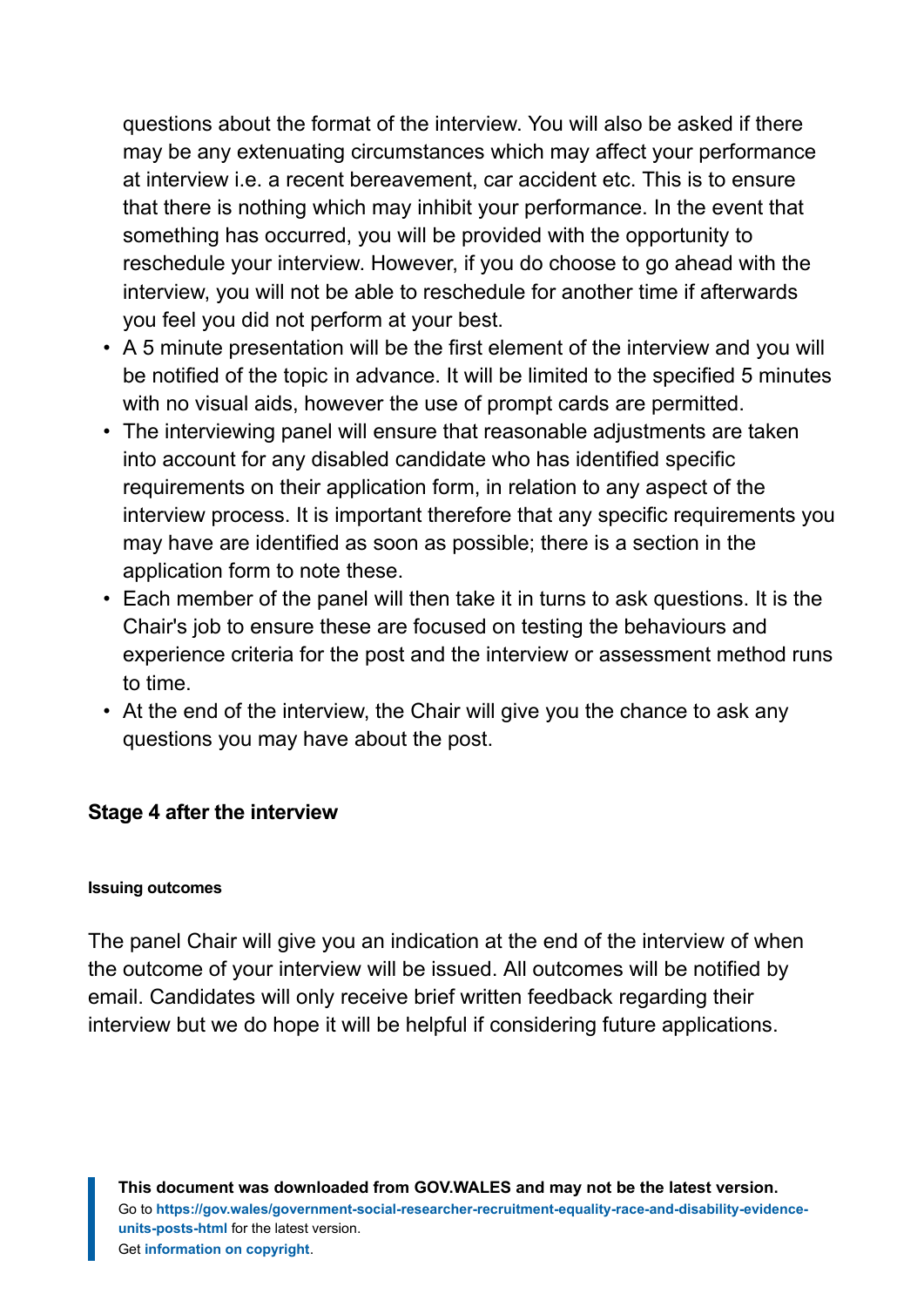#### **What you should do if your application is unsuccessful**

Take time to reflect. Look at the feedback provided in your outcome e-mail and the points made. Remain positive and look at what you did achieve. You should be aware that, inevitably, you may receive different feedback from different panels for similar or even identical job applications. The overall agreed score rating will have been achieved by a consensus decision by all panel members.

#### **Starting in your new post (for successful candidates)**

Once you have been notified of your successful outcome, the Shared Service Centre will send you a new employee starter pack, which will include a conditional contract, security vetting documentation and any other documentation needed to start your employment. The starter pack will include instructions on how to ensure your employment can start as quickly as possible, including how to arrange to attend a Security Vetting Clinic, and what documentation needs to be returned to the Shared Service Centre before your starting date can be agreed. Your references will also be taken up at this point.

#### **Grievance and complaints**

Anyone who believes they have been treated unfairly, or has a grievance or complaint, about how the process was conducted should either write to:

Head of Resourcing Welsh Government Cathays Park **Cardiff** C10 3NQ

#### Email: **[sharedservicehelpdesk@gov.wales](mailto:SharedServiceHelpdesk@gov.wales)**

If you are unhappy with the outcome of the complaint raised with the Welsh Government and feel that the principles of appointment on merit through fair and open competition have not been met you have the right to pursue your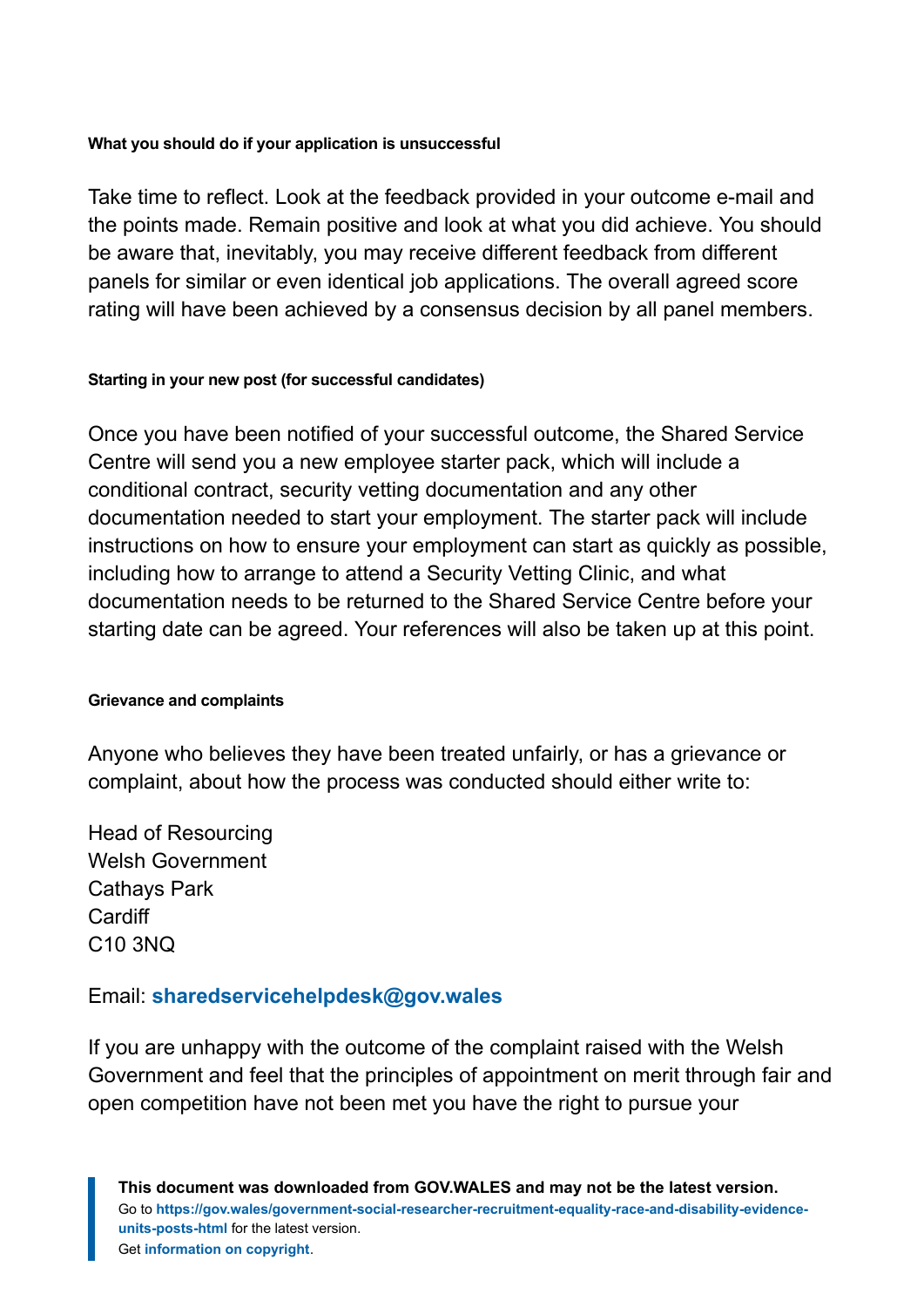grievance:

Civil Service Commission 3rd Floor 35 Great Smith Street London SW1P 3BQ

## <span id="page-37-0"></span>**Annex A: providing your evidence**

You should always pick your strongest examples that allow you to evidence how you meet the behaviours and experience requirements in the context of the role.

When choosing your examples, consider the following advice:

- Base your examples on a previous experience.
- Use the 'STAR' Model to structure your evidence; the STAR approach may help you to present your evidence by providing structure and focus to your examples in both the application form and the interview.
- The STAR approach includes:
- 1. **Situation:** briefly describe the context and your role
- 2. **Task:** the specific challenge, task or job that you faced
- 3. **Action:** what you did, how and why you did it
- 4. **Result:** the outcomes and what you achieved through your actions
- Keep the situation and task parts brief (2 to 3 sentences in a written example).
- Concentrate on the action and the result. The action should take up the majority of your answer.
- If the result was not entirely successful describe what you learned from this and what you would do differently next time.
- STAR may help you to cover all the points you need to make. It may help you in drafting your application and ensure that you cover what you personally have done. Make sure you focus on your strengths. It may also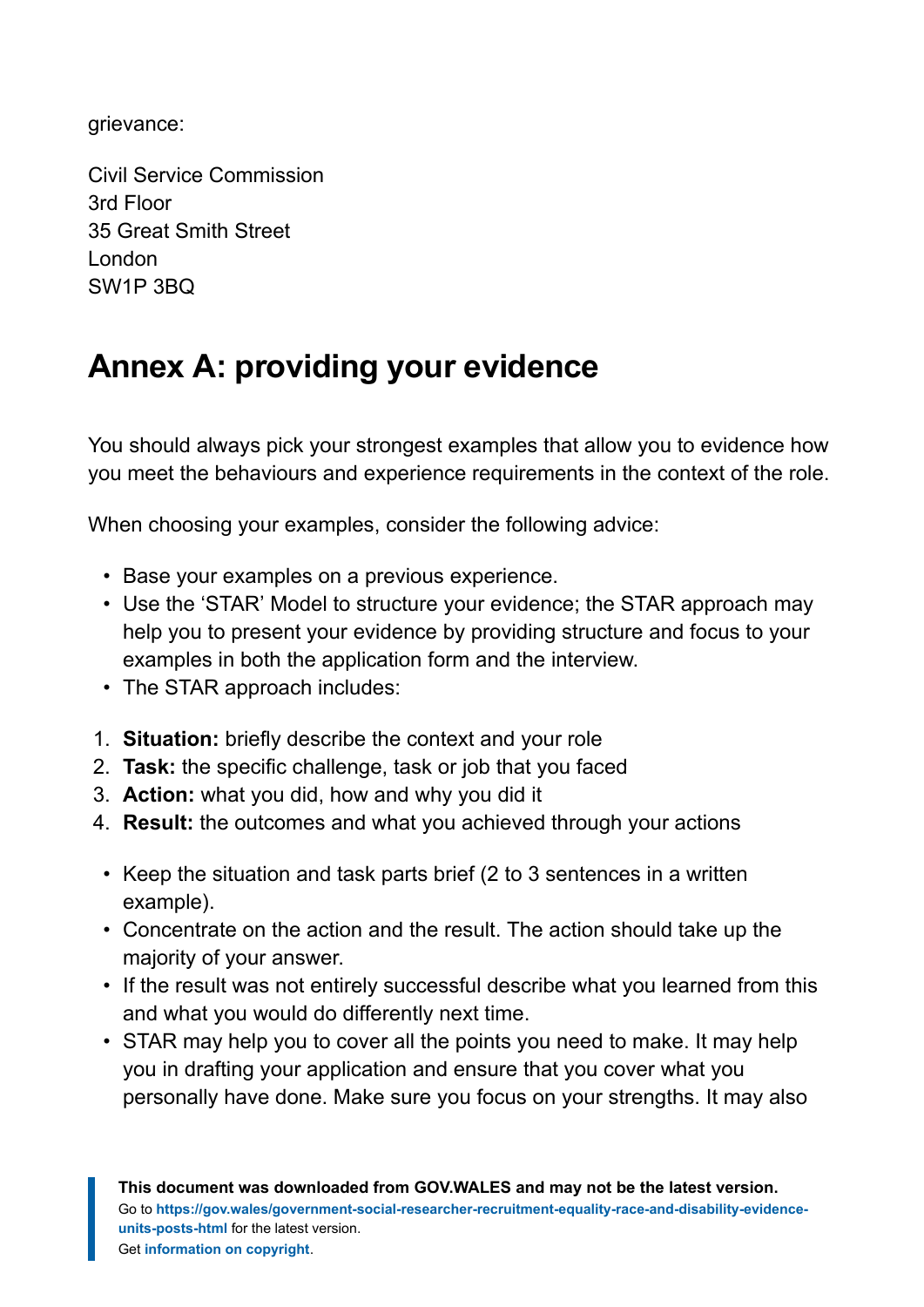help you at the interview stage, by giving you a structure to form your answers to questions asked at interview. There are however other frameworks available which could help you with structuring your evidence. Spending some time researching application and interview techniques prior to applying for a vacancy could help you to identify a framework that best suits you.

- Don't assume the sift panel has any knowledge of the situation. They cannot assume what is not included in the example and can only assess what you have actually written
- Make sure you include how you overcome problems/obstacles
- Describe your thoughts, actions and feelings rather than just describing what happened
- Don't get caught up telling a story in your example. Just give enough to show how you went about the task
	- Why you did it the way you did
	- Describe any obstacles you encountered
	- Don't forget to include results and show why your actions were effective and/or how you could have improved on what you did
- Ensure your examples are at the right level for the level of the roles. Refer to the HEO and SEO guidance (Level 3 in the **[Success Profiles](https://assets.publishing.service.gov.uk/government/uploads/system/uploads/attachment_data/file/717275/CS_Behaviours_2018.pdf)** document), to help you pitch your examples at the right level.
- Write down all the things that you have done well in your job over the past 2 years. Any performance reports you may have completed may help here. For each of these things note down how you achieved what you did, what skills and behaviours you used.
- For each example, note which Success Profiles behaviours or experience criteria it might cover.
- Gather your evidence together and analyse it before you start writing examples; you probably have more evidence than you think.
- Use evidence from work if possible, but if you have any roles of responsibility outside of work, these may provide you with equally appropriate evidence of the competency behaviours/job specific criteria.
- As we are recruiting for the Social Research profession, we recommend you use research in the majority of examples where possible.
- Talk through your evidence and examples with your line manager or a colleague; a second or third pair of eyes is always useful.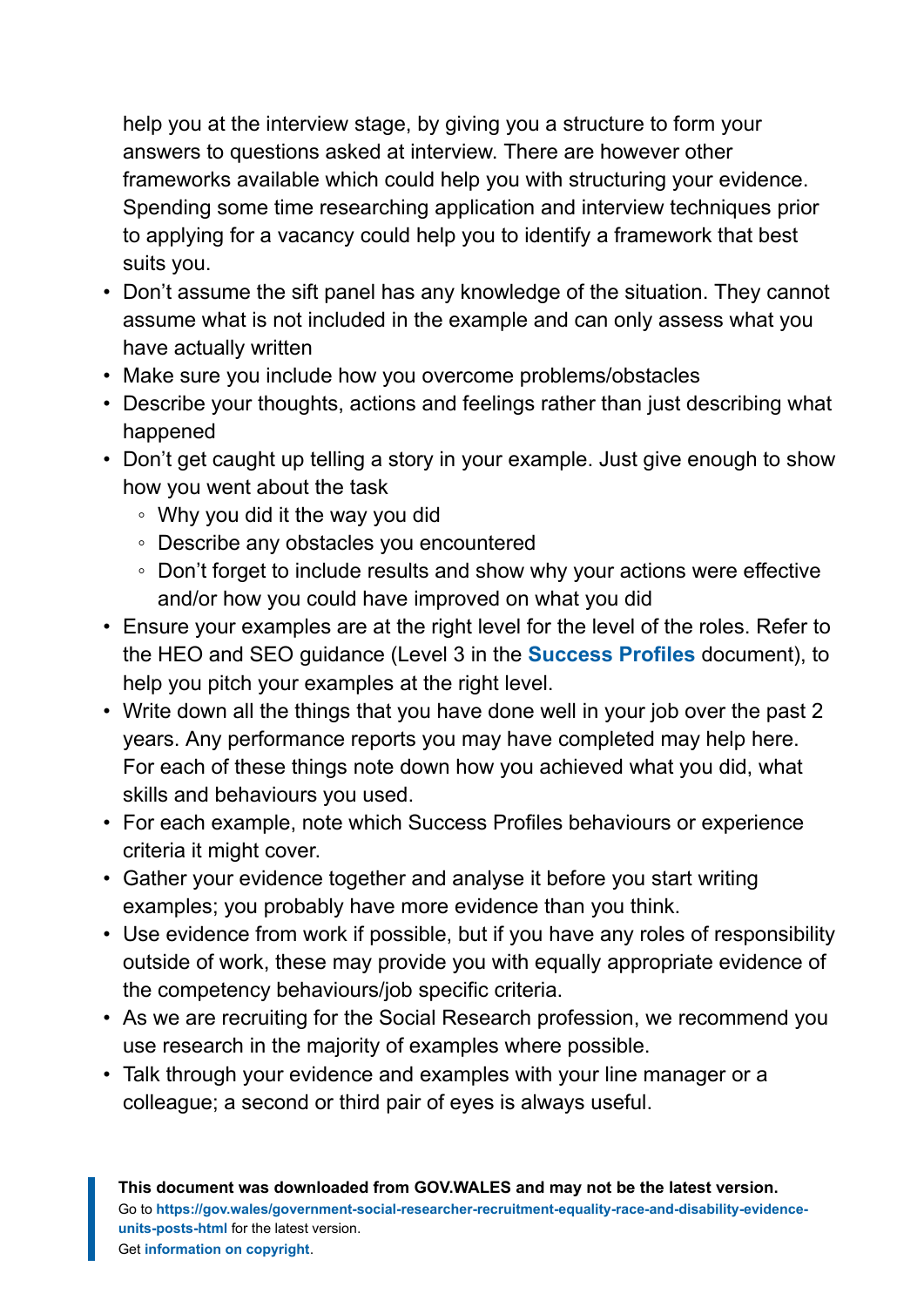• Always tell the truth. You will be asked about your examples at the interview stage so you may not be able to provide sufficient evidence if you have written about something you are not familiar with.

## **Writing your evidence**

Ensure your examples are presented as succinctly as possible. As there is a limit on the number of words it is essential that you use the space as effectively as possible by focusing on the actions you took as part of the example. When writing your examples, consider the following advice.

- Write a first draft, then allow yourself plenty of time to refine your examples.
- Check everything is there that is needed.
- Check your word count; you don't want to exceed the word count of 300 words per competency behaviour/experience criteria.
- Think about presentation; would bullet points work as opposed to paragraphs of text?
- Draft in clear language that is grammatically correct, including the spelling.
- Do not use jargon, abbreviations or specialist terms.
- Make use of the past tense for example, achieved, verified.
- Use active verbs (**[see Annex B](#page-39-0)**).
- Use 'I' not 'we'. This is about your role in the task and how you affected the outcome.
- Use short statements that show the value you added.
- Use your own words. Consider using active verbs to create greater impact (**[see Annex B](#page-39-0)**).

## <span id="page-39-0"></span>**Annex B: the use of active language**

When completing your competency examples consider using active verbs which give your application greater impact and make a stronger impression. Using the past tense also gives the sense that you have completed or achieved your goals.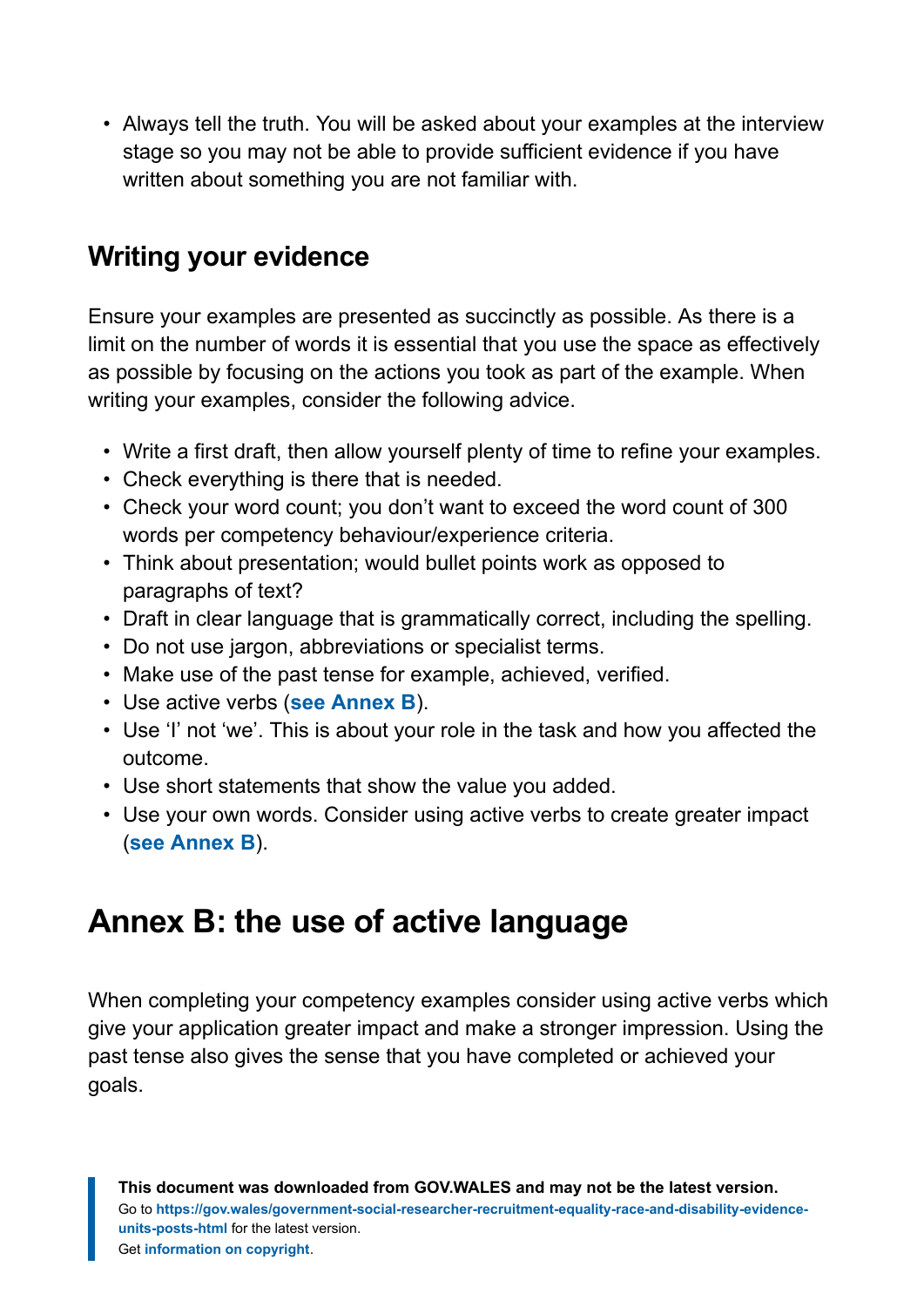As an added bonus you will use fewer words.

Don't use: I was responsible for organising a programme of speakers.

Do use: I organised a programme of speakers. Here is a list of active verbs that you can consider using:

**A:** accomplish, achieve, adapt, administer, advise, analyse, apply, appoint, appraise, approve, assess, attain, arrange, assist

**B:** broaden, budget, build

**C:** calculate, capture, centralise, check, coach

**D:** decrease, define, delegate, deliver, demonstrate, determine, develop, devise, diagnose, direct, distribute, document, drive

**E:** earn, edit, eliminate, encourage, engineer, ensure, establish

- **F:** facilitate
- **G:** generate, guide
- **H:** help

**I:** identify, implement, improve, improvise, incorporate, increase, influence, initiate, innovate, inspire, instigate, instruct, interpret, interview, investigate, introduce

- **L:** lead, liaise, launch
- **M:** mentor, manage
- **N:** negotiate, network
- **O:** organise, operate, obtain
- **P:** participate, persuade, plan, present, produce, prompt, propose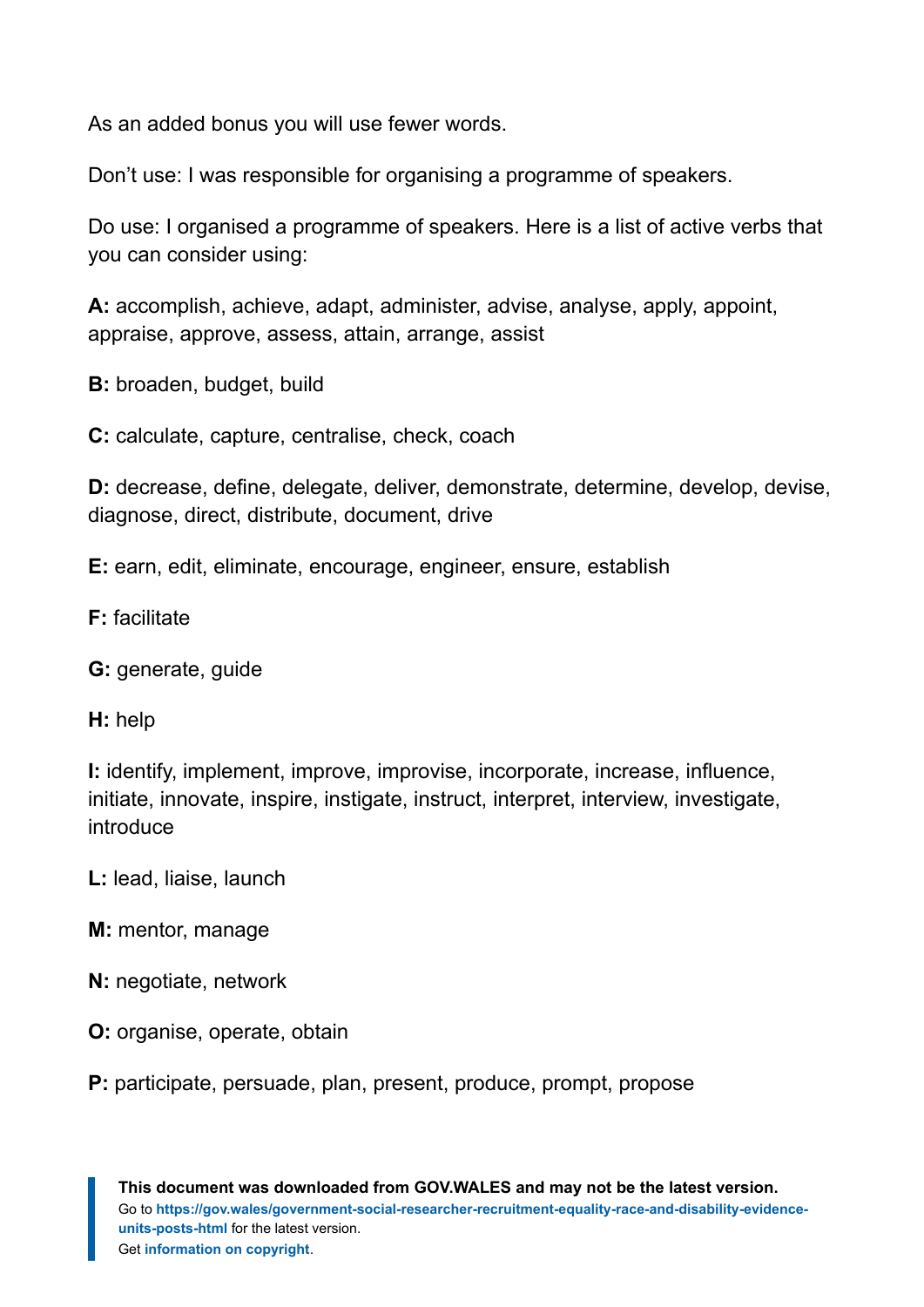**R:** reinforce, research, revitalise

**S:** shape, sell, solve, specify, streamline, supply, support

## <span id="page-41-0"></span>**Annex C: scoring matrix**

Behaviour and experience evidence at both application and interview stage is graded on a scale of 1 to 5 using the following scoring matrix.

## **Strong evidence (5)**

To be issued when evidence far exceeds expectations in terms of relevance to the area being tested and when compared to the requirements of the grade.

- Evidence is well presented and structured; and
- Evidence is directly and wholly relevant to the area being tested; and
- Evidence is judged to far exceed the minimum requirement for the grade and may actually correspond to the requirements of a higher grade.

## **Good evidence (4)**

To be issued when evidence exceeds expectations in terms of relevance to the area being tested and when compared to the requirements of the grade.

- Evidence is well presented and structured; and
- Evidence is well aligned to the area being tested; and
- Evidence is judged to exceed the minimum requirements of the grade.

## **Competent evidence (3)**

To be issued when the evidence offered is sufficient in terms of relevance to the area being tested and when compared to the requirements of the grade.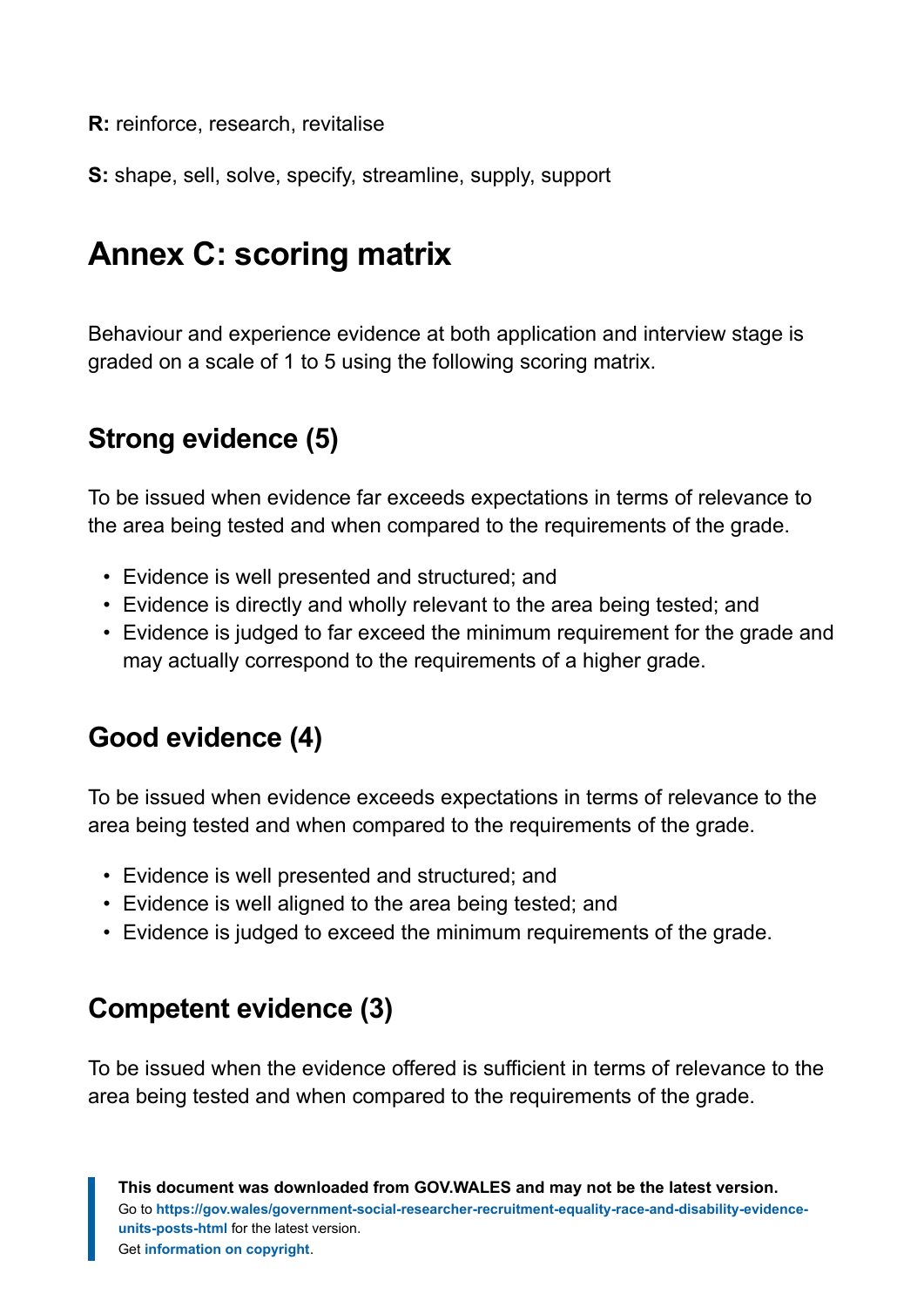- Sufficient evidence is presented and follows a basic structure; and
- Evidence is sufficiently aligned with the area being tested; and
- Evidence is judged to meet the minimum requirements of the grade.

## **Unsatisfactory evidence (2)**

To be issued when the evidence offered is insufficient in terms of relevance to the area being tested and/or when compared to the requirements of the grade.

- Some evidence is presented but assertions and statements are insufficiently supported; or
- Evidence offered is only partly relevant to the area being tested; and/or
- Evidence offered is/may be relevant to the area being tested but is judged to be insufficient when compared to the requirements of the post in terms of sophistication/complexity.

## **Poor evidence (1)**

To be issued when the evidence offered is way short of expectations in terms of relevance to the area being tested and/or when compared to the requirements of the grade.

- Little/no evidence is presented to support assertions or general statements; or
- Evidence does not correspond in any way to the area being tested; and/or
- Evidence is/may be relevant to the area being tested but is judged to be far below the required level for the post in terms of sophistication/complexity.

## **No evidence attempted (0)**

To be issued when evidence is missing from an Evidence Document or when candidates fail to attempt to answer a question at interview.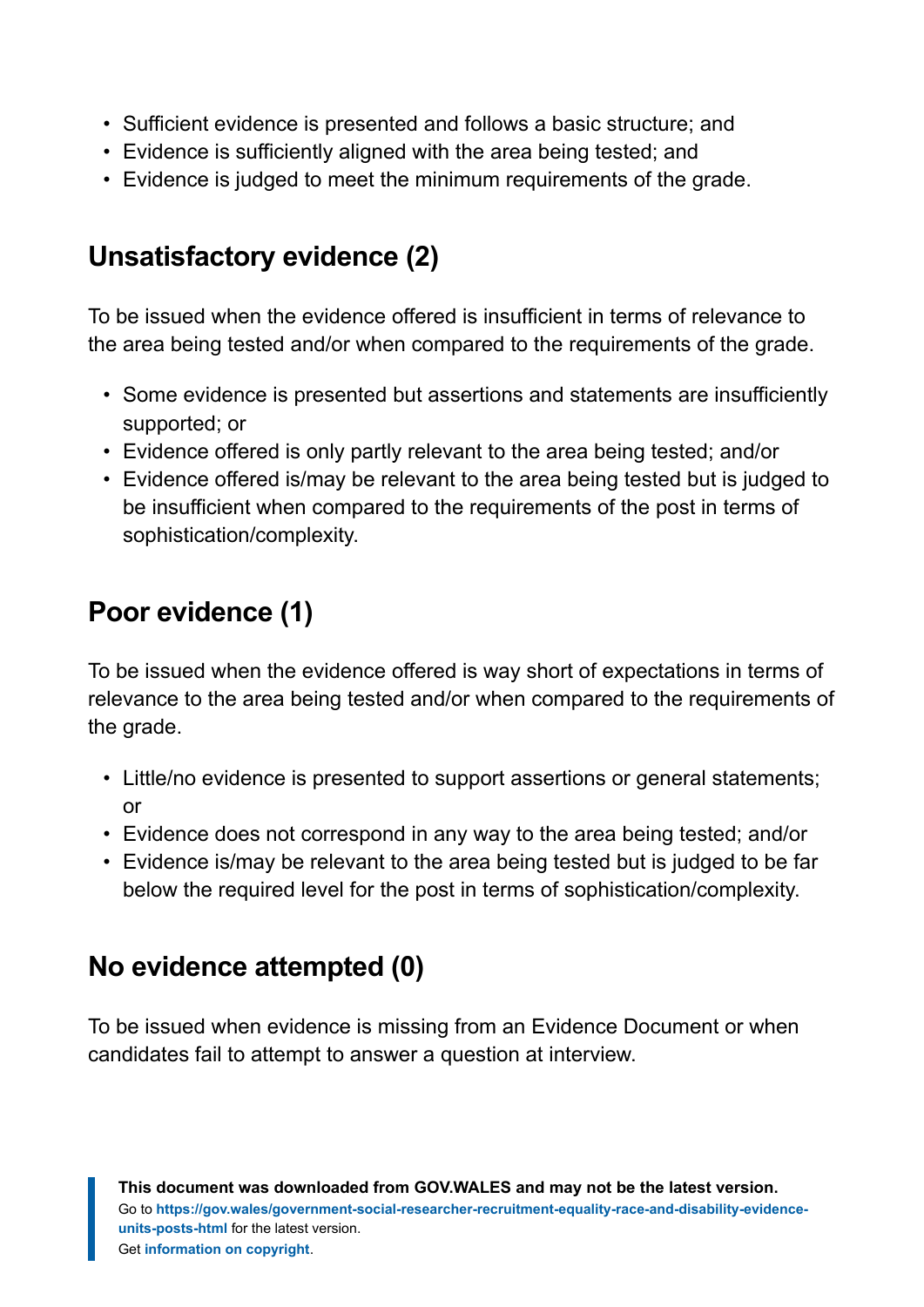## <span id="page-43-0"></span>**Footnotes**

### <span id="page-43-1"></span>[**[1](#page-9-1)**] **[Race Equality Action Plan: An Anti-racist Wales](https://gov.wales/race-equality-action-plan-anti-racist-wales)**

<span id="page-43-2"></span>[**[2](#page-9-2)**] **[Locked out: liberating disabled people's lives and rights in Wales](https://gov.wales/locked-out-liberating-disabled-peoples-lives-and-rights-wales-beyond-covid-19) [beyond COVID-19](https://gov.wales/locked-out-liberating-disabled-peoples-lives-and-rights-wales-beyond-covid-19)**

<span id="page-43-3"></span>[**[3](#page-11-0)**] **[Black, Asian and Minority Ethnic COVID-19 Socioeconomic Subgroup:](https://gov.wales/black-asian-and-minority-ethnic-bame-covid-19-socioeconomic-subgroup-report) [report](https://gov.wales/black-asian-and-minority-ethnic-bame-covid-19-socioeconomic-subgroup-report)**

<span id="page-43-4"></span>[**[4](#page-12-0)**] **[Let's Raise the Roof: A Social Model of Disability \(YouTube\)](https://www.youtube.com/watch?v=OgQQ-1TmCaQ)**

**This document was downloaded from GOV.WALES and may not be the latest version.** Go to **[https://gov.wales/government-social-researcher-recruitment-equality-race-and-disability-evidence](https://gov.wales/government-social-researcher-recruitment-equality-race-and-disability-evidence-units-posts-html)[units-posts-html](https://gov.wales/government-social-researcher-recruitment-equality-race-and-disability-evidence-units-posts-html)** for the latest version. Get **[information on copyright](https://gov.wales/copyright-statement)**.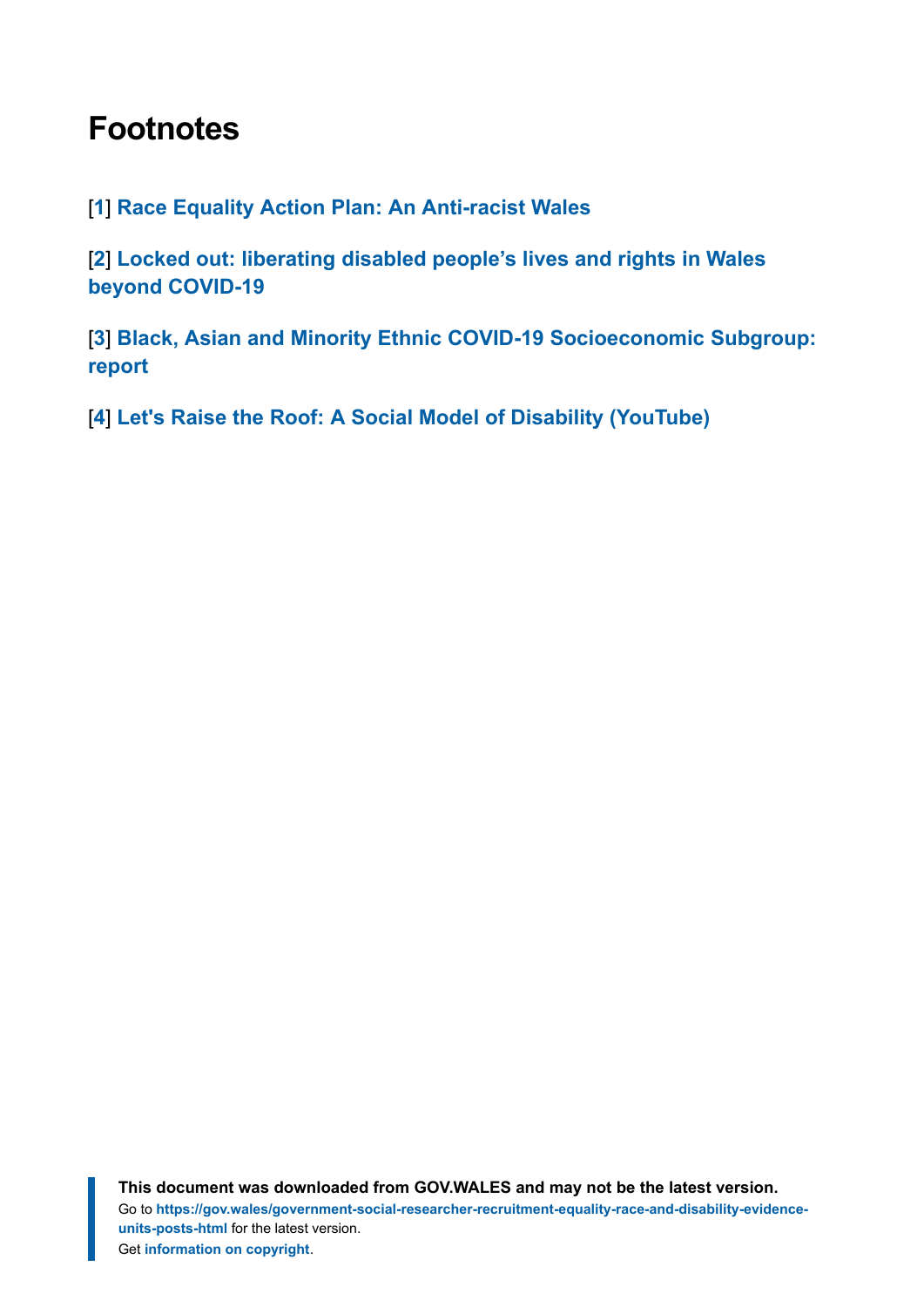## **About this document**

This document is a copy of the web page **[Government Social Researcher](https://gov.wales/government-social-researcher-recruitment-equality-race-and-disability-evidence-units-posts-html) [recruitment: Equality, Race, and Disability Evidence Units posts](https://gov.wales/government-social-researcher-recruitment-equality-race-and-disability-evidence-units-posts-html)** downloaded.

Go to **[https://gov.wales/government-social-researcher-recruitment](https://gov.wales/government-social-researcher-recruitment-equality-race-and-disability-evidence-units-posts-html)[equality-race-and-disability-evidence-units-posts-html](https://gov.wales/government-social-researcher-recruitment-equality-race-and-disability-evidence-units-posts-html)** for the latest version.

This document may not be fully accessible, for more information refer to our **[accessibility statement](https://gov.wales/accessibility-statement-govwales)**.

Get **[information on copyright](https://gov.wales/copyright-statement)**.